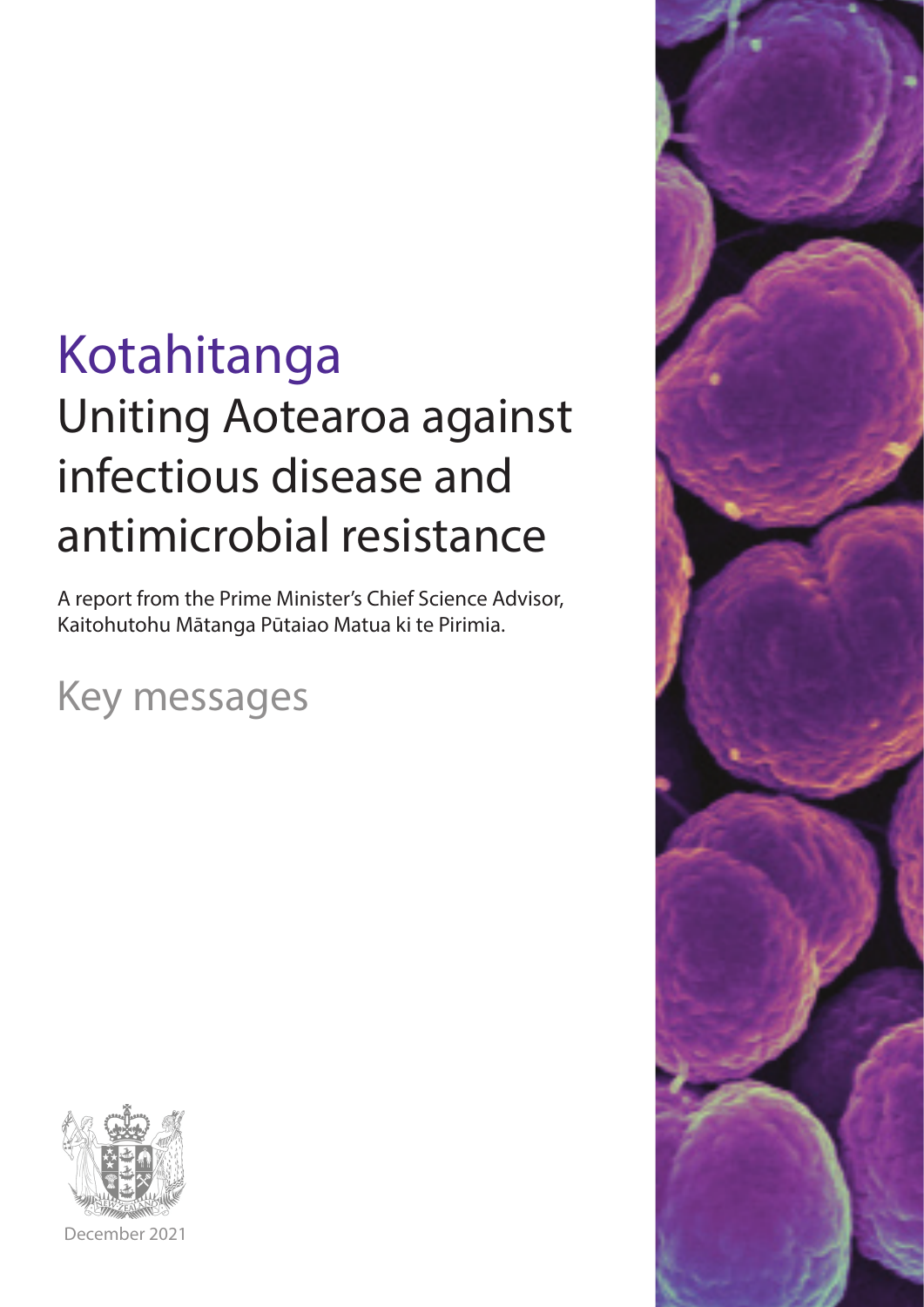This document may be copied provided that the source is acknowledged. This report and others by the Office of the Prime Minister's Chief Science Advisor are available at pmcsa.nz.

December 2021



**Office of the Prime Minister's Chief Science Advisor**

The University of Auckland Private Bag 92019 Victoria Street West Auckland 1142 Aotearoa New Zealand

**Phone** +64 27 211 2687 | **Email** info@pmcsa.ac.nz | **Web** pmcsa.nz

**Instagram** @nz\_chief\_science\_advisor | **Twitter** @ChiefSciAdvisor

Images that are not credited are public domain or taken by members of the OPMCSA team during the project.

*Front cover: Colourised scanning electron micrograph of Neisseria gonorrhoeae bacteria, which causes gonorrhoea. Image credit: National Institute of Allergy and Infectious Diseases, National Institutes of Health[/Flickr](https://flic.kr/p/Dkibj3) [\(CC BY-NC 2.0\)](https://creativecommons.org/licenses/by-nc/2.0/).* 

*Back cover: Muka face mask by Matthew McIntyre-Wilson, artist, 2020, Wellington. Image credit: Te Papa Tongarewa (ME024617).*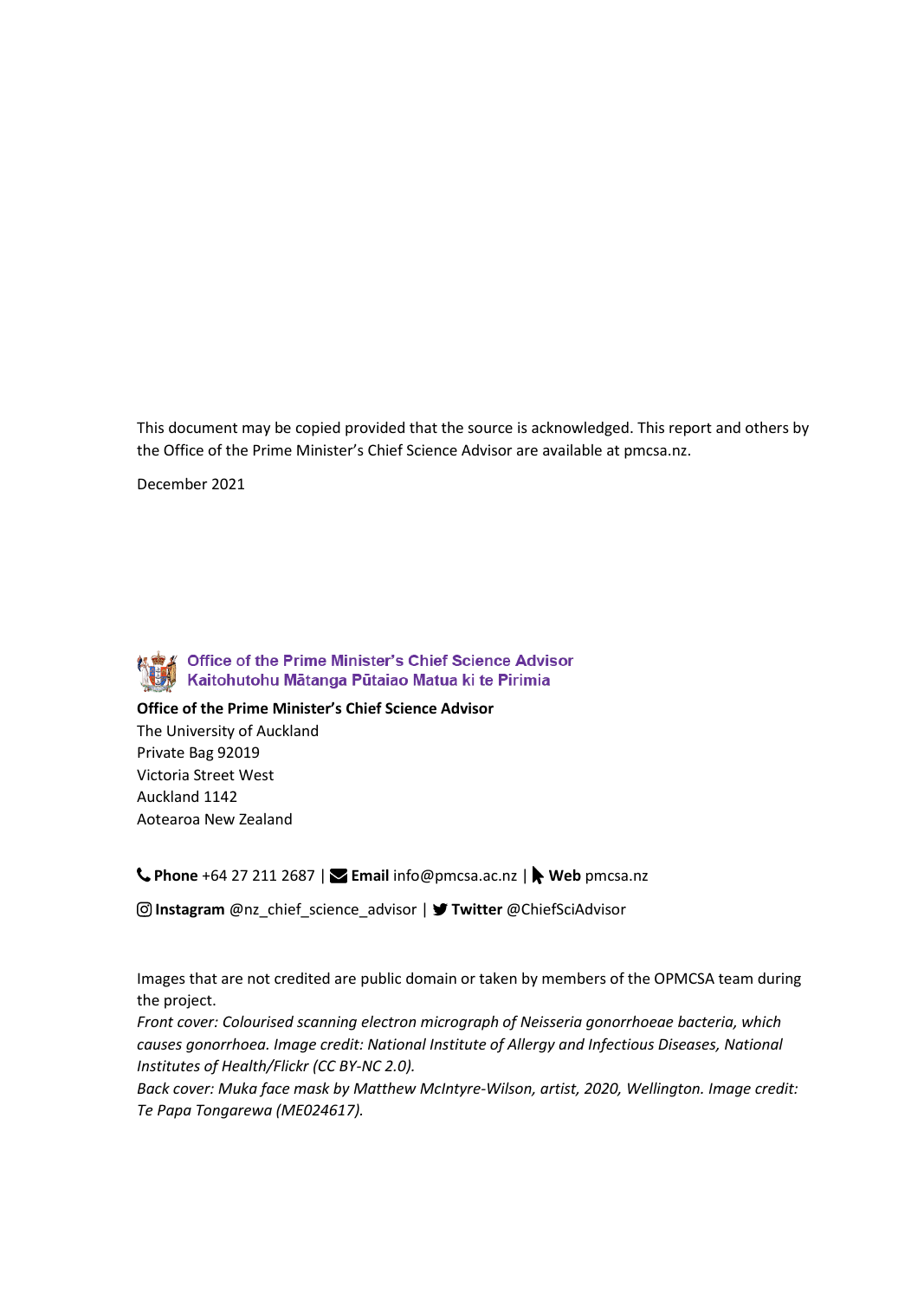# Kotahi te aho ka whati, ki te kāpuia e kore e whati.

- *Tāwhiao*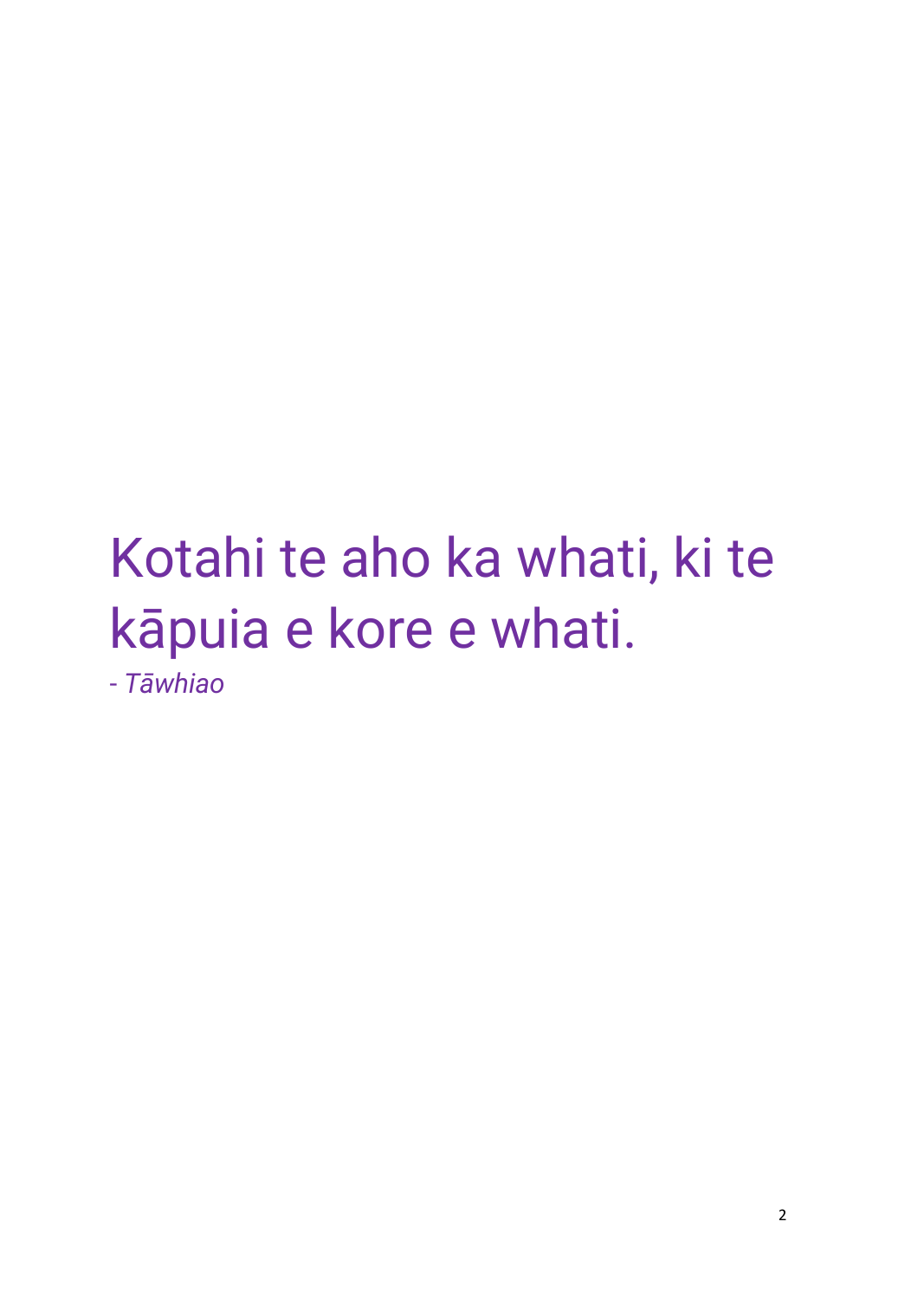# Foreword

Kia ora koutou,

The threat posed by infectious diseases is well understood. COVID-19 has provided a salient reminder that pathogens continue to threaten the wellbeing of New Zealanders and that health in Aotearoa New Zealand is intimately linked to the international environment. There are many infectious disease threats facing Aotearoa New Zealand besides COVID-19. A range of established, emerging, and re-emerging viruses, bacteria, fungi, and parasites can harm our people, animals, and plants. We need to be prepared.

Increasingly, these pathogens are evolving to resist the effects of the antimicrobials that were developed to kill or control them. The growing threat of antimicrobial resistance, largely driven by overuse and misuse of antimicrobial drugs, is well understood by scientists and healthcare practitioners. We understand how microbes acquire and transmit resistance, the challenges of the drug discovery pipeline, and the deadly future that awaits us if we lose our ability to fight even the most common infections with safe and affordable drugs. In contrast to some of our previous projects in the Office, much of the science is settled, and the evidence needed to inform government action is abundant.

Not only is the science underlying antimicrobial resistance clear – so too are the solutions. The greatest challenge is to focus on infection prevention rather than waiting for people to get sick and then being forced to focus on treatment, as well as curbing inappropriate use of antimicrobials through more judicious use when infection inevitably occurs.

There is an international consensus on these points, with the World Health Organization, the World Organisation for Animal Health, and the Food and Agricultural Organization publishing a global action plan on antimicrobial resistance in 2015, which was endorsed by the United Nations General Assembly in 2016. The World Health Organization considers antimicrobial resistance to be among the top ten health threats facing the globe. Meanwhile, the World Bank has described the global response to antimicrobial resistance as "dangerously inadequate."

Flowing from this international consensus came our own domestic action plan in 2017, which outlined a series of objectives and actions to help Aotearoa New Zealand combat antimicrobial resistance. But despite the science and solutions being clear, and despite these international and domestic action plans, we fell short at implementation – almost none of the recommendations made in our 2017 action plan have been put into place.

This report is intended to serve as a reminder of the mounting threat posed by infectious diseases and antimicrobial resistance in Aotearoa New Zealand. It brings together international and domestic science and case studies, detailing the infectious disease and antimicrobial resistance landscape globally and at home, where we are in tackling these threats, and how we could do better. There is plenty of room for improvement, as well as many examples of inspiring solutions at home and abroad that could be drawn on or scaled up to help Aotearoa New Zealand unite against these threats.

The panel that guided this project made a number of recommendations, none of which are unexpected or new. The panel's recommendations have their roots in our 2017 national action plan as well as in international action plans, plans made in other jurisdictions, and solutions advocated for by scientists, practitioners, and industries.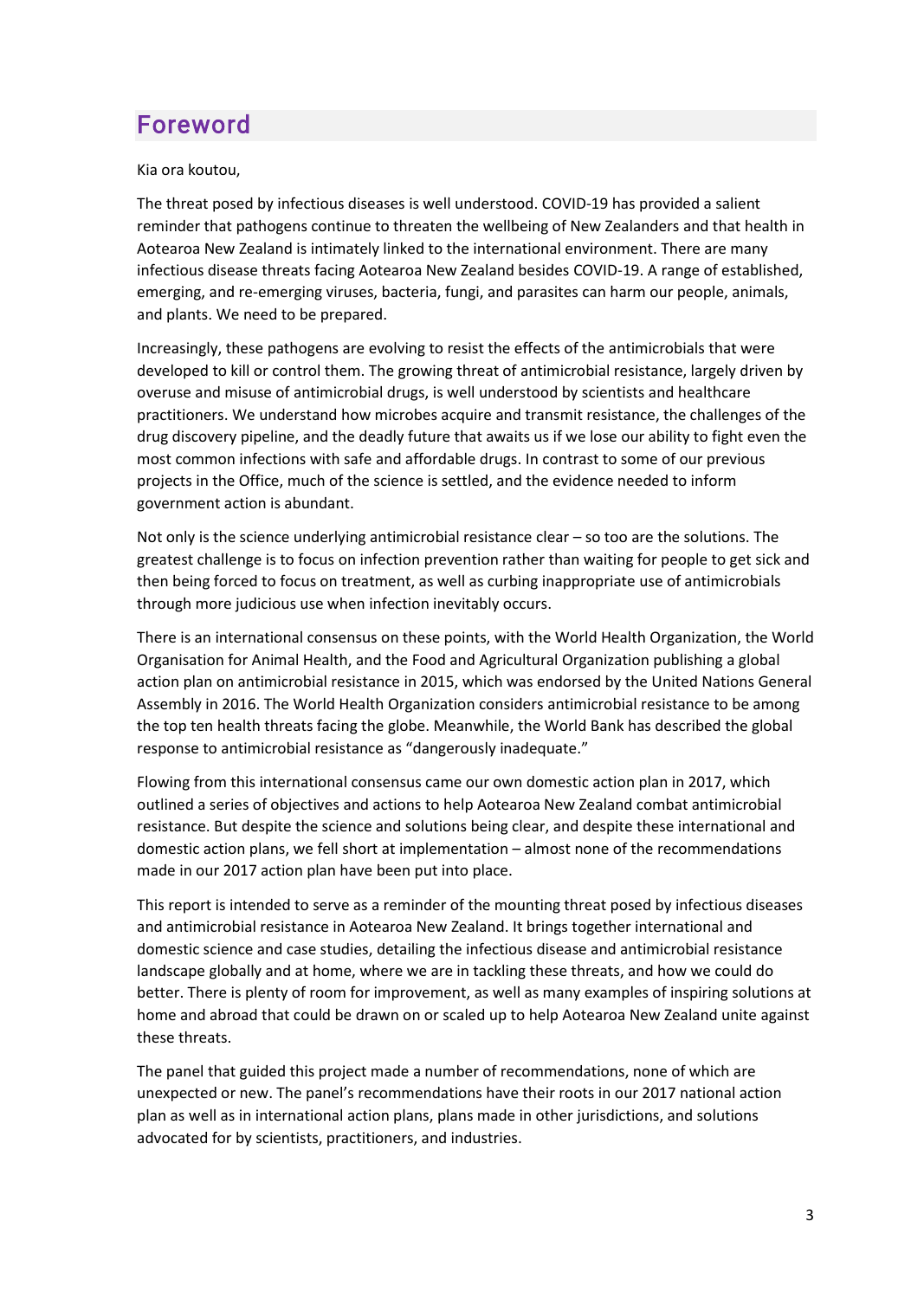It became clear during this project that tackling infectious diseases and antimicrobial resistance in Aotearoa New Zealand is a matter of rolling up our collective sleeves and getting it done. To achieve this we need leadership, unity, resolve, and resources. The time for action is now: the longer we wait to unite against these threats, the more suffering New Zealanders will face. This is a matter of urgency.

Harms resulting from inaction in the face of these threats will disproportionately affect Māori and Pacific peoples, whose health outcomes are significantly worse compared with other peoples in Aotearoa New Zealand, an inequity that has long been noted but never resolved. We have an obligation to address these inequities. For Māori, we must honour Te Tiriti o Waitangi, working in partnership to achieve equity in health outcomes. For Pacific peoples here, in the Realm, and beyond, we have a duty too, with physical, social, historical, political, and cultural ties that run deep.

A huge thank you to our hard-working panel who came together during a tough year to produce this report, despite the challenges (and the irony) of working on this project during a global pandemic. Ka pai. To the very many members of our wider reference group – thank you too for the detailed reading, the participation in workshops, and the answers to our many questions. This project has been a joy in that, despite the dark material, there is a remarkable consensus on what we need to do tackle this global challenge as it reaches our shores. And finally to the small but perfectly formed OPMCSA team, and especially Ellen Rykers, who stepped up to lead the work midyear. Thank you for beavering away to produce this report, dispersed across the country and camped in spare rooms, while many of the panel were distracted by the day-to-day pressures of responding to COVID-19.

Ngā mihi nui,

Juliet Genard

**Professor Dame Juliet Gerrard** DNZM HonFRSC FRSNZ Prime Minister's Chief Science Advisor Kaitohutohu Mātanga Pūtaiao Matua ki te Pirimia

**Dr Matire Harwood** MBChB Kotahitanga panel co-chair University of Auckland and Papakura Marae Health Clinic

# *Mō tatou, ā, mō kā uri ā muri ake nei.*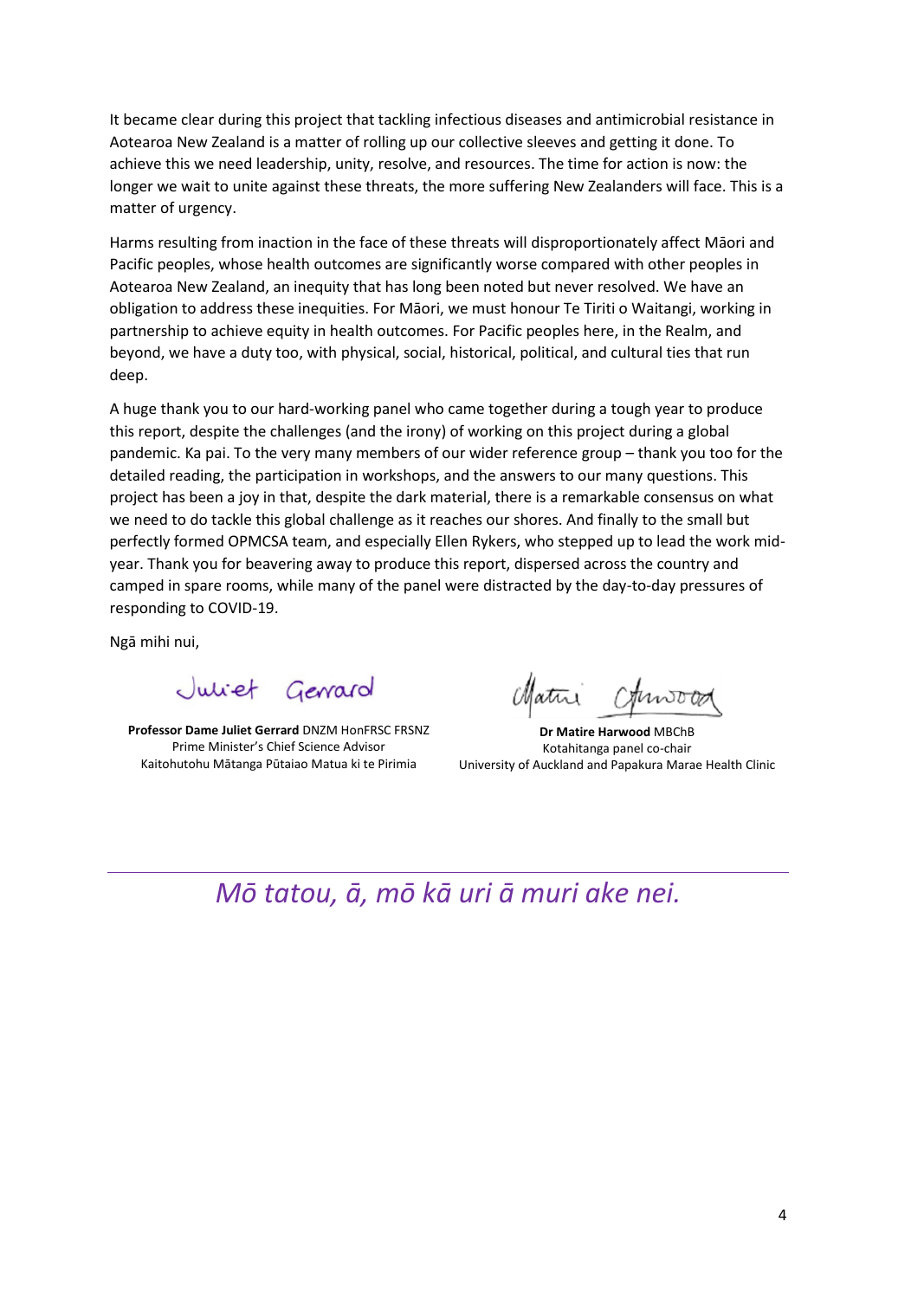# Executive summary

The age of infectious disease is far from behind us. The health and wellbeing of New Zealanders continues to suffer as a consequence of established, emerging, and re-emerging pathogens. These pathogens impact economically, environmentally, and culturally important plants and animals too. To make matters worse, microbes are evolving to resist the effects of the antimicrobials designed to kill or control them. And the burden of infectious diseases falls unevenly, disproportionately impacting Māori and Pacific peoples as well as old and young people, people with underlying health conditions, pregnant women, people who live in remote rural areas, and those living in hardship.

As resistance to common antimicrobial drugs increases, readily treatable infections will become increasingly challenging to manage. In addition, simple surgical procedures and disease treatments that compromise immunity (e.g. chemotherapy) will become more dangerous: the infections that commonly complicate these procedures and treatments will be hard or impossible to treat. Once antimicrobial resistance (AMR) becomes common, it will impact all of our lives, with even a simple scratch leaving us susceptible to infections that threaten our lives and wellbeing.

Tackling infectious disease and AMR requires kotahitanga – unity, togetherness – across human, animal, plant, and environmental health, bringing everyone in Aotearoa New Zealand along on the journey. The panel that guided this project made recommendations under six themes to help Aotearoa New Zealand unite against the threat of infectious disease and AMR.

These recommendations – which interweave human, animal, plant, and environmental health – draw heavily on recommendations that have been made in the past, including in the 2017 New Zealand AMR Action Plan. We know what needs to be done to unite against infectious disease and AMR in Aotearoa New Zealand – now is the time to act.

#### Ę Elevate and expand antimicrobial stewardship

#### Where we are

- No clear national leadership, guidance, tools, or data for antimicrobial stewardship (AMS).
- One of the highest antimicrobial use levels in human health in the world.
- Considerable room to improve AMS practices, especially in human health.
- Knowledge gaps among people who use antimicrobials.
- Undersized AMS workforce.

#### Recommendations

- Develop a coordinated national approach to AMS across human, animal, and plant health.
- Build AMS capacity and expertise.
- Improve collection and reporting of data on antimicrobial use, including quantity and quality of use.
- Review funding, registration, and access to antimicrobials to align with broader AMR and infectious diseases objectives.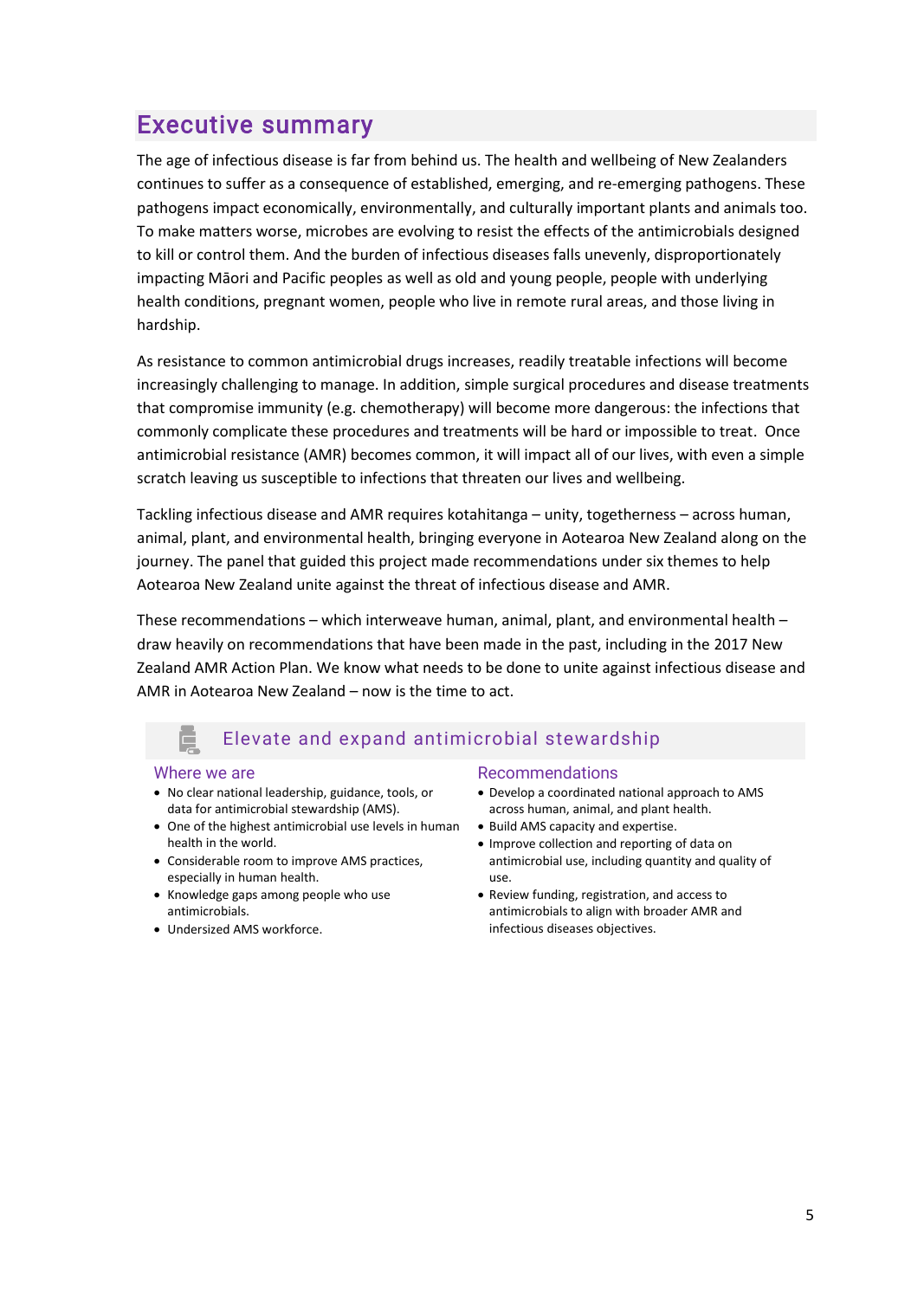### Develop an integrated surveillance and outbreak response system

#### Where we are

 $\begin{array}{c} \circ \\ \circ \\ \circ \\ \circ \end{array}$ 

- Infectious disease surveillance is a 'tip of the iceberg' problem.
- AMR surveillance in humans is becoming increasingly sporadic, and isn't routinely conducted in animals, plants, or the environment.
- Information isn't always shared between and within the human, animal, and plant health sectors, or with the international community.

#### Recommendations

- Establish an integrated surveillance system that brings together information on microbes and infections, including drug-resistant organisms and genes, across human, animal, and plant health, and the environment.
- Share information openly, including with the international community.
- Enhance outbreak responses, informed by stepped up data collection and sharing.

# Strengthen infection prevention and control

#### Where we are

- Avoidable infections occur in humans, animals, and plants (e.g. vaccine-preventable diseases).
- Infections occur in human health facilities, putting already sick people at further risk.
- NZ lacks leadership on infection prevention and control (IPC) and our workforce is underpowered.

#### Recommendations

- Develop a national approach to IPC and strengthen and expand standards.
- Build IPC capacity and expertise.
- Improve data collection, quality, and reporting on IPC.
- Encourage vaccine uptake, review the vaccine schedule, and increase vaccine use in animal health.

### Grow NZ's infectious diseases capability and engage internationally

#### Where we are

- Our COVID-19 response showed the value of collaboration between scientists, practitioners, and policy makers.
- There is room to increase the number of people with expertise in infectious diseases and AMR in NZ.
- International connections are crucial for our research, practitioner, and policy communities.
- The government is investing \$36 million over three years in research focused on COVID-19 and other infectious diseases, through the Strategic Science Investment Fund (SSIF).

# Enhance health literacy

#### Where we are

- COVID-19 has demonstrated that good communication can promote good health.
- Clear and consistent communication on infectious disease and AMR across the nation and throughout human, animal, and plant health is impossible without clear direction.
- Understanding of infectious disease and AMR could be lifted across a range of stakeholders and topics.

#### Recommendations

- Establish an inclusive infectious diseases network, building on the recently announced SSIF funding for infectious diseases.
- Develop a national strategy for infectious disease that encompasses human, animal, and plant health.
- Build the workforce, including by engaging rangatahi and tamariki.
- Remove barriers to data and information sharing.
- Support researchers, practitioners, and policy makers to engage internationally, including in the Pacific.

#### Recommendations

- Human health communication should be improved in patient care settings, public communication campaigns, and education.
- Communication should focus on equity and evidence, be co-designed, and be available in multiple languages.
- Communication in animal health should be improved and should align with human health initiatives to ensure consistency.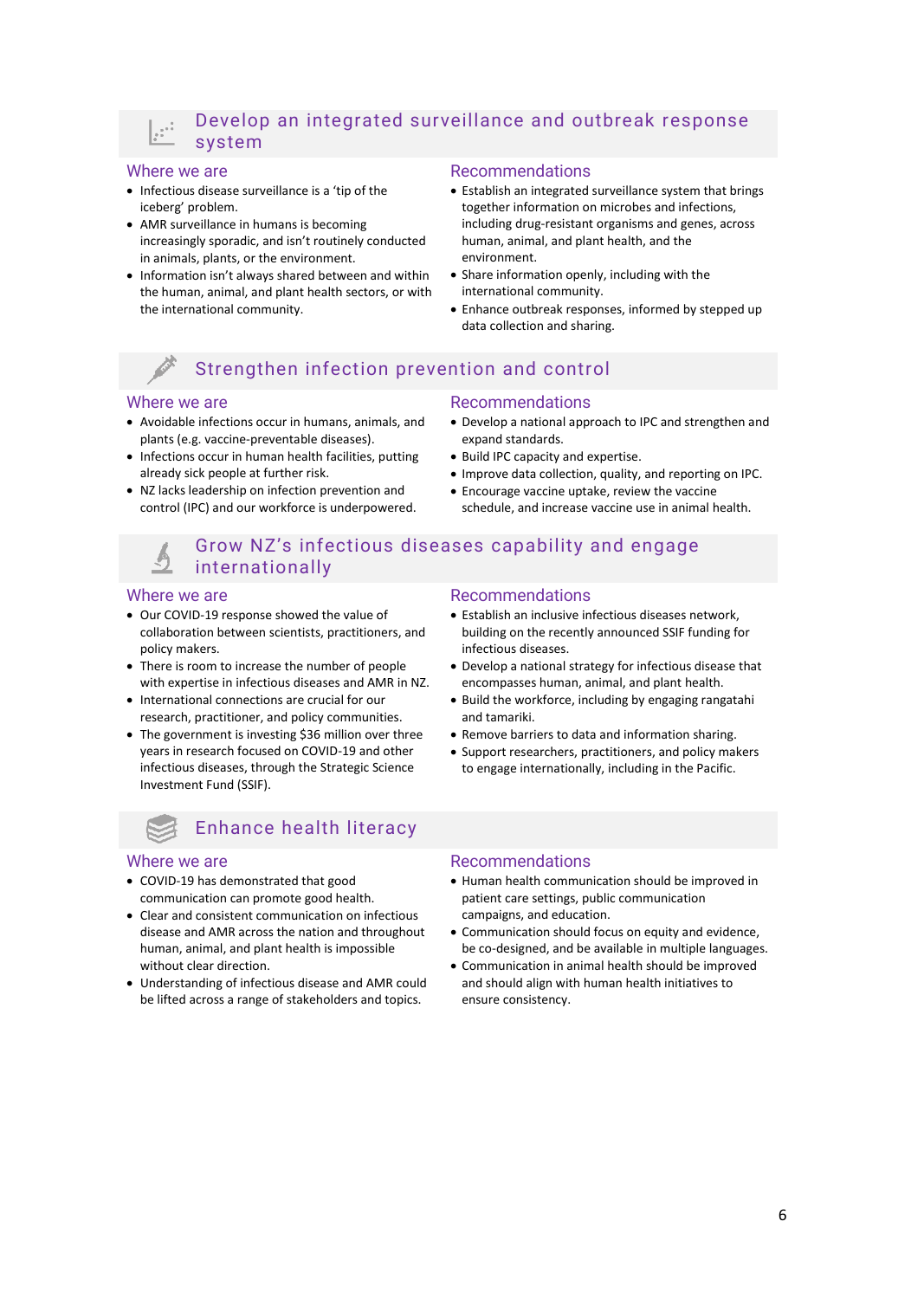#### Reimagine primary care  $\left( \color{red}\right)$

#### Where we are

- Logistical, cultural, and economic barriers impede access to primary healthcare and medicine.
- Barriers disproportionately affect Māori and Pacific peoples, rural communities, and materially deprived people.
- AMS practices in the community, where 95% of antimicrobial prescription and use in human health occurs, could be improved.

#### Recommendations

- Enhance equity and remove barriers to accessing healthcare and medicine.
- Consider making transport to healthcare more accessible, using virtual consultations, and reducing out-of-pocket spending.
- Rethink the approach to prescriptions so that practices align with good AMS principles and national infectious disease and AMR goals.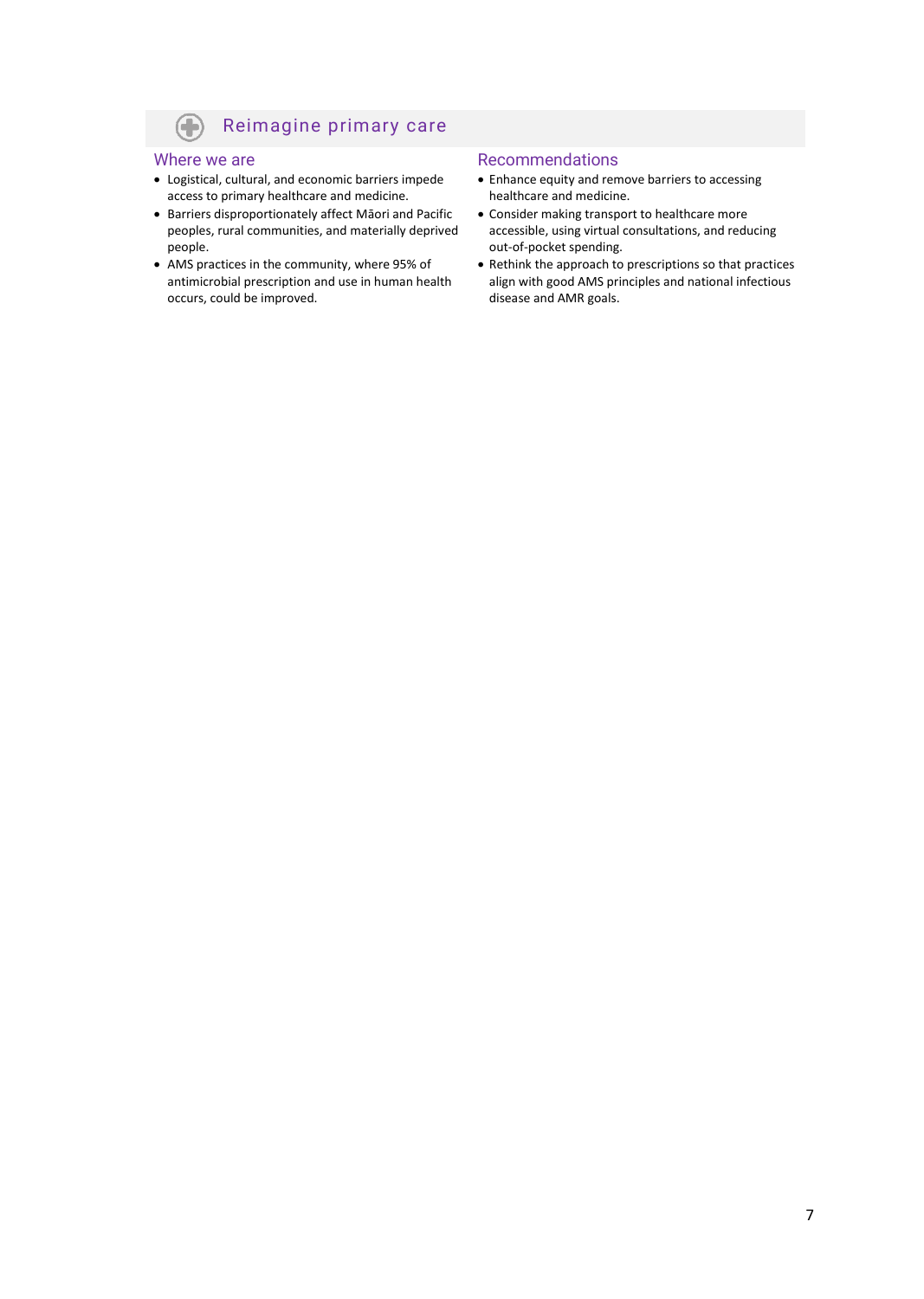# Our panel

We gratefully acknowledge the efforts of the panel who guided this project. Ngā mihi nui.

Our panel members follow:

- Dr Matire Harwood (Ngāpuhi) (co-chair), University of Auckland and Papakura Marae Health Clinic
- Dr Anneka Anderson (Kāi Tahu, Kāti Māmoe), University of Auckland
- Professor David Murdoch, University of Otago
- Dr Dianne Sika-Paotonu, University of Otago
- Professor Jack Heinemann, University of Canterbury
- Dr Kristin Dyet, Institute of Environmental Science and Research
- Associate Professor Mark Thomas, University of Auckland and Auckland District Health Board
- Distinguished Professor Nigel French, Massey University
- Dr Sharon Gardiner, Canterbury District Health Board
- Associate Professor Siouxsie Wiles, University of Auckland



*The Kotahitanga panel and staff from the Office of the Prime Minister's Chief Science Advisor. From left to right: Kristin Dyet, Ellen Rykers, Siouxsie Wiles, Rachel Chiaroni-Clarke, Mark Thomas, Dianne Sika-Paotonu, Nigel French, Juliet Gerrard, Jack Heinemann, Matire Harwood, Sharon Gardiner, George Slim, Anneka Anderson, David Murdoch.*

# Our reference group

We'd also like to thank the members of our reference group, who generously provided insights and feedback throughout this project. A complete list of the more than 200 experts who made up our reference group can be found in the full report.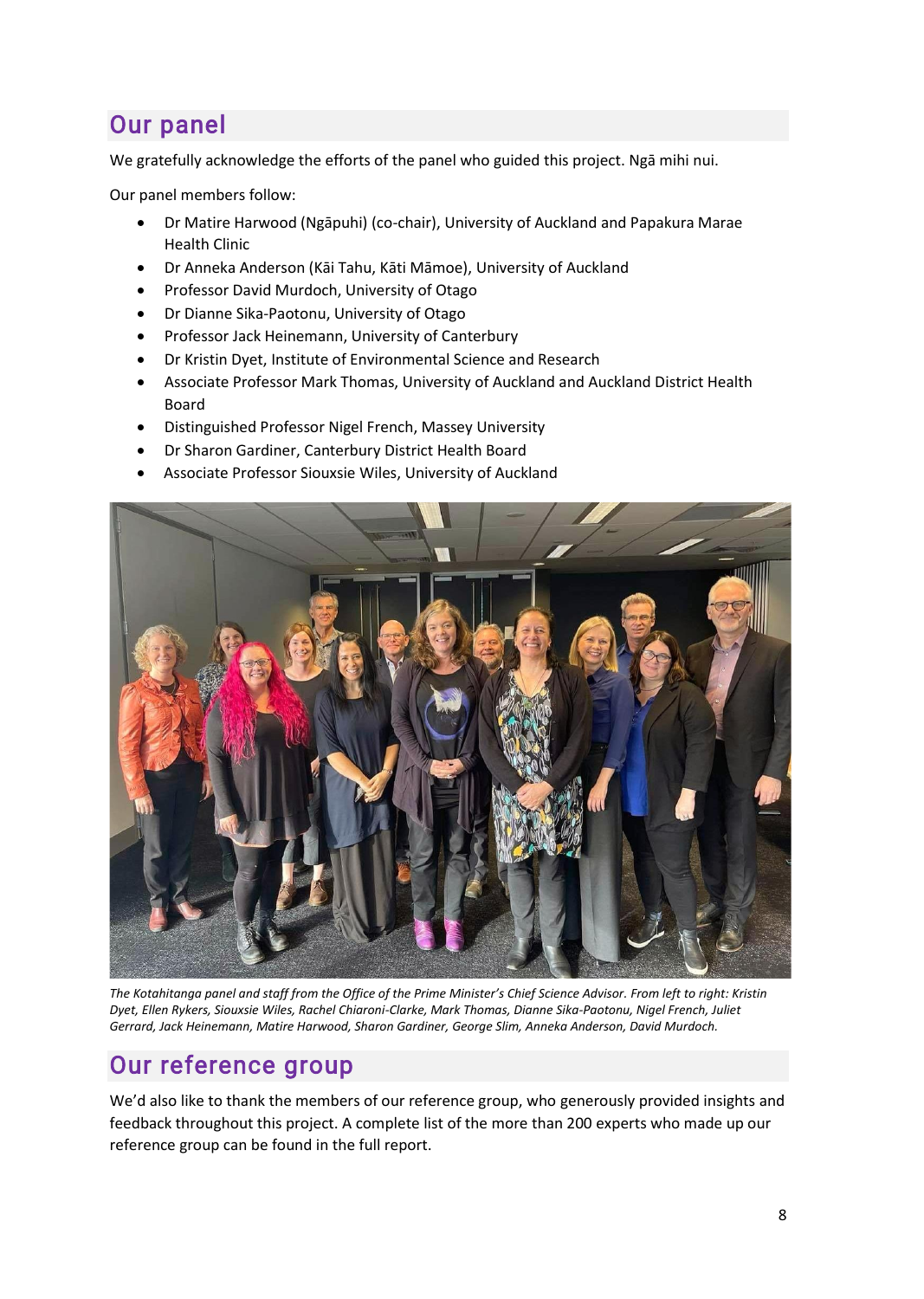# Background and context

Infectious diseases are a present and pressing threat. Established, emerging, and re-emerging infectious diseases take a toll on human, animal, and plant health, impacting our social, cultural, economic, and environmental wellbeing. A rising tide of drug-resistant organisms adds to the infectious disease riskscape facing Aotearoa New Zealand and the rest of the world.

### Infectious diseases threaten wellbeing

COVID-19 serves as a stark reminder that the age of infectious disease is far from behind us, even as the health burden posed by non-communicable diseases like diabetes and heart disease grows. The 17 million people estimated to have been killed by COVID-19 as of October 2021 join the roughly eight million people who are killed by other infectious diseases around the world each year. COVID-19 also reminds us that microbes know no borders. Health in Aotearoa New Zealand is intimately linked to the international environment.

Infectious diseases don't just cause transient infections and deaths: they can have long-lasting adverse health effects too. Untreated infections with group A *Streptococcus* can cause rheumatic fever and lasting heart damage, sometimes requiring surgery. Bloodstream infections can leave survivors suffering shortness of breath, pain, fatigue, and mental health effects for years. *Campylobacter* infections have been associated with Guillain-Barré syndrome, an autoimmune disorder that affects the nervous system. And the impacts of long Covid are taking a toll on the wellbeing of survivors around the world, the extent of which is not fully understood.

Economically, environmentally, and culturally important plants and animals are vulnerable to infectious diseases too. In the last decade, New Zealanders have seen microbes harm our plants, from kiwifruit to pōhutukawa trees, impacting our economy and cultural heritage. 2017 saw the first cases of *Mycoplasma bovis* detected in cattle on our shores. While not currently in Aotearoa New Zealand, African Swine Fever has been sweeping Asia and spread into the Pacific last year, causing economic losses and protein shortages as pigs die and are culled in response to this highly fatal disease. And there are no solid lines between microbes that harm animals and those that harm people: pathogens can and do cross the species barrier often.

For detailed examples of infectious diseases that burden Aotearoa New Zealand, see part three of the full report. Section 3.4.1 details the threat posed by bloodstream infections and healthcare-associated infections in human health, section 3.5.1 looks at the economic damage caused by bacteria that infect kiwifruit (Psa) and cows (*M. bovis*), section 3.5.2 looks at the harm done to our native flora by the myrtle rust fungus, and section 3.6 explores infectious disease at the human-animal-environment interface.



*Image: Ramarama infected with myrtle rust. Credit: Peter de Lange/pjd1 via [iNaturalist NZ](https://inaturalist.nz/observations/21431005) (CC0).*

# Antimicrobial resistance makes matters worse

Microbes – predominantly bacteria, but also viruses, fungi, and parasites – are inexorably evolving to resist the effects of the antimicrobials that were developed to kill or control them. This means that infections are becoming harder to treat, and common medical procedures like caesarean sections, hip replacements, and dental surgeries will become increasingly difficult to conduct safely. Each year, approximately 700,000 people around the world die as the result of an infection caused by a drug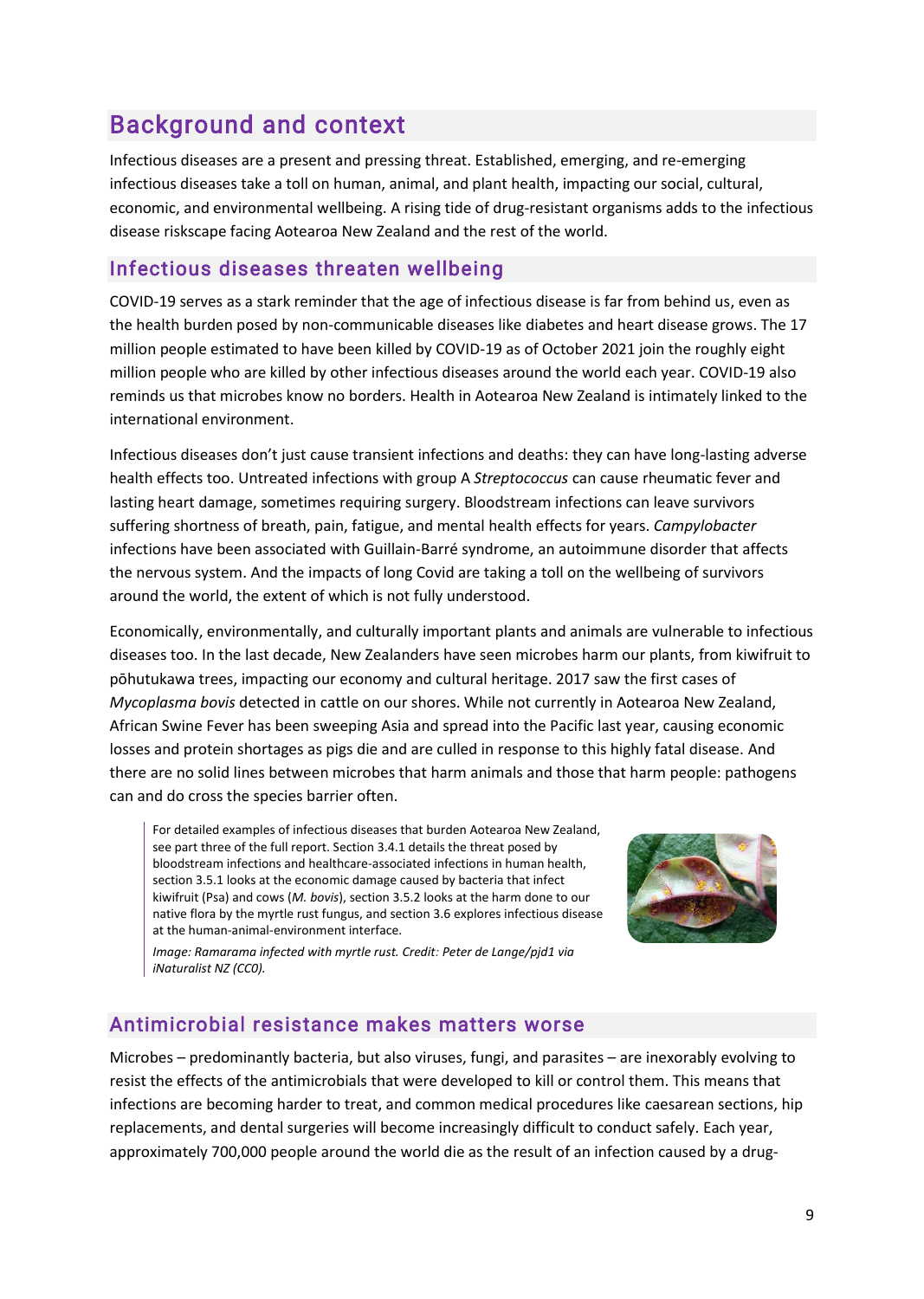resistant pathogen, a toll that is predicted to reach 10 million by 2050. The World Health Organization (WHO) considers AMR to be among the top ten health threats facing the globe.

The primary driver of AMR is the misuse and overuse of antimicrobials: excessive and inappropriate use of antimicrobials gives microbes ample opportunity to evolve to evade them. When microbes are exposed to antimicrobials, some may survive while others are killed. Those that survive go on to reproduce, giving rise to offspring that are also able to resist the effects of antimicrobial drugs. For bacteria, the genes that confer resistance can be passed to other bacteria, including between bacterial species, spreading AMR further. The solution isn't as simple as developing new antimicrobials: drug discovery is a long, costly, and difficult process; resistance mechanisms developed by microbes typically render whole classes or even multiple classes of antimicrobials ineffective; and even when new antimicrobials are discovered, resistance tends to follow quickly, accelerated by the misuse and overuse of those drugs.

It's not just antimicrobial drugs that can drive acquisition of AMR. For example, resistance can also develop against antimicrobials found in household cleaning and hygiene products. In addition, many non-antimicrobial compounds have unintended antimicrobial activity or other effects that contribute to AMR, including by facilitating the transfer of resistance genes between bacteria. For more on how AMR develops, including the impact of cleaning and hygiene products, herbicides, and other substances, see section 2.3.2 of the full report.

Aotearoa New Zealand isn't immune from the impacts of AMR. Nearly 1,000 New Zealanders were infected with methicillin-resistant *Staphylococcus aureus* (MRSA) in 2017, with infections caused by this resistant microbe requiring the use of second-line antibiotics, which are often less effective and associated with more side-effects than first-line antibiotics. Some cases of gonorrhoea (a sexually transmitted infection, STI) and a range of urinary tract infections (UTIs) in Aotearoa New Zealand are caused by resistant pathogens. Imported cases of tuberculosis (TB) are becoming increasingly difficult to treat too. AMR can develop in Aotearoa New Zealand and resistant pathogens can be introduced from abroad.

For more details on AMR in human health in Aotearoa New Zealand, case studies are provided in part four of the full report. These case studies cover the impending threat of drug-resistant STIs and UTIs (sections 4.8 and 4.6), the burden posed by MRSA (section 4.5), and the challenge of treating TB (section 4.7). *Image: Tuberculosis chest x-ray. Credit[: Yale Rosen](https://www.flickr.com/photos/pulmonary_pathology/7471756830/in/photolist-cofGZC-b1LYF8-b1LYcx-b1LY3T-aYqZvk-aYqYxP-aYqYTv-aYqZiM-aYqYJn-aYqZ48-9dnKVr-mus9Pr-aYnJVT-b1LYNV-aYnHsc-b1LYxp-aYnH38-aYnHQT-b1LYmt-aYnJ6R-2kcS5Sz-2kcS5BQ-aYnMoP-b3Sh12-9dkhBT-9dk7M4-9doePf-aYnMv8-aYnNdv-aYnMK4-aYnN3Z-aYnKS8-mozuj2-muqxgz-28JDcbn-7rEFcP-aYnK9M-aYnK48-2kcNfot-aYnJqK-aYkXJT-HSJjCj-aZH1XH-aZH1WD-aYnM7i-aYnMhx-aYnLhV-aYnLKD-aYnLwT-piGUyN/) [\(CC BY-SA 2.0\)](https://creativecommons.org/licenses/by-sa/2.0/).*

AMR in Aotearoa New Zealand extends into the animal and plant worlds too. For example, just ten years after Varroa was first detected in bees in Aotearoa New Zealand, a study found that mites in the country could resist the effects of two common miticides. In the plant world, pathogens resistant to commonly used copper-based antifungals and the antibiotic streptomycin have been reported.

# There are inequities in the burden posed by infectious disease and antimicrobial resistance

The burden of infectious disease falls most heavily on the shoulders of Māori and Pacific peoples, who are at greater risk of acquiring many infectious diseases (including drug-resistant ones), developing attendant health complications, and being admitted to hospital. For example, adjusted for age, sex, and socioeconomic deprivation, Māori and Pacific peoples are 11.8 and 23.6 times more likely to be hospitalised with rheumatic fever, respectively, when compared with other New Zealanders. This burden is not only felt in terms of health effects: it has ripple effects in people's lives, including missing school or work, which can lead to lost opportunities, financial stress, and mental health impacts. These



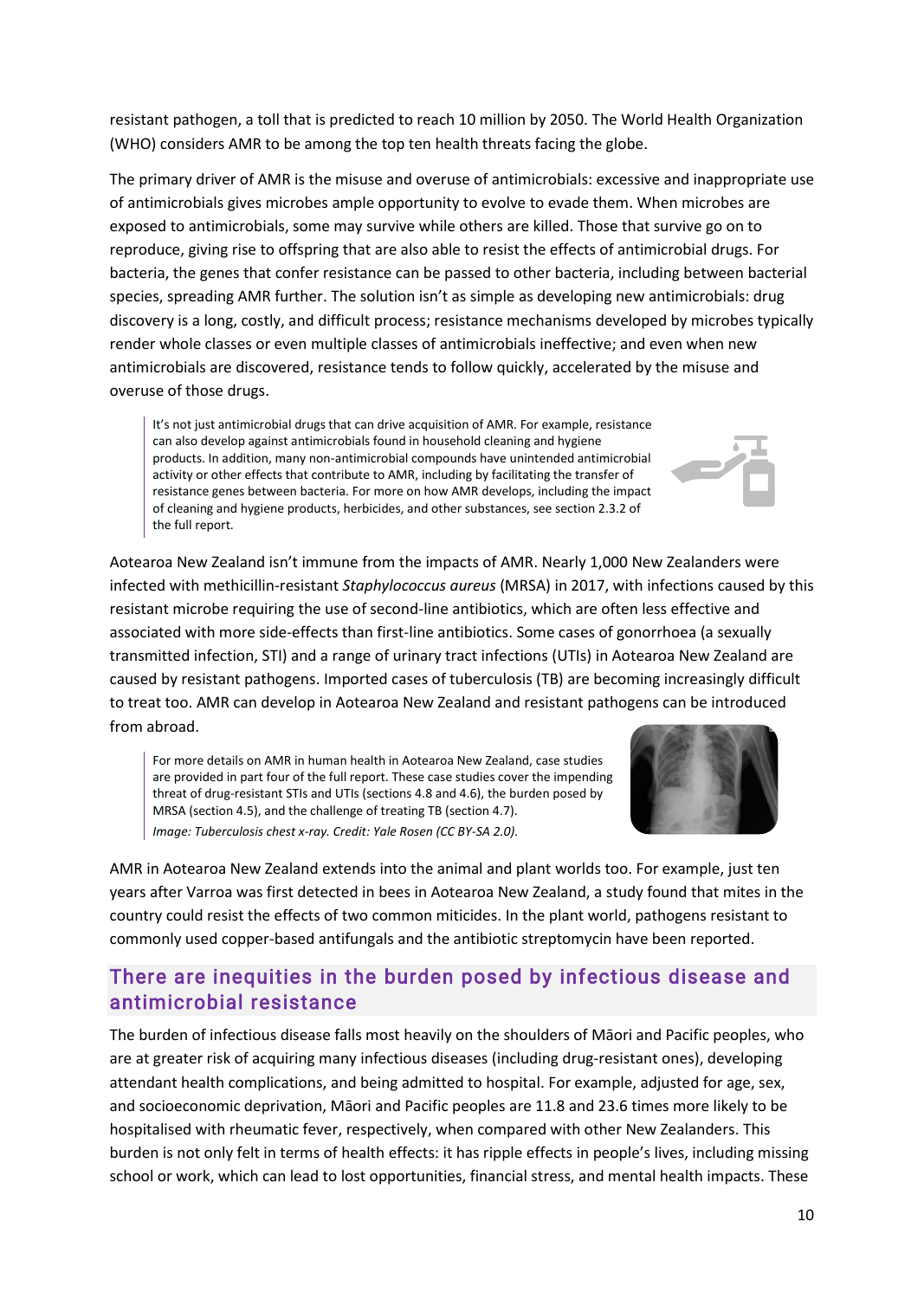disparities stem largely from inequitable access to affordable and quality healthcare, as well as wider social determinants of health such as poverty and housing conditions, issues that have their roots in historical and ongoing inequities and systemic racism. For decades, disparities have been noted, but little progress has been made to close the gaps.

Despite the government setting targets to reduce the incidence of rheumatic fever, prevalence remains high. Māori and Pacific peoples are disproportionately burdened by rheumatic fever and the heart disease that can result. Housing conditions, access to healthcare, poverty, and racism experienced in the health system all contribute. Read the OPMCSA evidence summary on Group A *Streptococcus* and acute rheumatic fever for more details.



Infectious disease also places a greater burden on old and young people, people with underlying health conditions, and pregnant women. In addition, people who live in remote rural areas in Aotearoa New Zealand and those living in material hardship regardless of ethnicity are less likely to have ready access to affordable and quality healthcare.

# The way forward requires unity and leadership

Tackling infectious disease and AMR requires kotahitanga – unity, togetherness – across human, animal, plant, and environmental health, bringing everyone in Aotearoa New Zealand along on the journey. It also requires leadership, resourcing, and implementation. Aotearoa New Zealand has had a national plan for tackling AMR since 2017 but has made little progress on putting it into practice.

The panel involved in this project came up with a range of recommendations to help Aotearoa New Zealand unite against the threat of infectious disease and AMR. In this short report, the panel's recommendations and underlying rationale are laid out, grouped into six themes. Some recommendations are for immediate action (within two years), others should be considered for implementation within 2-3 years, and others for implementation within five years – the panel's proposed timeframes are indicated beside each recommendation. More details can be found in the full report, and on our website.

#### **The following sections of the full report expand on these concepts:**

Part two: Background and global context

- Section 2.2: A brief history of infectious disease and antimicrobial resistance
- Section 2.3: Antimicrobial resistance basics
- Section 2.4: Global state of play
- Section 2.5: Future context

Part three: Infectious diseases in Aotearoa New Zealand

- Section 3.4: Infectious diseases impact people significantly
- Section 3.5: Infectious diseases impact animals and plants
- Section 3.6: Infectious disease at the human-animal-environment interface

Part four: Drug-resistant infections in Aotearoa New Zealand

- Section 4.3: Antimicrobial resistance: Are there drug-resistant infections in Aotearoa New Zealand?
- Section 4.5: Case study: Drug-resistant skin and soft tissue infections are already causing significant morbidity in Aotearoa New Zealand
- Section 4.6: Case study: Urinary tract infections that are resistant to antimicrobials
- Section 4.7: Case study: Treating tuberculosis is a growing challenge what this means for Aotearoa New Zealand
- Section 4.8: Case study: Super-gonorrhoea and the impending threat of drug-resistant STIs in Aotearoa New Zealand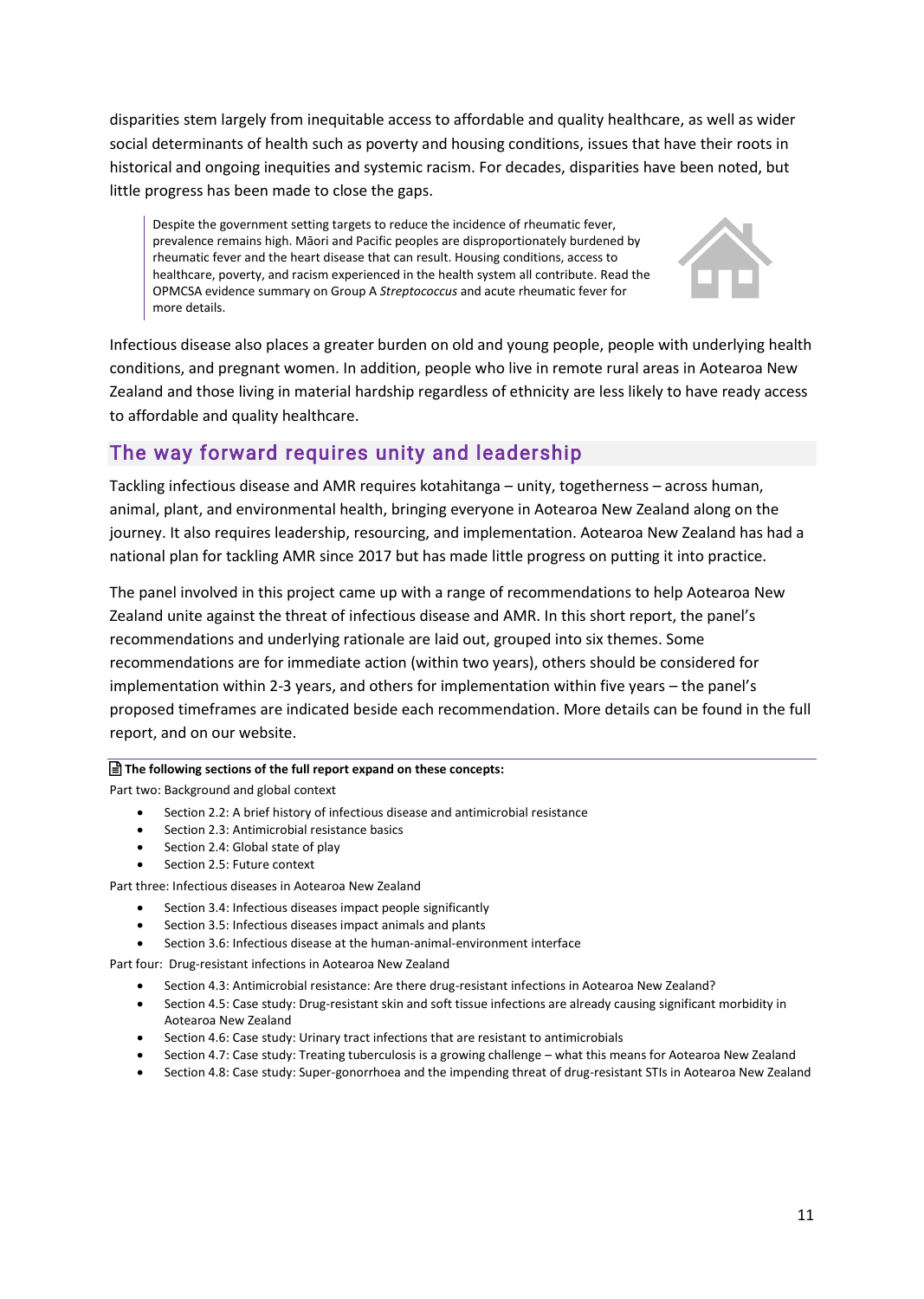# Theme 1: Elevate and expand antimicrobial stewardship



Antimicrobials need to be used wisely to preserve their effectiveness so that they are able to fight infections when we need them. AMS is concerned with using antimicrobials optimally for the benefit of human, animal, and plant health. It also aims to avoid overuse and inappropriate use of antimicrobials to minimise the harms that can occur including AMR and adverse effects. This means making sure antimicrobial drugs are used only when they are needed to prevent, treat, or manage infection: they should not be used when we are confident that they will provide nil or trivial benefit or where appropriate non-antimicrobial alternatives exist. This helps to preserve antimicrobials to benefit future generations. Along with promoting judicious use to combat AMR, using these drugs only when they are needed will also reduce exposure to unnecessary risk from adverse events.

# There is a lack of national leadership in our approach to antimicrobial stewardship

Aotearoa New Zealand lacks resourced leadership and coordination of activities related to AMS. There is no national guidance or strategy to support judicious use of antimicrobials in humans, animals, and plants, and there is no national system for monitoring the use of antimicrobials either. The guidance and monitoring that does exist is fragmented between and within the human, animal, and plant sectors, despite the interconnectedness of AMR threats. This means that we are poorly placed to comprehensively appraise the quantity and quality of antimicrobial use and we aren't operating with evidence-based guidelines for AMS rolled out across all aspects of human, animal, and plant health. This gap exists despite the 2017 New Zealand AMR Action Plan calling for a national AMS programme or standard in human and in animal health, and a coordinated national surveillance programme for antimicrobial drug use.

# There is room for improvement in our antimicrobial stewardship practices

Key themes in Aotearoa New Zealand's antimicrobial use and AMS practices can be derived from academic and government studies, and by comparing Aotearoa New Zealand's standards and practices to those abroad. Across human, animal, and plant health, there is ample room for improvement.

### There are glaring gaps in our approach to antimicrobial s tewardship in human health

Aotearoa New Zealand's use of antimicrobial drugs in human health is very high. Among Organisation for Economic Co-operation and Development (OECD) countries, we have the fourth highest level of antibiotic use. Most (95%) of our high consumption is due to antimicrobial dispensing in the community, mainly from general practice, with only 5% of antimicrobial use occurring in hospitals. While there was a 14% drop in community antibiotic prescribing between 2015 and 2018, this followed a 49% increase that occurred over the preceding nine years.

This high use results partially from unnecessary use: antimicrobial drugs are sometimes prescribed where no meaningful health gain could be expected to result. At present, prescribers in Aotearoa New Zealand aren't required to record why they have chosen to prescribe antimicrobial drugs. This makes it difficult to assess the extent and patterns of inappropriate use. However, available evidence suggests that inappropriate use is occurring. For example, seasonal fluctuations seen in antibiotic prescribing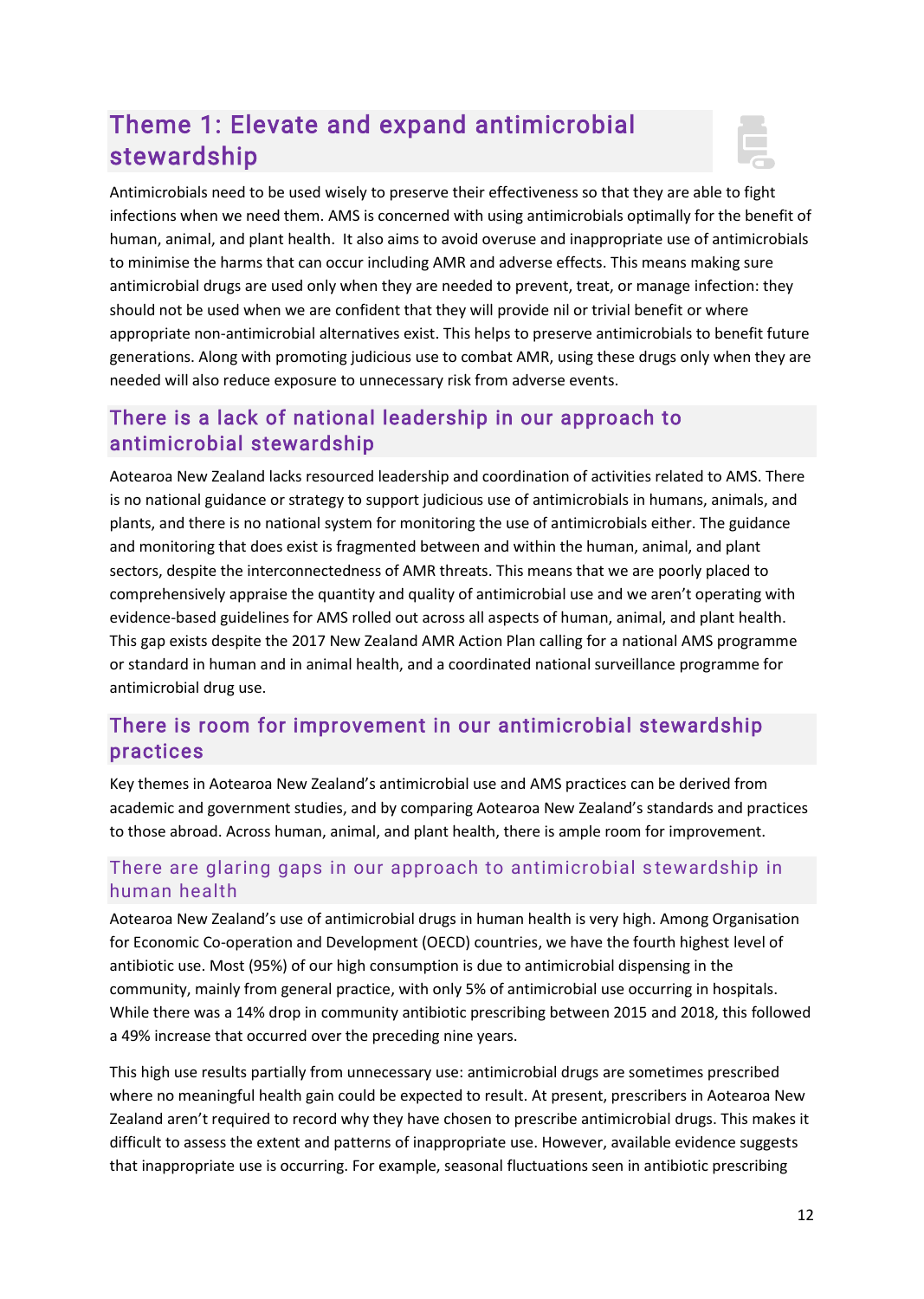patterns, with prescriptions peaking in winter, suggests antibiotics are being prescribed for viral infections like seasonal influenza and common colds, against which antibiotics are known to be ineffective. And broad-spectrum antibiotics are frequently prescribed for simple UTIs even though these infections are often self-resolving.

There are plenty of weaknesses and gaps in AMS in human health that drive this overuse and misuse of antimicrobial drugs. For example:

- There are no national prescribing guidelines to ensure a consistent approach to AMS across hospitals and community health settings.
- As well as hampering our ability to assess the quality of prescribing, failure to require an indication to be listed on antimicrobial prescriptions misses a chance to encourage conscious prescribing practices.
- As a strategy to lessen inappropriate use of antimicrobials, patients are sometimes asked to delay filling their antimicrobial prescriptions to see if symptoms improve on their own. However, sometimes this might mean that the prescription is filled for a subsequent indication for which antimicrobial drugs might not be appropriate.
- Aotearoa New Zealand, joined only by the US, lets pharmaceutical companies advertise to consumers. Medicines New Zealand reports that prescription antimicrobials haven't been advertised to New Zealand consumers for at least the past 20 years, so advertising is unlikely to be currently contributing to patient expectations for antimicrobials. If direct-to-consumer advertising of antimicrobials does re-occur at some stage in the future, this may contribute to patient expectations for access to antimicrobial drugs.
- Some antimicrobial drugs aren't captured in the national dispensing dataset, creating knowledge gaps and hindering our ability to assess volumes and patterns of antimicrobial drug use.

Guidelines for antimicrobial prescribing should be based on good evidence and should be consistent across the country. One aspect of prescribing that could benefit from a review of the evidence and a consistent national approach is the duration of antibiotic courses in human health. The justification underlying the traditional length of antibiotic courses – one to two weeks for many illnesses – is not fully understood. Emerging evidence suggests that under some conditions shorter courses may be just as effective as longer ones without elevating the odds of AMR emergence. For more details on the course duration conundrum and other aspects of AMS, see section 5.5.1 of the full report.

Excessive and unnecessary use of antimicrobial drugs at the national level masks underuse in parts of the population. Māori and Pacific peoples are estimated to be under-prescribed antibiotics by up to 29%, and both groups are more than twice as likely as non-Pacific, non-Māori peoples to have not collected a prescription due to cost. With antibiotic treatment of Group A *Streptococcus* being important for preventing strep throat from escalating to rheumatic fever, this has a role to play in the disproportionate burden of rheumatic fever among Māori and Pacific peoples. Access to medicines for people living in remote rural areas is also constrained. Any attempts to decrease our use of antimicrobial drugs should ensure that those decreases occur in the right places (i.e. where antimicrobial drugs are being used inappropriately), not among people who could benefit from access.

# There is room for improvement in animal health

Our use of antimicrobial drugs in animals is low compared with other countries, and strong efforts are being made in parts of the agricultural industry to improve practices and reduce use further. Antimicrobial drug use is highest on pig and poultry farms, where high animal densities mean infectious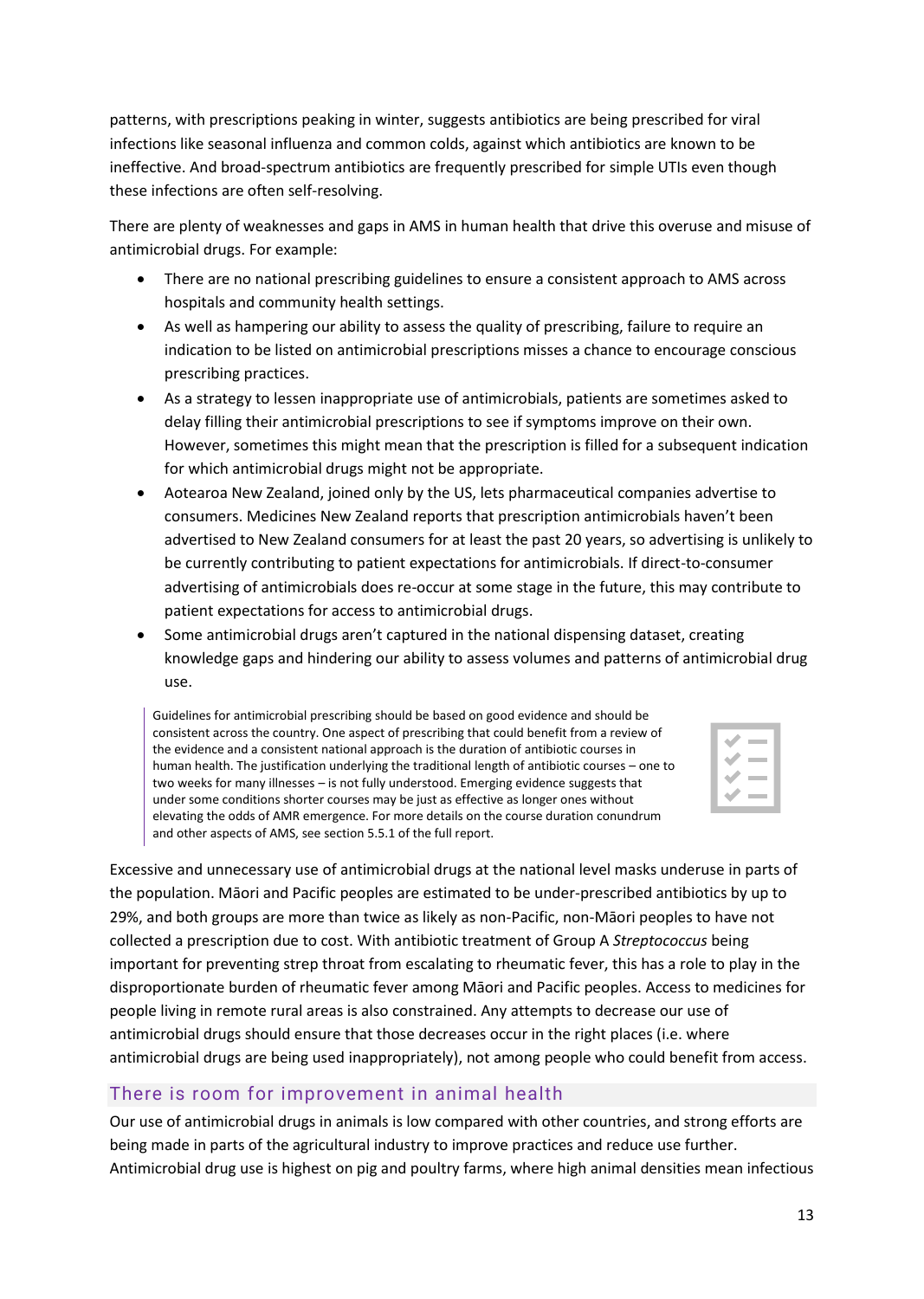diseases can spread more readily. This drives higher use of therapeutic or prophylactic antimicrobial drugs in comparison with cattle, sheep, and deer farms, where animal densities are lower. Meanwhile, antimicrobial drugs aren't known to be used in our aquaculture sector. As a proportion of total use in animals, companion animals make a minor contribution.

But data on the quantity and quality of antimicrobial drug use in animals in Aotearoa New Zealand isn't systematically collected, leaving us with blind spots. For example, we don't have data on the volume of antimicrobial drugs used in pig versus poultry farming – available data is aggregated due to the overlap in antimicrobial drugs used in both sectors. In addition, while farmers need a prescription from a vet to access antimicrobial drugs, use decisions on the farm are often up to them, and it can be difficult to access and assess the relevant use data. And while the Ministry for Primary Industries (MPI) reports annually on antibiotic sales, reporting tends to lag by two years, so trends and deviations can't be responded to efficiently.

As well as ample scope to improve data collection, there are opportunities to improve AMS practices in animal health too. For example:

- Animal vaccines exist for a number of infectious diseases. If infections were prevented through widespread animal vaccination, the need to use antimicrobial drugs would reduce. Some sectors use vaccines effectively to reduce their reliance on antimicrobial drugs (e.g. deer farming) while in others vaccine access could be explored further.
- There are opportunities for other disease prevention initiatives to reduce reliance on antimicrobial drugs. For example, antimicrobial drugs are used therapeutically and prophylactically to manage bacterial udder infections in dairy cows. A non-antimicrobial solution – the use of teat sealants to create a physical barrier that prevents bacteria from moving into the udder – can prevent infections effectively. Use of teat sealants is optional: voluntary uptake has been widespread but could be expanded further if mandated.
- Antimicrobial drugs that are important for human health are also used in animals. With many microbes able to infect both humans and animals, AMR in animal microbes poses a potential threat to human health too. Despite this, antimicrobial drugs that are important for human health are used in animals. In 2008, antimicrobial drugs that are critically important for human health were among the most frequently prescribed to pets. And resistance genes against tylosin, one of the most widely used antibiotics in pig and poultry farming, could confer resistance against antibiotics used in human health.

#### Plants and environmental contamination represent a blind spot

Farmers, home gardeners, and councils use antimicrobials to maintain plant health. Antifungals are used the most widely, with only two antibacterial products registered for use in plants in Aotearoa New Zealand as of 2018. Antimicrobials for use on plants can typically be purchased off the shelf and there is no system to assess how they are used downstream of purchase.

Even the quantity of antimicrobials used in the plant space is difficult to assess – use data isn't collected from farmers or gardeners, and sales data isn't detailed enough to provide useful answers. For example, MPI reported a 14% increase in the purchase of antibiotics for plant use between 2017 and 2018. But there is no guarantee that these products were used in the year of purchase, and this increased volume doesn't account for changes in land use.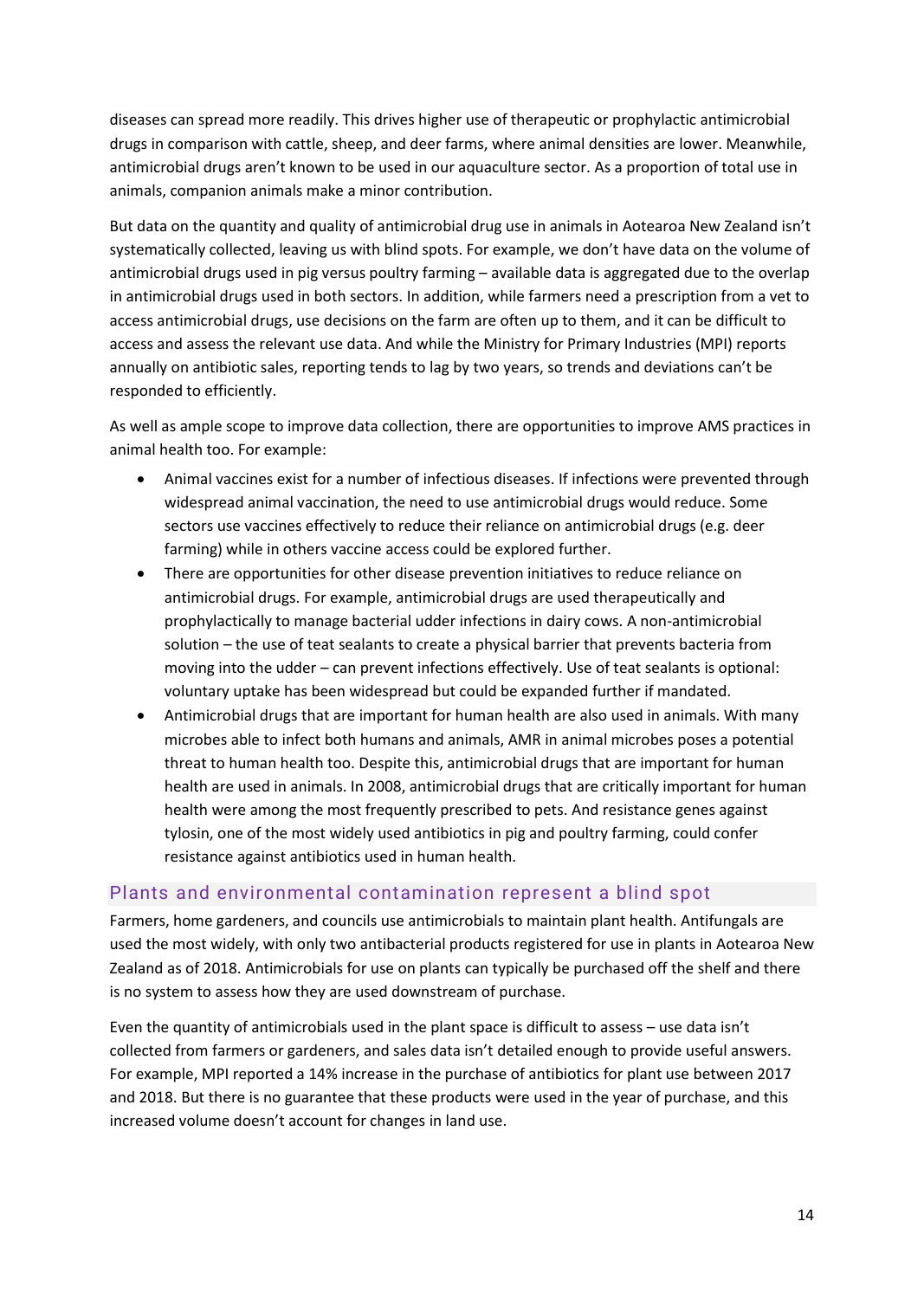In addition, the existence and impacts of antimicrobials in the environment – largely due to contamination from human, animal, and plant use – represents another area that could benefit from stepped up research. Academic studies have found antimicrobials in our environment, but the impacts of this contamination on human, animal, and plant health are understudied.

# There are examples of good practice that we could learn from and build on

Good AMS practices can be found by looking at other countries. For example:

- In human health, Australia's National Centre for AMS conducts a survey each year to monitor the quality of antimicrobial prescribing in human health over time. Some hospitals and individual auditors in Aotearoa New Zealand have opted to use this survey, but it hasn't been rolled out nationwide.
- In animal health, Denmark represents an example of good practice in the way antimicrobial use in pig farming is stewarded. For example, vets closely monitor antimicrobial use on farms, allowing good data to be captured on the effectiveness of interventions and therefore enabling prescribing to be well informed, improving the quality of antimicrobial use.
- There are limited examples of good practice in plant AMS to draw on: at the international level, this is a neglected aspect of AMS. More research is needed to establish whether this low prioritisation of plant AMS is justifiable.

While overseas practices can inspire solutions in Aotearoa New Zealand, it is crucial to note that modification for the domestic context may be required. Our unique farming and health systems, our cultural context, and the infectious disease profile of the country all need to be considered.

In addition to solutions abroad, there are some homegrown efforts to strengthen AMS too. These could be leveraged to improve AMS nationwide. For example:

- The Accident Compensation Corporation (ACC) has done some scoping work on the feasibility of developing national guidelines for antibiotic prescribing in human health, hoping to bring consistency to the current range of guidance that has been developed by various parts of the human health sector.
- Starship Children's Health launched an app in 2019 designed to help healthcare providers choose the most appropriate antibiotic treatment plan for their patients. It has been downloaded by clinicians in every District Health Board (DHB).
- Work done by Pharmac and the Health Quality and Safety Commission (HQSC) in collaboration with behavioural scientists found that telling GPs that they prescribe more antibiotics than their peers led to reduced antibiotic prescriptions by over-prescribing GPs.
- DairyNZ has issued guidelines on how to manage udder infections, calling for antibiotics to be used therapeutically for infected cows and, if used prophylactically, to be used in a targeted manner rather than at the whole-herd level, reducing the quantity used.
- The New Zealand Veterinary Association (NZVA) has developed antibiotic prescribing guidelines and an AMS communication campaign to support the pursuit of its aspirational goal to eliminate blanket prophylactic use of antibiotics in animals by 2030.
- Kiwifruit cultivars that are less susceptible to Psa have been used to replace many vines in the country, reducing the need to apply antibiotic treatments. Plant and Food Research also now includes Psa tolerance among its selection traits when breeding new kiwifruit cultivars.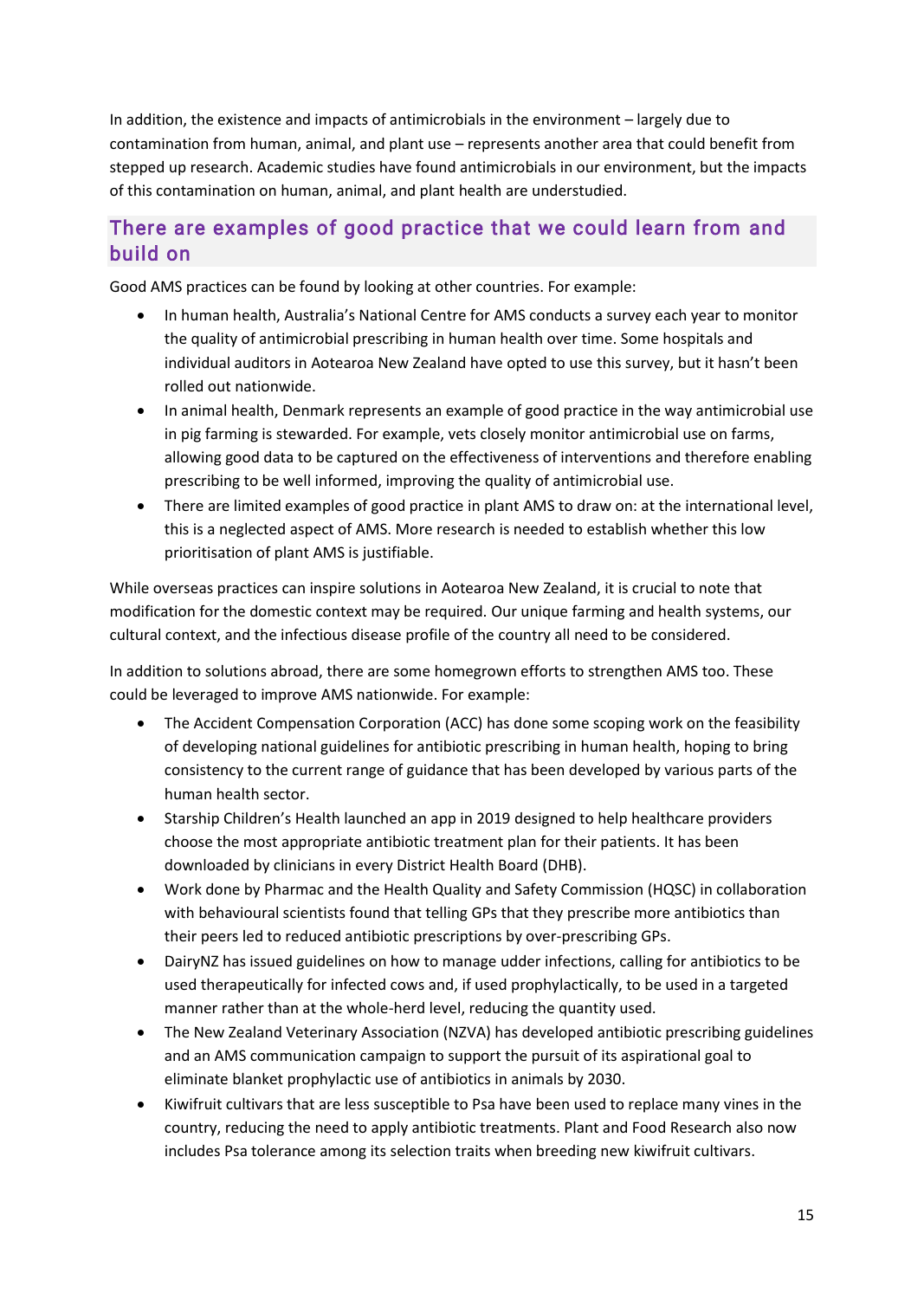# We need a capable and empowered workforce to uphold stewardship standards

The best guidelines and solutions are useless if they aren't implemented by practitioners. We need those who prescribe, dispense, and administer antimicrobials to understand the importance of AMS and be empowered to uphold AMS standards. All people involved in prescribing, dispensing, and administering antimicrobials – from doctors in our hospitals, to local pharmacists, to farmers and vets – need to be considered.

People who prescribe, dispense, and administer antimicrobials in Aotearoa New Zealand don't always have adequate, current knowledge about AMS or the threat of AMR. For example, survey results suggest that there are gaps in nurses' knowledge of AMS which limit their ability to integrate AMS into clinical practice. Similarly, dairy farmers were found to have limited knowledge or concern about the risk of AMR, especially the link between animal and human health.

In addition to knowledge gaps, there is a lack of resourcing to support AMS functions in Aotearoa New Zealand. For example, only some DHBs – predominantly larger ones – have dedicated AMS staff. This under-resourcing is particularly prominent in smaller hospitals, which often lack AMS programmes altogether.

AMS programmes in hospitals in Aotearoa New Zealand are under-resourced when compared with fulltime equivalent (FTE) recommendations. A 2016 survey found that out of the 20 DHBs in New Zealand, just half had an AMS committee, nine had dedicated AMS pharmacist resource, eight had a lead clinician with AMS responsibility, and only three reported having dedicated AMS ward rounds. For more details on AMS solutions, including the AMS workforce, see section 5.5.1 of the full report.



# Our medicine regulators and purchasers have a role to play too

Pharmac, Aotearoa New Zealand's medicines purchaser, has a role to play in making sure Aotearoa New Zealand has access to antimicrobials that are consistent with our AMS goals. For example, recommendations from Pharmac's tender committee drove a shift to smaller sized tubes of topical antibiotics, meaning the amount dispensed better matches what the patient needs, reducing overuse or inappropriate disposal.

In additon, part of Pharmac's mandate involves promoting the responsible use of pharmaceuticals. For example, some antibiotics have had restrictions put in place to support judicious use in the face of emerging resistance, based on recommendations from Pharmac's infectious disease pharmacology and therapeutics advisory committee.

Pharmac should continue to focus on work that promotes AMS. In addition, as the threat of AMR grows, Pharmac will increasingly have to ensure it is working to procure suitable quantities of antimicrobial drugs that are able to treat resistant infections.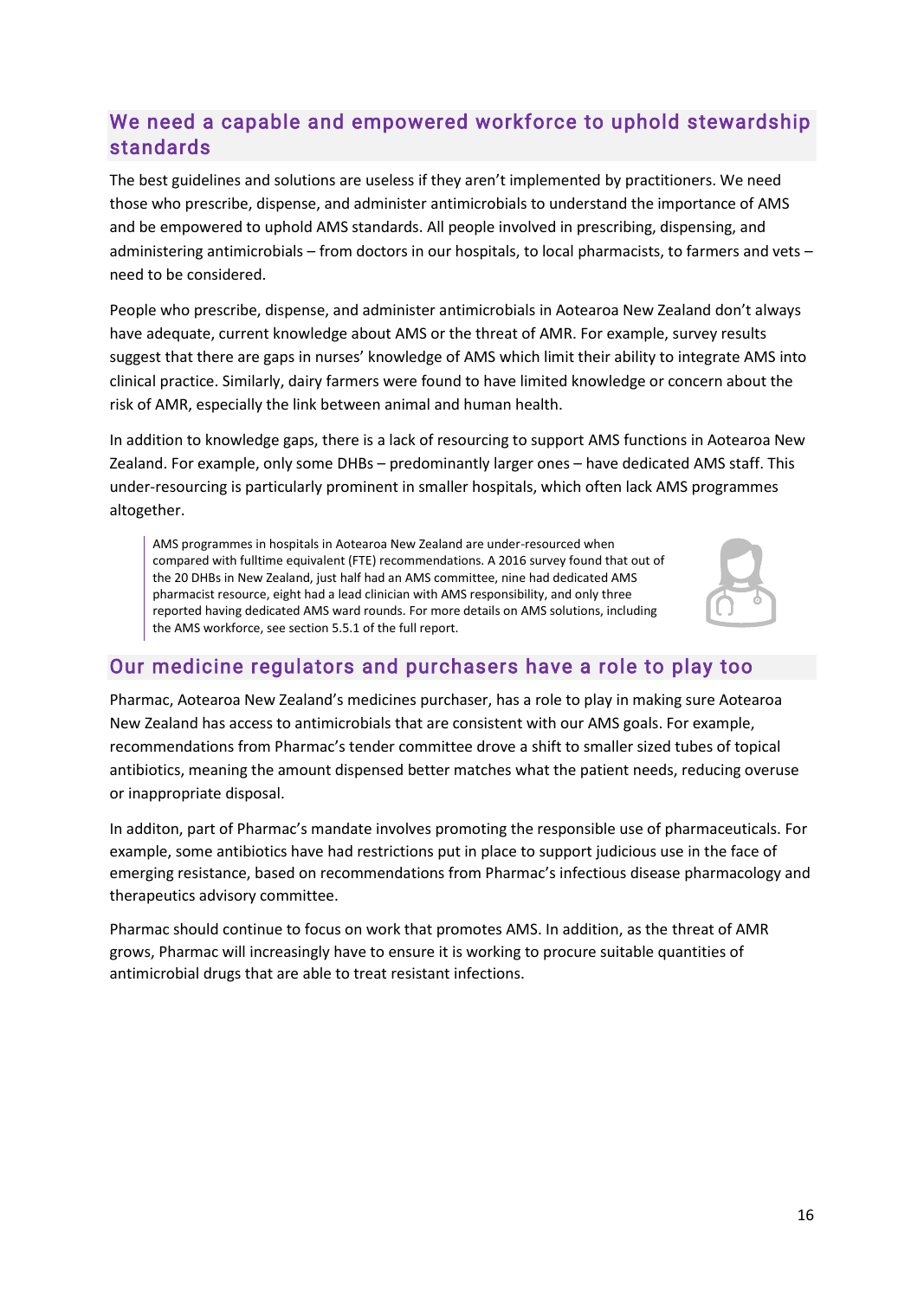#### **The following sections of the full report expand on these concepts:**

Part four: Drug-resistant infections in Aotearoa New Zealand

• Section 4.4: Use of antimicrobials in Aotearoa New Zealand

Part five: Prevention and solutions

- Section 5.3: Prevention is better than a cure<br>• Section 5.5: Treatments
- Section 5.5: Treatments
- Section 5.6: Empowering people and building capacity

# Panel recommendations for theme 1

| (a) Develop a coordinated national approach to AMS to provide overarching governance and<br>leadership. The approach should adopt a strong equity focus and engage Māori and Pacific<br>peoples.                                                                                                                                                                                                                                                                                                                                                                                                                                                                        |                               |
|-------------------------------------------------------------------------------------------------------------------------------------------------------------------------------------------------------------------------------------------------------------------------------------------------------------------------------------------------------------------------------------------------------------------------------------------------------------------------------------------------------------------------------------------------------------------------------------------------------------------------------------------------------------------------|-------------------------------|
| Establish an Infectious Diseases and AMR Action ministerial portfolio. The<br>(i)<br>Minister with responsibility for Infectious Diseases and AMR Action should<br>work with officials across the Ministry of Health (MoH), Ministry for Primary<br>Industries (MPI), and Ministry for the Environment (MfE), to advance<br>Aotearoa New Zealand's response to AMR and infectious disease.                                                                                                                                                                                                                                                                              | <b>☆ Immediate</b>            |
| Create stronger linkages between the human, animal, plant and<br>(ii)<br>environmental health sectors involved with antimicrobial use and with<br>relevant government agencies to enable multi-way knowledge sharing on<br>AMS. This may involve stronger links between the restructured health<br>localities (currently District Health Boards, DHBs) and the veterinary<br>profession.                                                                                                                                                                                                                                                                                | <b>☆ Immediate</b>            |
| (iii) Establish a national AMS expert group (equivalent to the current National<br>Infection Prevention and Control Expert Group, NIPCEG) to embed expert<br>advice in policy making. The expert group will develop a national strategy for<br>AMS. The AMS expert group should include dedicated but closely<br>cooperating sub-groups from the human, animal, and plant health sectors,<br>with clear reporting lines to relevant Ministries.                                                                                                                                                                                                                         | <b><sup>★</sup> Immediate</b> |
| (iv) Establish a national centre for AMS in human health that takes responsibility<br>for leading the human health components of the AMS strategy.                                                                                                                                                                                                                                                                                                                                                                                                                                                                                                                      | <b>☆ Immediate</b>            |
| Establish regional AMS groups that engage with the national centre and<br>(v)<br>facilitate regional AMS activities in human health. These groups should have<br>cross-sector representation and a focus on equity.                                                                                                                                                                                                                                                                                                                                                                                                                                                     | <b><sup>★</sup> Immediate</b> |
| (vi) Set ambitious targets for equitably reducing the quantity and improving the<br>quality of antimicrobial prescribing for human health as part of the AMS<br>strategy.                                                                                                                                                                                                                                                                                                                                                                                                                                                                                               | <b><sup>★</sup> Immediate</b> |
| (vii) Develop and maintain national antimicrobial prescribing guidance for human<br>health. Considerations:<br>Development of the guidance should build on the Accident<br>Compensation Corporation (ACC) scoping work, aiming to align existing<br>regional guidance and use a clinician-led collaborative model to facilitate<br>uptake.<br>The guidance should include treatment of infections due to multi-drug<br>resistant organisms (MDROs) and include a strong AMS and equity lens.<br>Development of paediatric guidance may offer a first step to this<br>initiative, using Starship Children's Health's already-existing guidance as<br>the starting point. | <b><sup>☆</sup> Immediate</b> |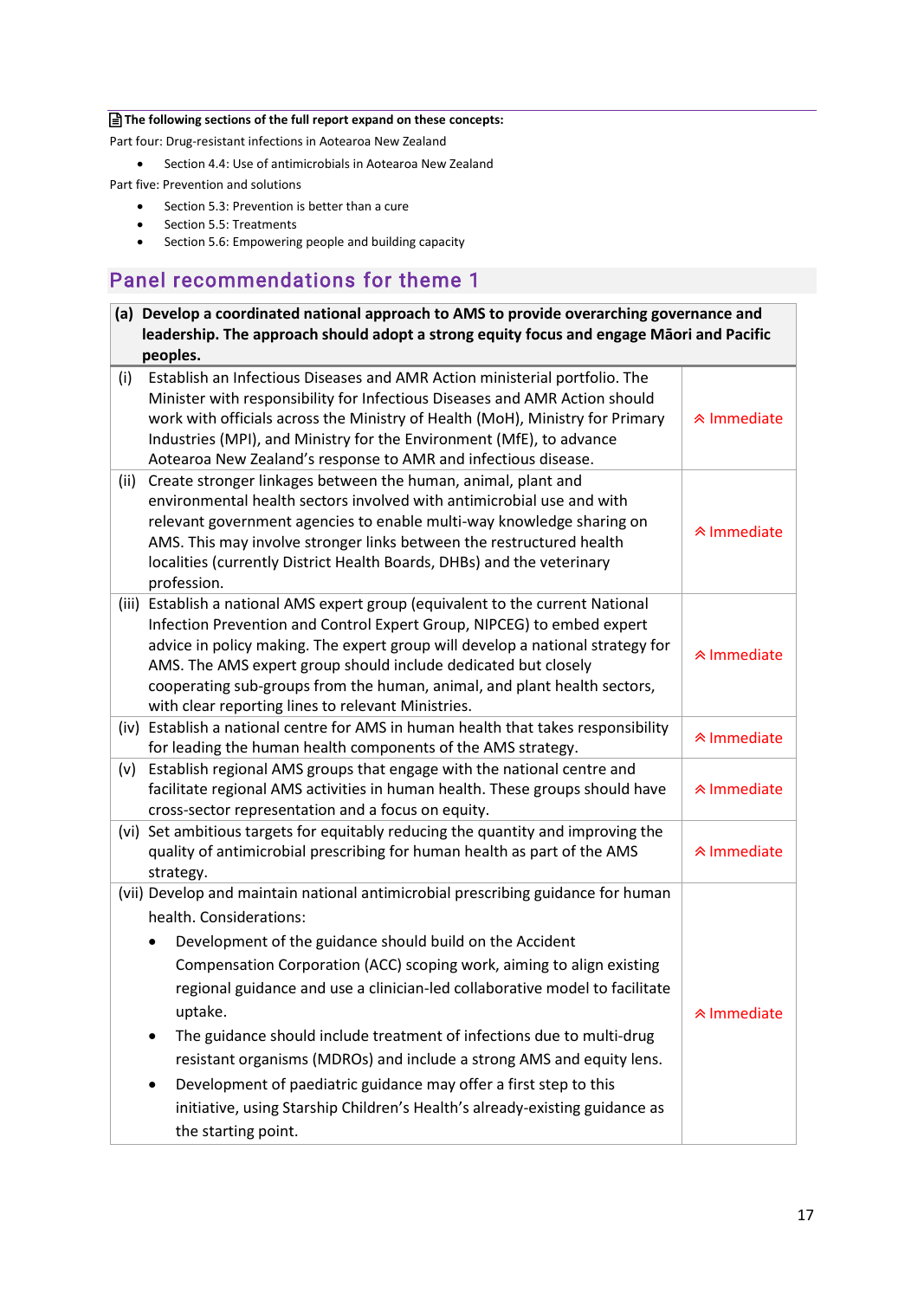|       | (viii) Develop new clinical care standards for AMS to address gaps in the current         |                               |
|-------|-------------------------------------------------------------------------------------------|-------------------------------|
|       | health and disability standards with extension to cover all health                        |                               |
|       | professionals involved with antimicrobial use including doctors, nurses,                  | <b>★ Immediate</b>            |
|       | pharmacists, midwives, and dentists in the community. Ensure these                        |                               |
|       | standards have a strong equity focus.                                                     |                               |
| (b)   | Build AMS capacity and expertise at all levels. Support implementation of AMS across the  |                               |
|       | human and animal health systems and plants and the environment, including but not         |                               |
|       | limited to: primary care, aged residential care, public and private hospitals, dentistry, |                               |
|       | optometry, midwifery, pharmacy, veterinary care, agriculture, and biosecurity.            |                               |
| (i)   | Establish clinical leadership roles focused on AMS (and alongside infection               |                               |
|       | prevention and control) at the director level of all DHBs (or equivalent) and             | <b>☆ Immediate</b>            |
|       | link these through the national centre for AMS.                                           |                               |
| (ii)  | Require all DHBs (or equivalent), private hospitals and Primary Health                    |                               |
|       | Organisations (PHOs) to report annually and transparently on their goals,                 | <b>☆ Immediate</b>            |
|       | activities, and outcomes with respect to AMS.                                             |                               |
| (iii) | Set minimum full-time equivalent (FTE) requirements (considering roles for                |                               |
|       | pharmacists, doctors and nurses as appropriate) for AMS at all hospitals                  | <b><sup>★</sup> Immediate</b> |
|       | (both public and private) and PHOs.                                                       |                               |
|       | (iv) Provide support for dedicated AMS pharmacists embedded within PHOs                   | <b>☆ Immediate</b>            |
|       | and/or General Practice (GP) clinics.                                                     |                               |
| (v)   | Formalise a system for connecting aged residential care and community                     |                               |
|       | healthcare workers with antimicrobial stewardship expertise at regional and               | <b><sup>★</sup> Immediate</b> |
|       | national levels.                                                                          |                               |
|       | (vi) Set targets for equitably increasing the AMS workforce. Ensure this is               | <b>☆ Immediate</b>            |
|       | resourced appropriately.                                                                  |                               |
|       | (vii) Enhance AMS education for all health professionals involved with                    |                               |
|       | antimicrobial use through the tertiary curriculum and continuing                          | <b>☆ Immediate</b>            |
|       | professional development and support health professionals to upskill in this              |                               |
|       | area.                                                                                     |                               |
|       | (viii) Focus on sustainable susceptibility by developing a more holistic view of          |                               |
|       | AMS. This may include investigating the chemical microbial exposome and                   | <b>-5</b> years               |
|       | testing products (e.g. pesticides) for their antimicrobial activity.                      |                               |
| (c)   | Improved antimicrobial data governance: collection, quality, and reporting.               |                               |
| (i)   | Monitor and report transparently the quantity of antimicrobials used                      |                               |
|       | throughout the human health sector, and ensure this data includes ethnicity               |                               |
|       | to monitor equity-based outcomes. This may require various health services                | <b><sup>☆</sup> Immediate</b> |
|       | including hospitals, clinics, and pharmacies to provide data in a standardised            |                               |
|       | way and will require some data gaps to be resolved (e.g. practitioner supply              |                               |
|       | orders, community pharmacy trimethoprim sales).                                           |                               |
| (ii)  | Develop and implement a platform to display human health antimicrobial                    |                               |
|       | usage data in both community and hospital settings (from individual                       |                               |
|       | prescriber to national level), and an equivalent for antimicrobial usage in               | <b><sup>☆</sup> Immediate</b> |
|       | animal and plant health. Make these platforms publicly accessible and                     |                               |
|       | ensure they are presented in a useful way.                                                |                               |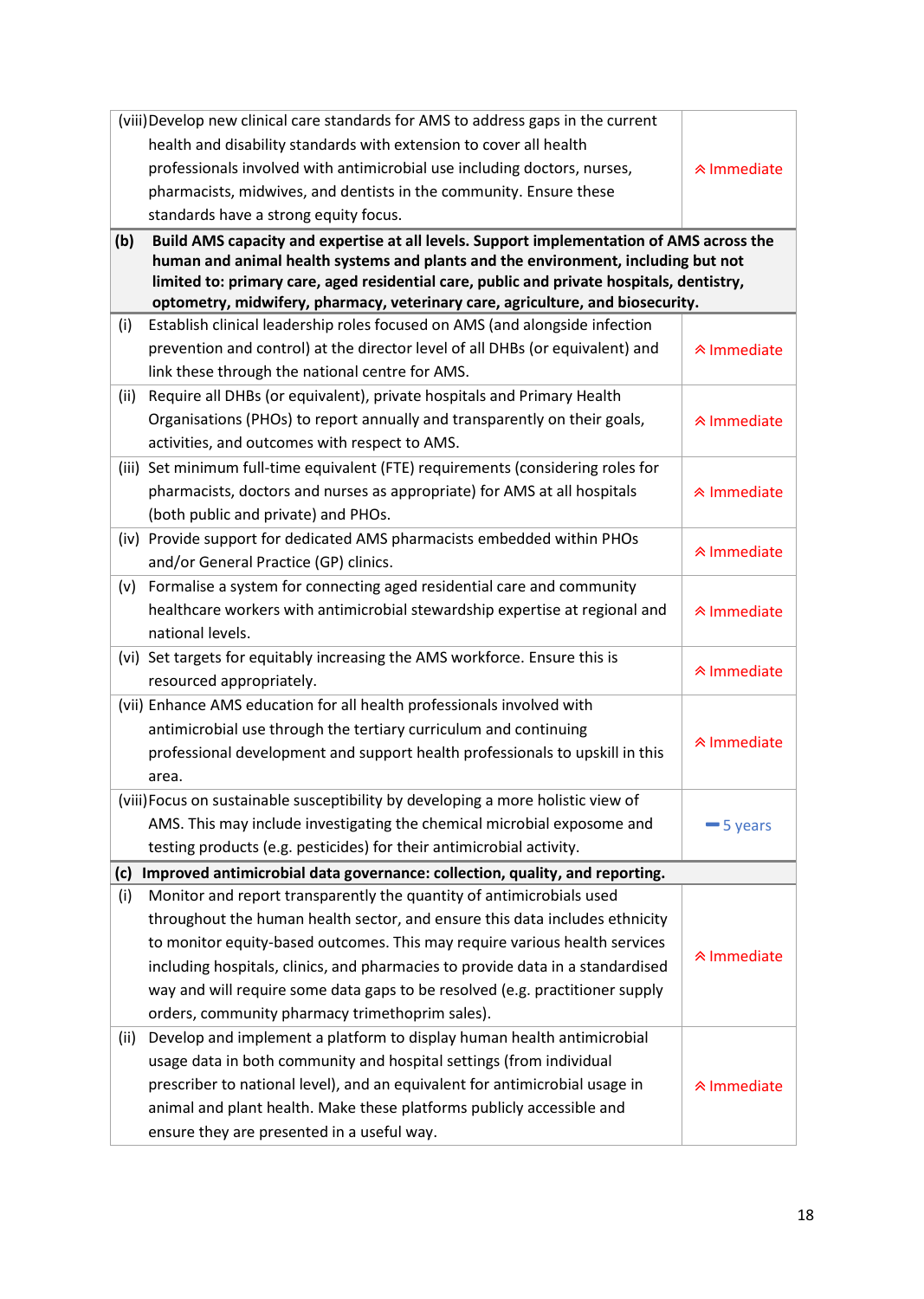| (iii) | Implement the hospital National Antimicrobial Prescribing Survey (NAPS) in                                                           |                               |
|-------|--------------------------------------------------------------------------------------------------------------------------------------|-------------------------------|
|       | both public and private hospitals, with modification for local context.                                                              |                               |
|       | Require all hospitals to participate, and for the results to be published                                                            | <b><sup>★</sup> Immediate</b> |
|       | publicly by the national centre for AMS on the new platform described under                                                          |                               |
|       | $1(c)(ii)$ .                                                                                                                         |                               |
| (iv)  | Evaluate other existing (and future) NAPS modules for applicability in other                                                         |                               |
|       | settings including aged residential care, veterinary care, and primary care.                                                         |                               |
|       | Aim to implement applicable modules with modification for the local context                                                          | $\sim$ 2-3 years              |
|       | or make an alternative auditing system available if the NAPS modules are                                                             |                               |
|       | unsuitable.                                                                                                                          |                               |
| (v)   | Introduce a requirement for inclusion of a meaningful indication within all                                                          |                               |
|       | antimicrobial prescriptions, as well as treatment durations or review or stop                                                        |                               |
|       | dates. This could be implemented through updated clinical care standards                                                             | $\sim$ 2-3 years              |
|       | (see recommendation 1(a)(vii)).                                                                                                      |                               |
|       | (vi) Implement mechanisms to provide prescriber benchmarking and feedback                                                            |                               |
|       | on both quality and quantity of antimicrobial prescribing, delivered through                                                         | <b><sup>☆</sup> Immediate</b> |
|       | the national centre for AMS.                                                                                                         |                               |
|       | (vii) Develop a system to enable collection of antimicrobial use data in animals                                                     |                               |
|       | and plants. This could be first implemented as sentinel surveillance at                                                              | <b><sup>☆</sup> Immediate</b> |
|       | selected veterinary practices before being rolled out more widely.                                                                   |                               |
|       |                                                                                                                                      |                               |
|       | (viii) Develop a national centralised platform to collate data on antimicrobial use                                                  |                               |
|       | in animals and plants.                                                                                                               | $\sim$ 2-3 years              |
| (d)   | Review funding, registration, and access to antimicrobials.                                                                          |                               |
| (i)   | Review Pharmac antimicrobial restrictions in the community and ensure they                                                           |                               |
|       | align with DHB hospital restrictions and AMS principles.                                                                             | <b>★ Immediate</b>            |
| (ii)  | Review antimicrobial products and registered uses across both human health                                                           |                               |
|       | and veterinary sectors to ensure they align with AMS principles and ensure                                                           |                               |
|       | requirements for registration of products in the future have a strong AMS                                                            | <b><sup>☆</sup> Immediate</b> |
|       | focus.                                                                                                                               |                               |
|       | (iii) Prioritise AMS under Pharmac's factors for consideration, including by                                                         |                               |
|       | actively seeking to fund drugs that align with AMS principles. This may                                                              |                               |
|       | involve subsidising antimicrobials that facilitate oral management of                                                                | <b>☆ Immediate</b>            |
|       | infections in the community in line with AMS principles.                                                                             |                               |
|       | (iv) Establish a transparent national supply of rarely used antimicrobials for                                                       |                               |
|       | treating infections due to MDROs in a timely manner, accessible to all DHBs                                                          | <b>☆ Immediate</b>            |
|       | (or equivalent).                                                                                                                     |                               |
| (v)   | Ban direct-to-consumer advertising of antimicrobial medicines.                                                                       | <b>★ Immediate</b>            |
| (vi)  | Investigate innovative approaches to promote AMS among those who                                                                     |                               |
|       | prescribe, dispense and use antimicrobials, with a view to making the<br>national approach to tackling AMR proactively AMS focussed. | $-5$ years                    |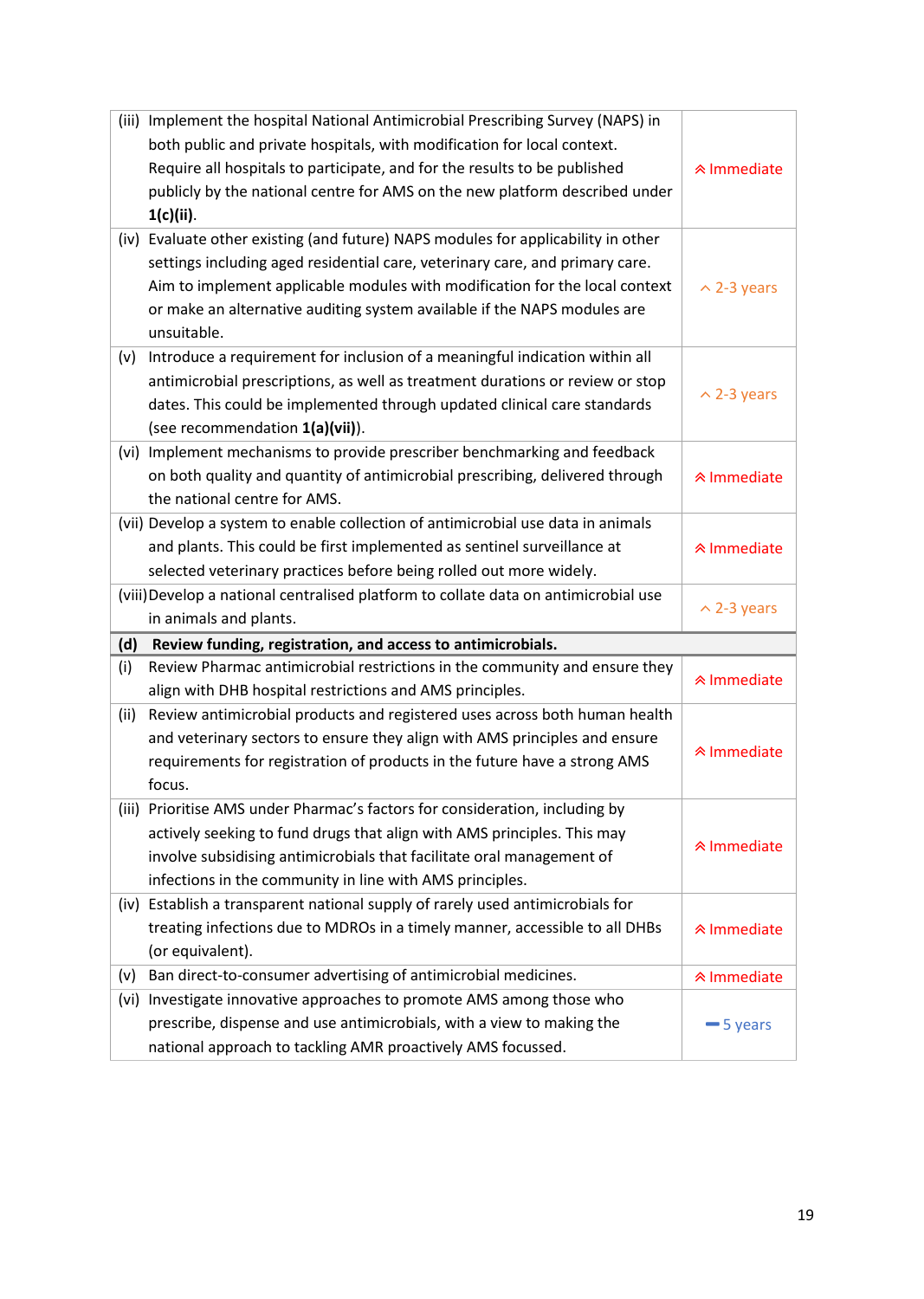# Theme 2: Develop an integrated surveillance and outbreak response system



We need to know what's out there in the infectious disease and AMR landscape if we are to understand our risks, implement risk mitigations, and detect and respond to outbreaks quickly. We need comprehensive information collection and sharing to achieve this, as well as clear processes for acting on that information.

# We could do a better job at infectious disease surveillance…

The infectious disease landscape in Aotearoa New Zealand is understood through the work of the MPI (for animal and plant health) and the Institute of Environmental Science and Research (ESR, for human health), as well as other laboratories, health providers, and the academic community. There is room for better connections between those monitoring human, animal, and plant health. Even within each sector, data isn't always shared. For example, most diagnostic work in animal health is conducted by private labs and can be difficult for government agencies and academic researchers to access.

In addition, our understanding of infectious disease in Aotearoa New Zealand is a 'tip of the iceberg' problem: only a small portion of infected humans, animals, and plants are detected. For example, in a waterborne *Campylobacter* outbreak in Havelock North in 2016, 953 cases sought medical care, but up to 8,320 people were estimated to have been infected. And Aotearoa New Zealand's current approach to screening for one of the world's most concerning types of drug-resistant bacteria, carbapenemaseproducing Enterobacterales, almost certainly isn't broad enough to detect all carriers.

Opportunities exist to reduce the extent of our infectious disease blind spots. For example, FluTracking is a survey used in Australia and New Zealand to monitor trends in influenza- and COVID-like symptoms. There is scope for similar disease surveillance innovations to be explored, such as a FluTracking equivalent for water- and food-borne illnesses, improving our understanding of infectious disease trends. In addition, patient screening – where sick people are tested for a range of infections when presenting to a healthcare facility – could be increased for priority infections, as could wastewater testing to identify trends in infectious disease incidence and geographic distribution. This would need to be met with expanded lab capacity. Biotech developments like whole genome sequencing – which is becoming increasingly affordable and rapid – and PCR diagnostic kits have increased the speed of laboratory diagnosis and can also facilitate wider and faster infectious disease surveillance and outbreak management.

Not only does stepped up testing help us to understand our infectious disease landscape better and identify when outbreaks are occurring, but it also links closely to AMS. If infections can be diagnosed rapidly and easily, it is more likely that sick humans, animals, and plants will be given the appropriate antimicrobial drugs based on lab confirmation of the cause of illness and susceptibility tests to promptly identify which antimicrobial drugs the causative pathogens are likely to respond to.

### …and antimicrobial resistance surveillance

As with infectious diseases generally, there is room for improvement in our surveillance of drugresistant pathogens across human, animal, and plant health. AMR monitoring in human health is by far the most advanced, with ESR conducting routine surveillance of resistant organisms. Meanwhile, MPI doesn't routinely test for AMR in animals or plants, so our knowledge of the extent of AMR in plants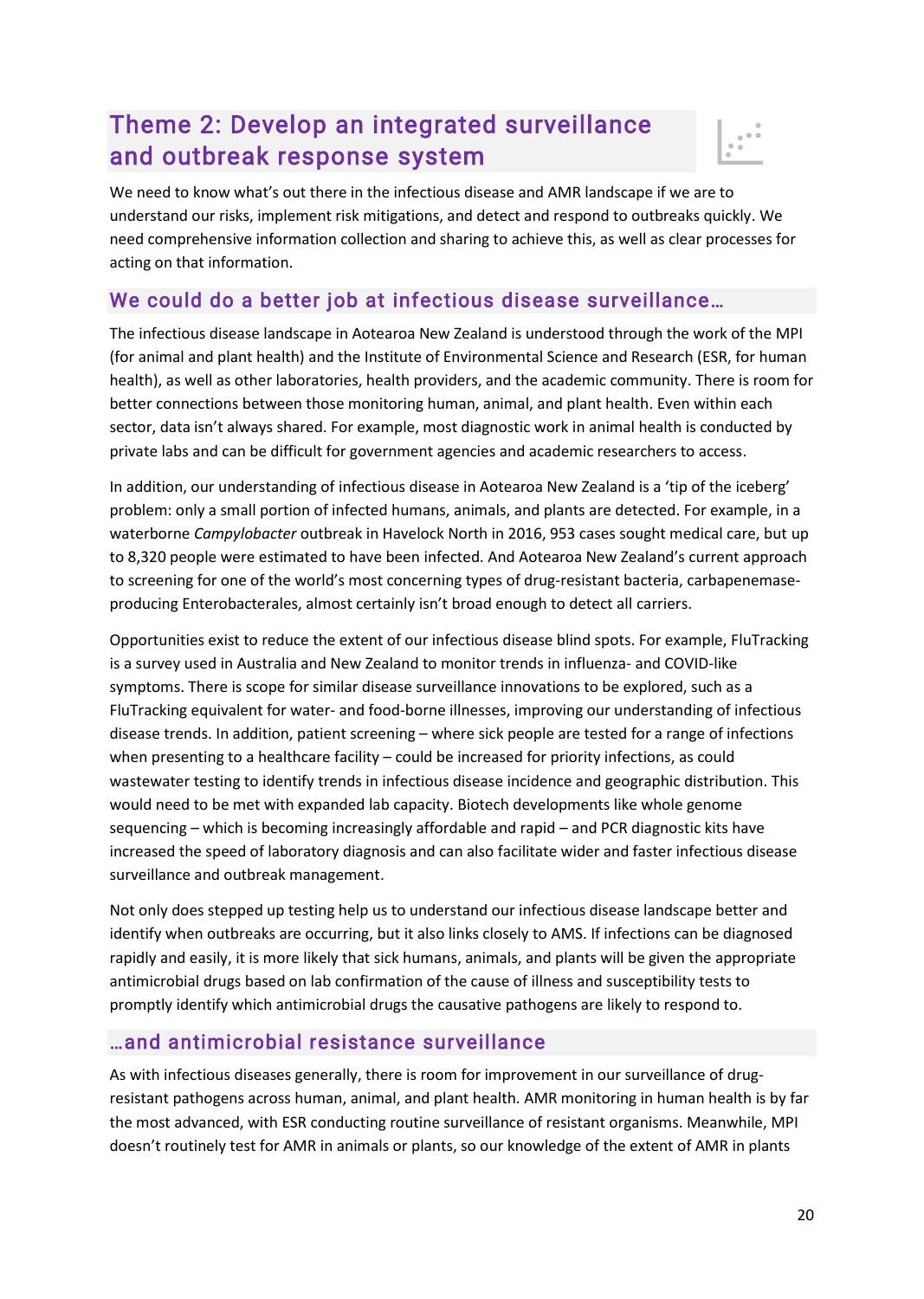and animals isn't comprehensive or timely. And Aotearoa New Zealand doesn't routinely or methodically test the environment for resistant pathogens either.

Even in human health, reporting of AMR is imperfect, becoming increasingly sporadic due to competing priorities and because the growing prevalence of infections caused by drug-resistant pathogens is stretching screening capacity. The system would benefit from timely, regular, prioritised reporting and a central database to hold information about AMR organisms and genes over time and across humans, animals, plants, and the environment, allowing trends to be monitored and transmission pathways to be traced.

For a detailed readout of recent antibacterial resistance surveillance findings from ESR, see part four, section 4.3.2 of the full report. This section of the report details key drug-resistant microbe groups found in humans in Aotearoa New Zealand, including one group (bacteria with acquired carbapenemases) considered by WHO to critically require the development of new treatments to manage given its broad resistance profile, as well as seven high priority and four medium priority drugresistant bacteria groups. Section 2.4.2 provides more detail on WHO's list of most concerning drug-resistant pathogens.



*Image: E. coli, which can express acquired carbapenemases. Credit: [NIH Image Gallery](https://www.flickr.com/photos/nihgov/24661308922/in/photolist-DzeDXq-3jZieh-j3FQJf-5mF7Qm-c9uWe5-U4kMcq-JS4G8T-yK2k1H-bbDKng-bbDPqv-5BU7mw-ae5hyu-fohHbn-2gMJ3Gh-cUNkGA-8t7vpZ-aWkEd8-9Si9Bn-d6nFV5-2jpFs22-o8ma2j-a6fcts-dT3661-bbDKPn-dYBMYW-2kP56oL-axVrLY-c57xDd-J6XXcn-p9L4w-81nGYp-eDYUz-eDYUy-9i8sTa-cUJvk5-bbDNz8-7ptXaL-2gX6GiZ-amJmvw-rJfcg-ay1xUj-Y31K2d-8bbmJt-amJjwf-cDPQ69-amFuWr-7KW31b-rJfrq-6h7GHy-4AVHip) [\(CC BY-NC 2.0\)](https://creativecommons.org/licenses/by-nc/2.0/).*

# We need systems in place that allow us to respond to information effectively

If our infectious disease and AMR surveillance systems are stepped up, this will provide us with more actionable insights in the face of an outbreak or rise in incidence of disease-causing microbes, AMR organisms, and AMR genes. To make the most of these insights, a strong and joined up response system is needed.

Among other things, a strong response system must involve clear communication and free flows of information, including between the human and animal sectors in situations involving animal-infecting microbes (both pathogenic and commensal) that have scope to spill into humans and cause disease. Plans that exist in silos are unhelpful. Existing work such as the Food and Agricultural Organisation's (FAO) food safety risk communication handbook could help inform aspects of our own integrated response system.

Aotearoa New Zealand's biggest recorded *Campylobacter* outbreak occurred in 2016 in Havelock North. Up to 8,320 people were estimated to have been infected after sheep faeces containing *Campylobacter jejuni* washed into an aquifer in heavy rain. As well as causing a spike in diarrhoea in Havelock North and the surrounding area, the outbreak led to four deaths and three cases of Guillain-Barré syndrome. See section 3.6 of the full report for more details about the importance of close connections between the human and animal health sectors when responding to zoonotic disease events, including a case study on the Havelock North *Campylobacter* outbreak.



# Our data has value to the international community

Infectious diseases and drug resistant microbes know no borders. Data we share about the presence of pathogens and AMR organisms and genes in Aotearoa New Zealand could help other countries understand the global riskscape. Making sure the data we collect can be integrated into international databases like the Global AMR and Use and Surveillance System (GLASS) is a way that we can support global health security and international efforts to combat AMR.

AMR has received significant global attention in the past decade. For details of key international reports and initiatives that focus on AMR, including GLASS, see section 2.4.3 of the full report. Aotearoa New Zealand doesn't currently participate in WHO's GLASS initiative.

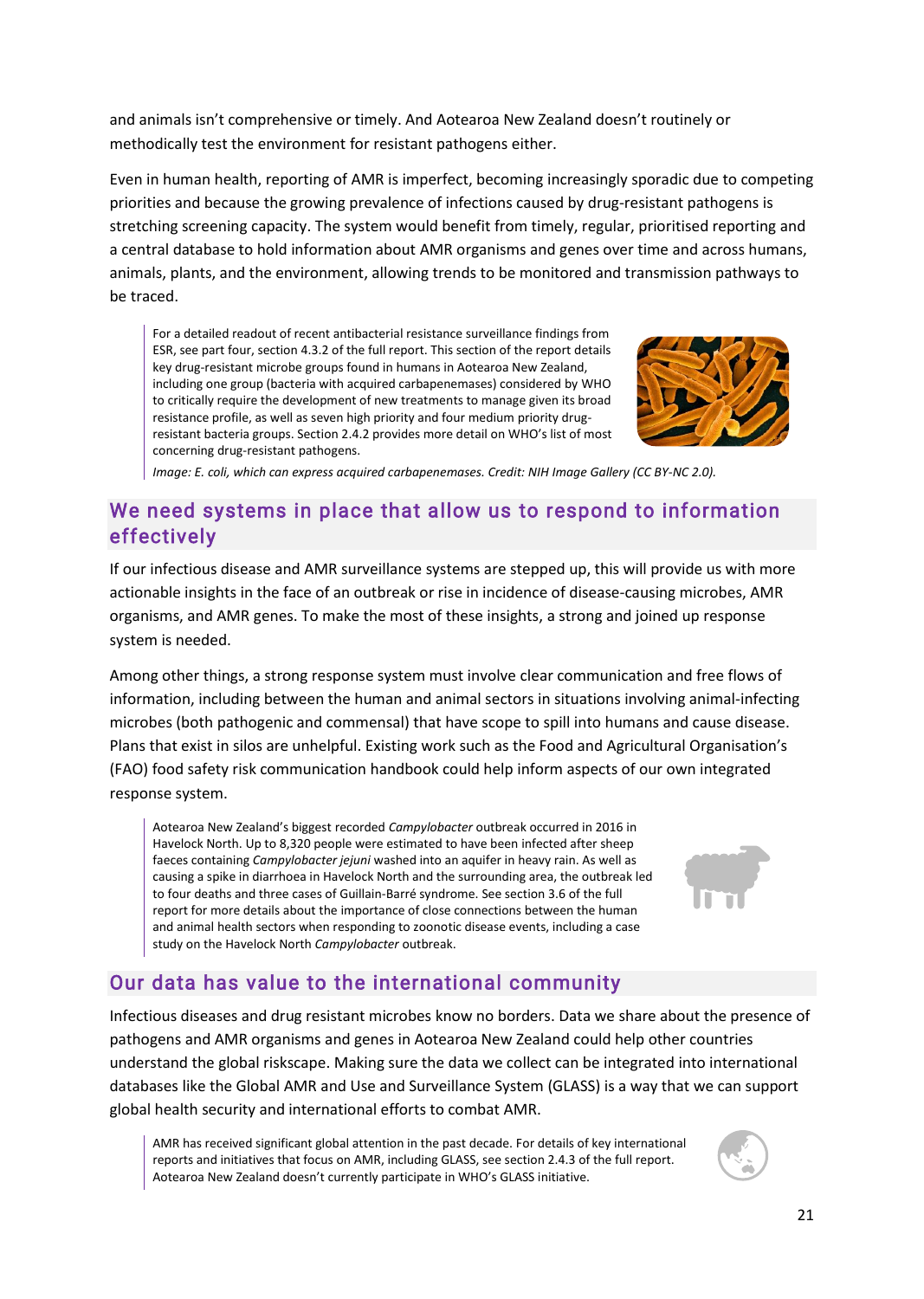It is particularly important that we make our infectious disease and AMR data available to Pacific Island countries and territories. Close physical, social, historical, political, and cultural connections to these countries and territories require us to work in partnership with our neighbours to tackle infectious diseases and AMR. Infectious diseases spread from Aotearoa New Zealand to other Pacific nations, and vice versa. Samoa's devastating measles outbreak in 2019, spreading through a massively undervaccinated population and killing at least 83 people, was seeded by a traveller from Aotearoa New Zealand, highlighting the importance of keeping information about our infectious disease landscape flowing to the rest of the Pacific so that appropriate risk mitigations can be put in place. In 2020, with our borders closed in response to the COVID-19 pandemic, rheumatic fever hospitalisation among Pacific peoples in Aotearoa New Zealand reduced considerably. This may indicate that rheumatic fever cases among Pacific peoples in this country are at least sometimes imported from Pacific Island countries, a link that is worth exploring further.

#### **The following sections of the full report expand on these concepts:**

Part two: Background and global context

- Section 2.2: A brief history of infectious disease and antimicrobial resistance
- Section 2.4: Global state of play

Part three: Infectious diseases in Aotearoa New Zealand

- Section 3.3: Our context
- Section 3.4: Infectious diseases impact people significantly
- Section 3.5: Infectious diseases impact animals and plants
- Section 3.6: Infectious disease at the human-animal-environment interface
- Section 3.7: Knowledge and capability gaps

Part four: Drug-resistant infections in Aotearoa New Zealand

• Section 4.3: Antimicrobial resistance: Are there drug-resistant infections in Aotearoa New Zealand?

Part five: Prevention and solutions

Section 5.4: Detection

# Panel recommendations for theme 2

**(a) Establish an integrated surveillance system for microbes (including those that are drugresistant), antimicrobial drugs, infections, and genes that encode resistance across human health, food production, animal health, and the environment. Surveillance of antimicrobial use is primarily addressed in theme 1.**

| (i)  | Ensure the Institute of Environmental Science and Research (ESR) is<br>resourced to coordinate an integrated surveillance system and diagnostic<br>laboratories are supported to contribute, including retaining culturing<br>capability and boosting whole genome sequencing (WGS) capability. | <b>∧</b> Immediate |
|------|-------------------------------------------------------------------------------------------------------------------------------------------------------------------------------------------------------------------------------------------------------------------------------------------------|--------------------|
| (ii) | Identify and track priority microbes, antimicrobial drugs, infections, and                                                                                                                                                                                                                      |                    |
|      | genes that encode resistance. Develop guidelines for adding and removing                                                                                                                                                                                                                        | $\sim$ 2-3 years   |
|      | from these priority lists.                                                                                                                                                                                                                                                                      |                    |
|      | (iii) Standardise data systems across public and private human health diagnostic                                                                                                                                                                                                                |                    |
|      | labs and veterinary diagnostic labs to facilitate efficient data sharing and the                                                                                                                                                                                                                | $\sim$ 2-3 years   |
|      | ability to compare data.                                                                                                                                                                                                                                                                        |                    |
| (iv) | Implement simplified permission mechanisms for timelier data and isolate                                                                                                                                                                                                                        |                    |
|      | sharing between human health, animal health, and food production.                                                                                                                                                                                                                               | <b>★ Immediate</b> |
| (v)  | Publish regular reports on AMR threats in a timely manner. This should                                                                                                                                                                                                                          |                    |
|      | include reports on nationally standardised antimicrobial susceptibility testing                                                                                                                                                                                                                 | <b>☆ Immediate</b> |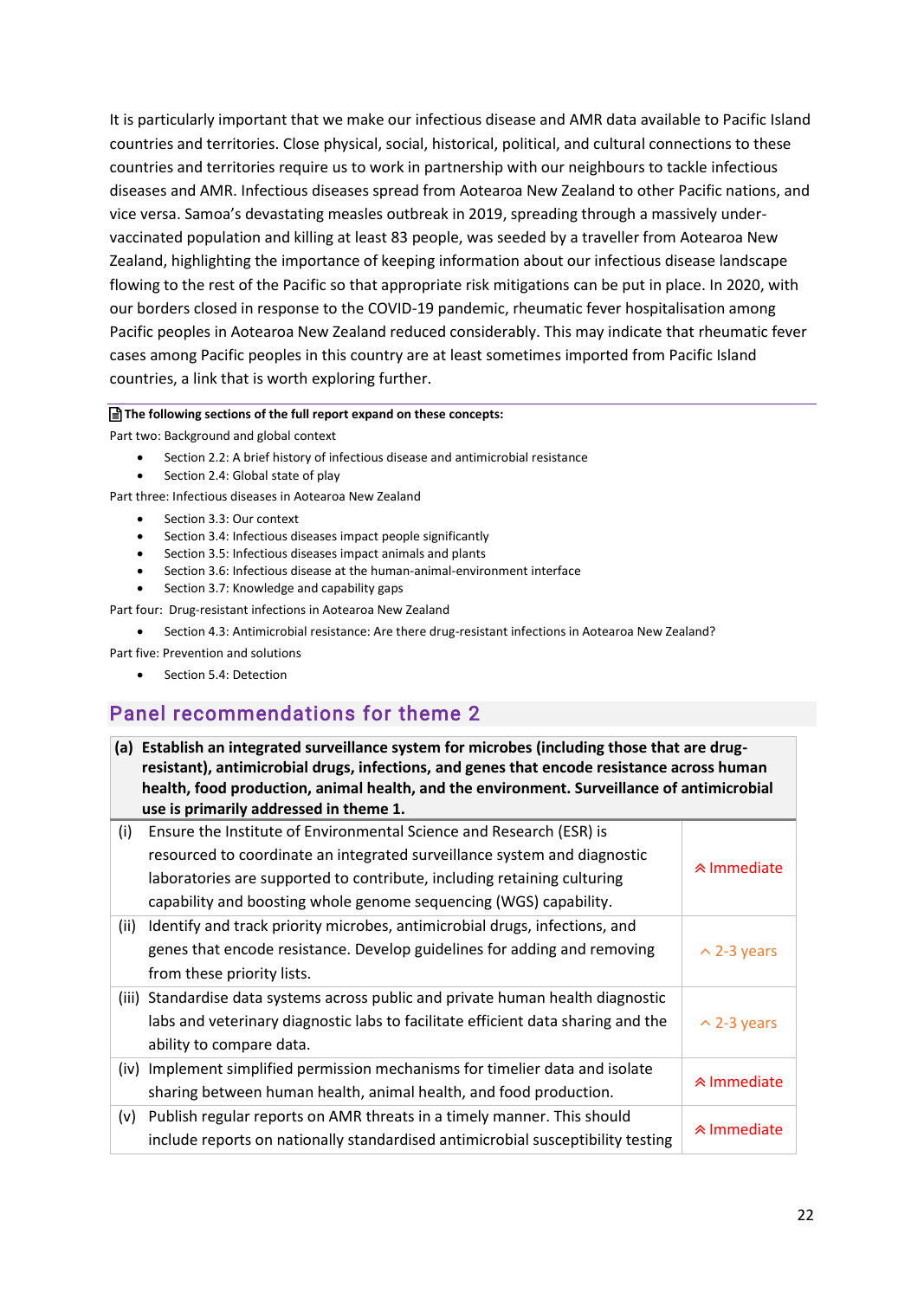|      | to support AMS efforts such as the development of national antimicrobial            |                               |
|------|-------------------------------------------------------------------------------------|-------------------------------|
|      | prescribing guidance.                                                               |                               |
|      | (vi) Implement regular environmental reporting that includes surveying for          |                               |
|      | priority and emerging microbes, drugs, and genes. This may begin with a             |                               |
|      | comprehensive baseline survey, followed by regular wastewater testing at            | <b><sup>☆</sup> Immediate</b> |
|      | sentinel sites such as aged residential care, hospitals, ports, farms with          |                               |
|      | animals and/or irrigation, water bodies used for recreation, and mahinga kai        |                               |
|      | sites.                                                                              |                               |
|      | (vii) Build on and expand existing patient screening systems for priority microbes, |                               |
|      | genes, infections, and diseases. Develop mechanisms to update screening             | <b>★ Immediate</b>            |
|      | requirements in a systematic way, based on new evidence.                            |                               |
|      | (viii) Connect the national surveillance system to global surveillance efforts such |                               |
|      | as the World Health Organization's (WHO's) Global AMR and Use and                   | <b>☆ Immediate</b>            |
|      | Surveillance System (GLASS).                                                        |                               |
| (b)  | Enhance outbreak responses.                                                         |                               |
| (i)  | Enhance existing protocols for responding to an outbreak of a disease or            |                               |
|      | MDRO at both regional and national levels, including enhancing lab                  |                               |
|      | capability across the country. Ensure that responses incorporate infectious         |                               |
|      |                                                                                     |                               |
|      | diseases, microbiology, predictive/risk-based modelling, public health, and         | <b>☆ Immediate</b>            |
|      | infection prevention and control (IPC) expertise including, where relevant,         |                               |
|      | animal health expertise. Boost field epidemiology expertise in public health        |                               |
|      | units to support this.                                                              |                               |
| (ii) | Develop and implement national guidelines for managing carbapenemase-               |                               |
|      | producing Enterobacterales (CPE) in the community, including in aged-care           | <b>☆ Immediate</b>            |
|      | facilities.                                                                         |                               |
|      | (iii) Develop a decision tree or threshold at which MPI is required to implement a  |                               |
|      | public health response in collaboration with the public health agency. This         |                               |
|      | may be based on the Food and Agriculture Organization (FAO) risk                    | <b>☆ Immediate</b>            |
|      | communication guidelines and may also be supported by enhanced                      |                               |
|      | connections and agreed protocols with media.                                        |                               |
|      | (iv) Investigate ways to improve and expand collection of data and risk factor      |                               |
|      | information from patients presenting with food- and water-borne illnesses           |                               |
|      | (and the wider public) to better support timely outbreak tracing. This may          | <b>↑ Immediate</b>            |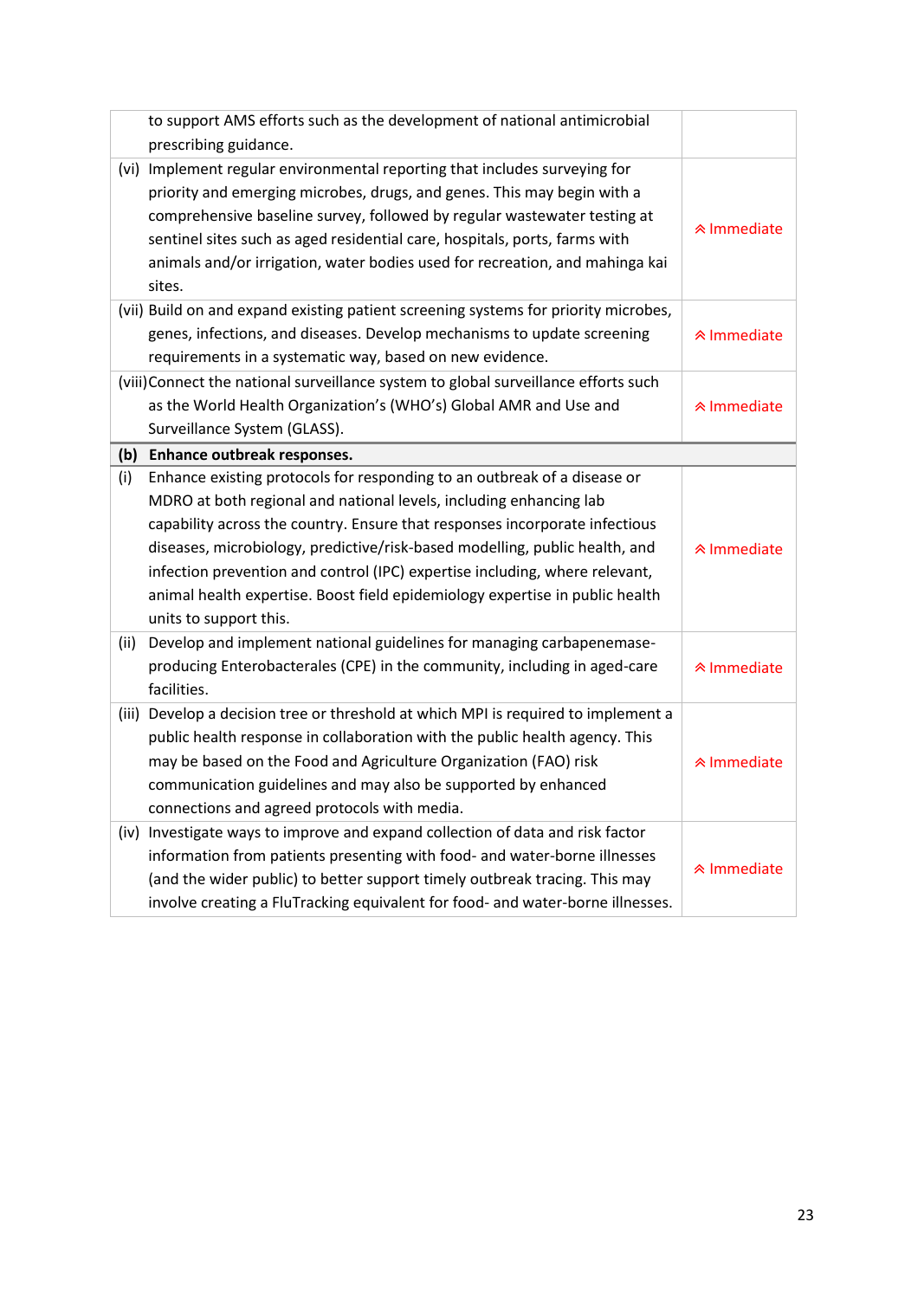# Theme 3: Strengthening infection prevention and control

Preventing infections before they occur is the best way to optimise health outcomes and preserve the effectiveness of antimicrobial drugs. With COVID-19 launching IPC into the public consciousness, now is a great time to capitalise on that enhanced attention to meet broader health objectives.

# Avoidable infections take place in our communities and healthcare facilities

There are many examples of avoidable infections occurring in Aotearoa New Zealand. Our first lockdown for COVID-19 saw cases of other respiratory infections plummet, highlighting that basic public health measures can reduce the burden of respiratory infections that have previously been viewed as inevitable. Gonorrhoea, which can largely be prevented through the use of condoms during sex, nearly doubled in prevalence between 2013 and 2019. And in 2019, the country saw a measles outbreak despite the availability of a highly effective, government-funded vaccine.

In addition, preventable infections occur in our healthcare facilities, with healthcare-associated infections (HAIs) being one of the most frequent adverse events following medical care. HAIs – ranging from sepsis, to surgical site infections (SSIs), to UTIs – can be life-threatening and, as with other infections, disproportionately burden Māori patients. Given that people in healthcare settings are typically particularly vulnerable to the ill-effects of infectious diseases due to their already compromised health, HAIs are a major threat, but Aotearoa New Zealand lacks a comprehensive picture of the frequency of these events, and it is likely that they are underreported. To fill our domestic data gap, HQSC has recently completed the first ever national HAI point prevalence survey across all DHBs and is currently analysing the data gathered. HQSC intends to use that data to inform its future IPC work plan. If this survey becomes routine, Aotearoa New Zealand will be better placed to evaluate the effectiveness of IPC practices and target areas for interventions.

Data limitations aside, HQSC has previously appraised its major IPC programmes on hand hygiene, bloodstream infections, infections caused by intravenous (IV) lines, and SSIs. Through these programme reviews, it is clear that central leadership, resourcing, and commitment to evidence-based IPC in Aotearoa New Zealand can improve patient outcomes and save money. For more details on these HQSC programmes, see section 5.3.1 of the full report.



Avoidable infections occur in the plant and animal worlds too. While our biosecurity systems keep the vast majority of pests and pathogens out of the country, incursions can and do occur, such as the introduction of Psa in 2009, probably in pollen imported from China, and the introduction of *M. bovis* from an unknown source. Vaccines for animal health could be used more widely to prevent disease. And improving husbandry practices and considering reducing the density of animals in pig and poultry farms, as well as achieving animal welfare goals, could reduce disease transmission through herds and flocks.

# Vaccines and infection prevention and control tools can reduce disease and overuse of antimicrobials

Aotearoa New Zealand could do a better job of preventing infectious diseases by optimising the use of vaccines and IPC tools and practices. In human health, ensuring currently approved vaccines are used as widely as possible is one of the most effective disease prevention measures at our disposal. Government-funded childhood vaccines aren't taken up by all New Zealanders. Just 88% of two-year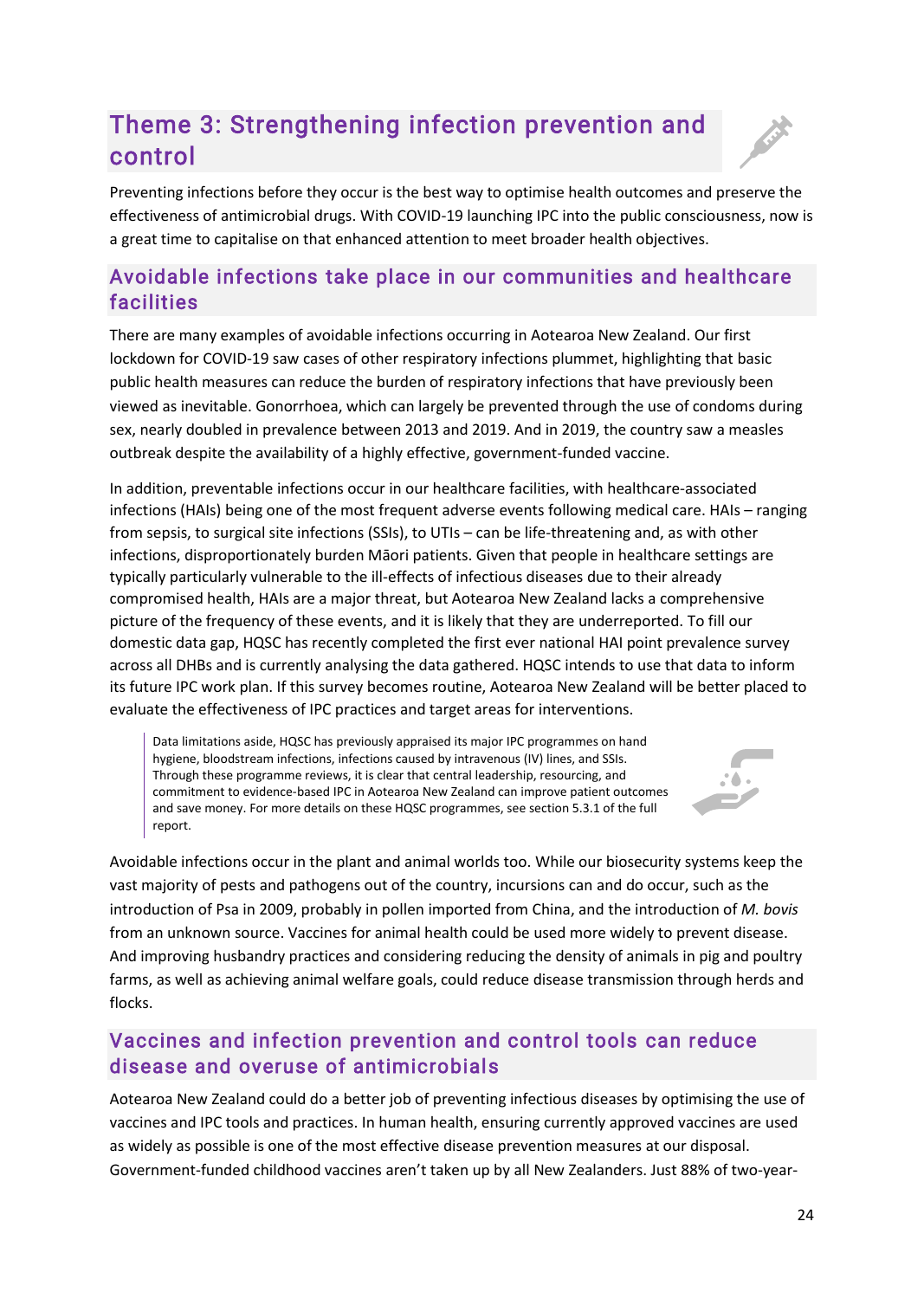olds are fully vaccinated for their age, dropping below 90% for the first time in a decade. Uptake is lowest among Māori and Pacific peoples. There are many barriers to uptake, including access to clear and culturally appropriate information about vaccinations (covered under theme 5) and access to healthcare facilities (covered under theme 6). Further, attitudes towards vaccination have become increasingly polarised both in Aotearoa New Zealand and abroad. In addition, there is scope for Aotearoa New Zealand to reflect on our national immunisation schedule, evaluating whether a case could be made to add new vaccines.

Not all infections can be prevented by vaccines. For example, the world doesn't have a vaccine against group A *Streptococcus*. Prioritising the development and acquisition of a vaccine against this pathogen will help combat rheumatic fever in Aotearoa New Zealand, improving health and wellbeing and moving towards greater health equity. The government's recent announcement of \$10 million to support the development of a vaccine against group A *Streptococcus*, which will complement work already happening in Australia, is a welcome investment. The COVID-19 vaccine experience has showed that sustained funding and prioritisation of vaccine development has scope to remove barriers to innovation and facilitate vaccine discovery.

In addition to vaccines, other IPC tools and practices could be used to prevent infections in Aotearoa New Zealand. Ensuring healthcare facilities are appropriately ventilated, implementing IPC staffing requirements in health settings, installing air filtration or other remedial systems in high-risk transmission environments, communicating effectively with the public about simple IPC measures like hand hygiene and safer sex, and standardising cleaning and disinfection practices in healthcare and other community settings such as aged care homes could be considered. Further, with cold, crowded, damp houses creating ideal conditions for the transmission of many infectious diseases, taking a holistic approach to IPC that considers housing and infrastructure would pay dividends.

There is strong evidence internationally and in Aotearoa New Zealand that crowded housing, inadequate heating and insulation, cold, mould, and dampness, and transient housing (including rentals and state housing) are associated with rheumatic fever. For more details, check out section 6.2 of the OPMCSA evidence summary on Group A *Streptococcus* and acute rheumatic fever in Aotearoa New Zealand.



*Image: Group A* Streptococcus*. Credit: [NIH Image Gallery](https://www.flickr.com/photos/nihgov/33765505481/in/photolist-JNL9jB-TDbgW4-Y31K2d-a9qpuk-a9tck9-a9qtj2-a9qsP8-9WtZWN-9Wrcnp-c57xHq-c57xQ3-9Wr9eZ-9Wu1sd-9Wu2tw-9WrcRp-by52nV-amFyC6-TrK3pB-cZn9dU-c57yjJ-amFxQg-amJr4U-amJnt1-bzrnDD-amFzwM-bka8a1-bka7uY-bnCdqn-4shAE2-nrpqJy-ng4oiF-nojjH4-nvfMXc) [\(CC BY-NC 2.0\)](https://creativecommons.org/licenses/by-nc/2.0/).*

IPC could be elevated in animal and plant health too. Initiatives like the use of teat sealants on dairy farms, Psa-tolerant kiwifruit cultivars, and enhanced use of animal vaccines (all discussed under theme 1) could be considered. In addition, many of the principles that apply to IPC in human health can also be transferred to animal and plant health – and vice versa. Recognising these connections and enabling knowledge transfer between these sectors can support disease management across human, animal, and plant health in Aotearoa New Zealand.

# Aotearoa New Zealand lacks national leadership on infection prevention and control

There are no strong and widely adopted national standards relating to IPC. While there are IPC requirements for the human health sector, these aren't compulsory for other settings where people may be at high risk of infection. And there is no equivalent set of standards for the vet sector, only guidelines. This leads to variable practices across hospitals, GP clinics, aged residential care, sheltered living, prisons, schools and early childhood education centres, tattoo parlours, beauty parlours, and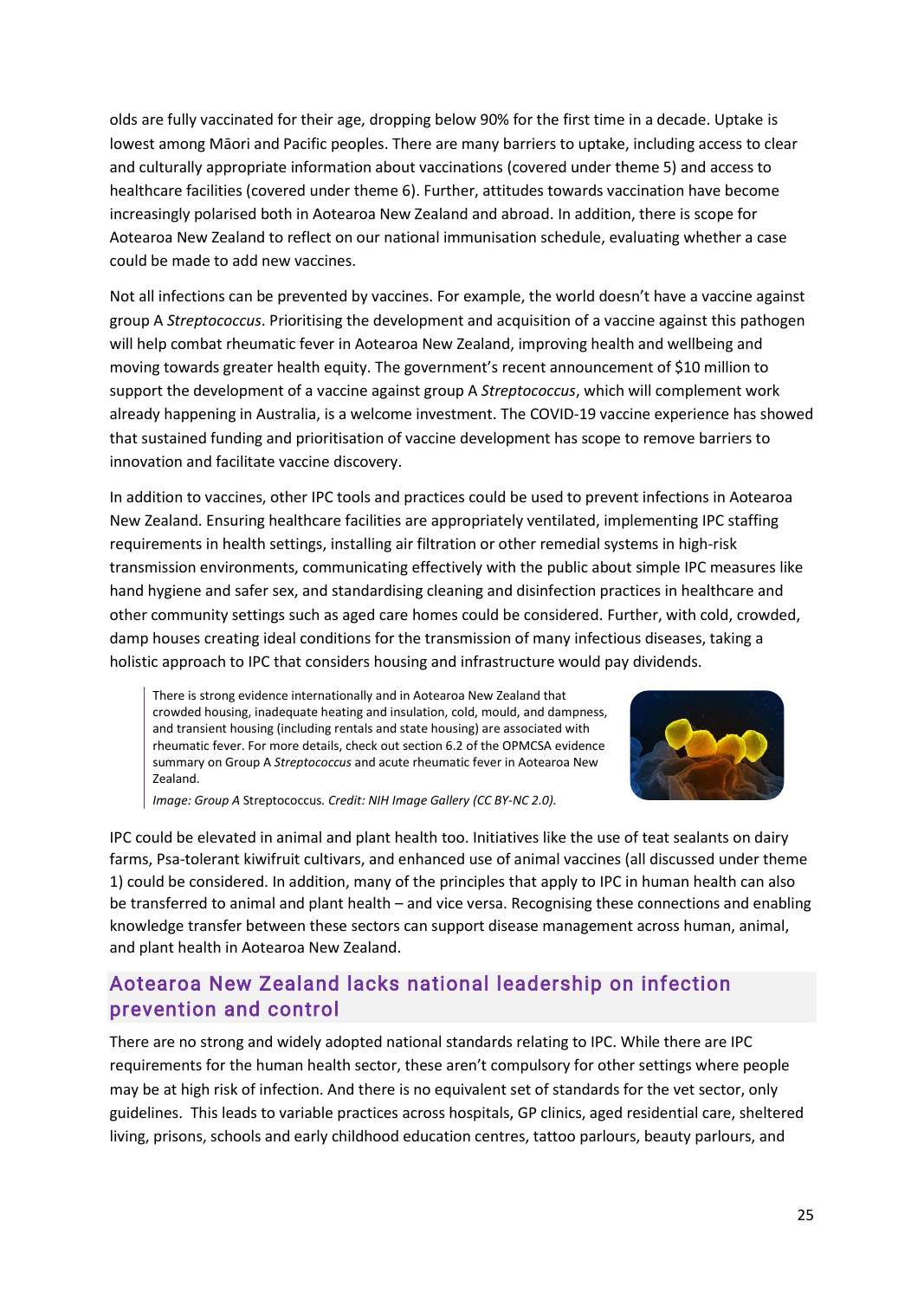other community settings, and in animal and plant health. It also leads to lost opportunities for sharing lessons, with IPC principles across human, animal, and plant health having many similarities.

To fill this gap in the human health sector, the National IPC Expert Group (NIPCEG), originally established to respond to COVID-19, has been given the responsibility of setting a national IPC strategy. To achieve optimal effect, NIPCEG's expert advice needs to be embedded into policy, and connections with the veterinary and biosecurity professionals should also be considered.

#### **The following sections of the full report expand on these concepts:**

Part two: Background and global context

- Section 2.2: A brief history of infectious disease and antimicrobial resistance
- Section 2.3: Antimicrobial resistance basics
- Section 2.4: Future context

Part three: Infectious diseases in Aotearoa New Zealand

- Section 3.4: Infectious diseases impact people significantly
- Section 3.5: Infectious diseases impact animals and plants
- Section 3.6: Infectious disease at the human-animal-environment interface

Part four: Drug-resistant infections in Aotearoa New Zealand

• Section 4.4: Use of antimicrobials in Aotearoa New Zealand

Part five: Prevention and solutions

- Section 5.3: Prevention is better than a cure
- Section 5.5: Treatments

# Panel recommendations for theme 3

| (a) Develop a coordinated national approach to IPC to provide overarching governance and<br>leadership. |                                                                                                                                                                                                                                                                                                                                                                                                                        |                    |
|---------------------------------------------------------------------------------------------------------|------------------------------------------------------------------------------------------------------------------------------------------------------------------------------------------------------------------------------------------------------------------------------------------------------------------------------------------------------------------------------------------------------------------------|--------------------|
| (i)                                                                                                     | Create stronger linkages between the human, animal, plant, and<br>environmental health sectors, and with relevant government agencies to<br>enable multi-way knowledge sharing on IPC. This may involve stronger links<br>between the restructured health localities (currently DHBs), the veterinary<br>profession, and biosecurity.                                                                                  | <b>∧</b> Immediate |
| (ii)                                                                                                    | Formalise and provide ongoing support for the national IPC expert group<br>(NIPCEG; focused on human health) to embed expert advice into policy<br>making.                                                                                                                                                                                                                                                             | ∧ Immediate        |
|                                                                                                         | (iii) Establish a national centre dedicated to IPC with responsibility for<br>implementing the national IPC strategy.                                                                                                                                                                                                                                                                                                  | <b>☆ Immediate</b> |
|                                                                                                         | (b) Strengthen and expand standards related to IPC.                                                                                                                                                                                                                                                                                                                                                                    |                    |
| (i)                                                                                                     | Strengthen and adapt existing facility design standards for hospitals, GP<br>clinics, aged residential care, sheltered living, prisons, schools and early<br>childhood education centres, tattoo parlours, beauty parlours, and other<br>community settings to improve IPC.                                                                                                                                            | $\sim$ 2-3 years   |
| (ii)                                                                                                    | Maintain and develop (where appropriate) evidence-based standards related<br>to cleaning and disinfection procedures for hospitals, GP clinics, aged<br>residential care, sheltered living, prisons, schools and early childhood<br>education centres, tattoo parlours, beauty parlours, and other community<br>settings. Require regular audits to be undertaken by IPC experts to ensure<br>standards are being met. | $\sim$ 2-3 years   |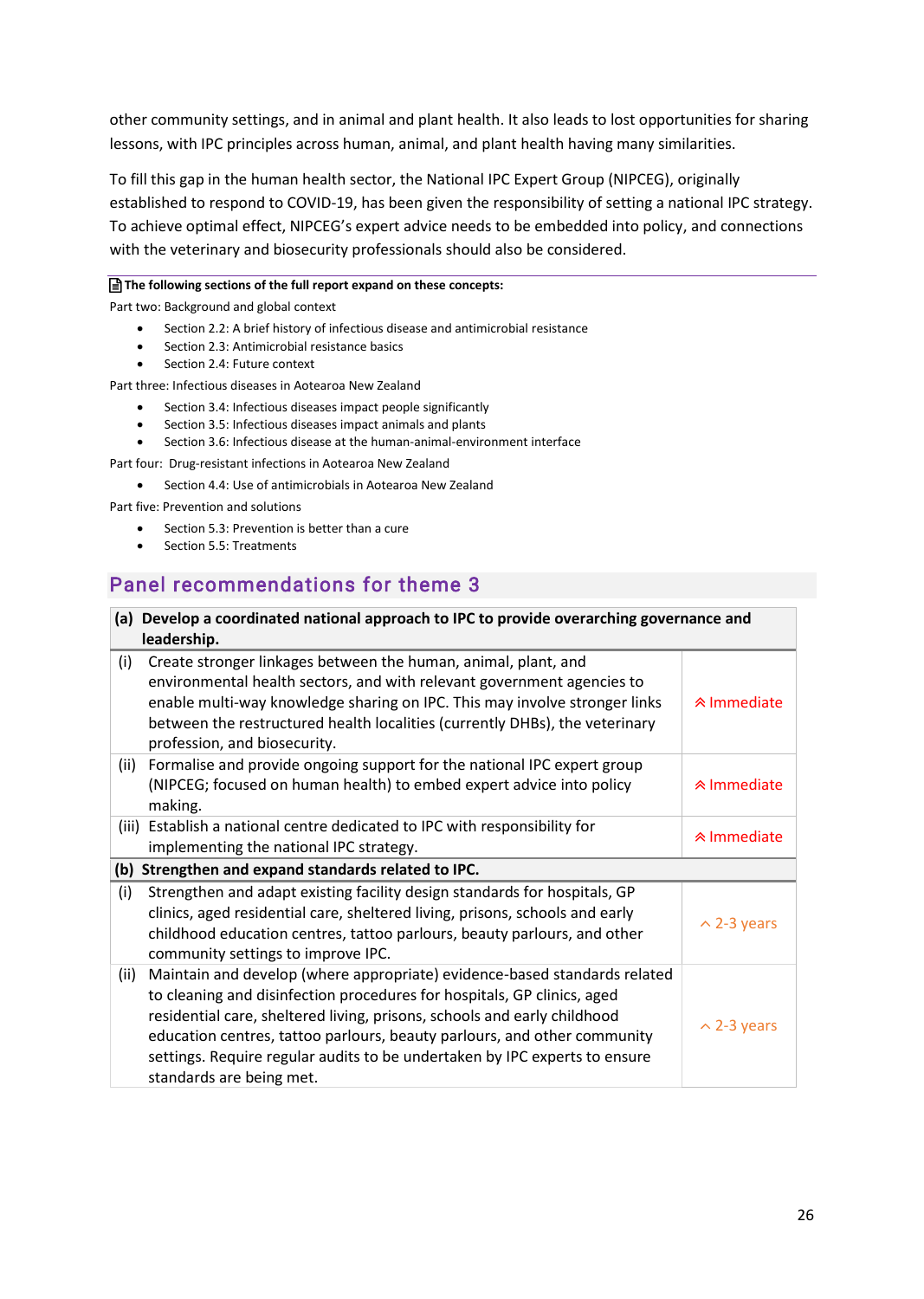|       | (c) Build IPC capacity and expertise at all levels. Support implementation of IPC across the<br>human, animal, plant, and environmental health systems, including but not limited to:<br>primary care, aged residential care, public and private hospitals, dentistry, optometry,<br>midwifery, biosecurity, pharmacy, and veterinary care.                                                                                                                                                                                                                                                                                     |                               |
|-------|---------------------------------------------------------------------------------------------------------------------------------------------------------------------------------------------------------------------------------------------------------------------------------------------------------------------------------------------------------------------------------------------------------------------------------------------------------------------------------------------------------------------------------------------------------------------------------------------------------------------------------|-------------------------------|
| (i)   | Establish leadership roles focused on infection prevention and control (and<br>alongside AMS) at the director level of all DHBs (or equivalent).                                                                                                                                                                                                                                                                                                                                                                                                                                                                                | <b>☆ Immediate</b>            |
| (ii)  | Require all DHBs, private hospitals, and PHOs to report annually on their IPC<br>goals, activities, and outcomes.                                                                                                                                                                                                                                                                                                                                                                                                                                                                                                               | $\sim$ 2-3 years              |
|       | (iii) Implement minimum FTE requirements for IPC at all hospitals (both public<br>and private).                                                                                                                                                                                                                                                                                                                                                                                                                                                                                                                                 | $\sim$ 2-3 years              |
| (iv)  | Establish IPC nurse practitioner roles and develop associated training<br>pathways.                                                                                                                                                                                                                                                                                                                                                                                                                                                                                                                                             | $\sim$ 2-3 years              |
| (v)   | Require each DHB (or equivalent) to establish a community IPC workforce to<br>support IPC in a range of community settings and undertake audits as per<br>recommendation 3(b)(ii).                                                                                                                                                                                                                                                                                                                                                                                                                                              | $\sim$ 2-3 years              |
|       | (vi) Set targets for equitably increasing the IPC workforce. Ensure this is<br>resourced appropriately.                                                                                                                                                                                                                                                                                                                                                                                                                                                                                                                         | <b><sup>☆</sup> Immediate</b> |
|       | (vii) Develop an initiative to upskill community care providers on IPC.                                                                                                                                                                                                                                                                                                                                                                                                                                                                                                                                                         | <b><sup>☆</sup> Immediate</b> |
|       | (viii)Support farmers to implement alternatives to antimicrobials, such as for dry<br>cow therapy and treatment of necrotic enteritis in poultry.                                                                                                                                                                                                                                                                                                                                                                                                                                                                               | <b><sup>★</sup> Immediate</b> |
| (ix)  | Review the agricultural compounds and veterinary medicines registration<br>system to allow expediting of antimicrobial alternatives that don't have food<br>safety or residue issues, such as vaccines and probiotics, where international<br>data supporting use of these alternatives exists.                                                                                                                                                                                                                                                                                                                                 | <b><sup>☆</sup> Immediate</b> |
| (x)   | Review current animal husbandry practices and investigate ways these could<br>be improved to reduce infection.                                                                                                                                                                                                                                                                                                                                                                                                                                                                                                                  | <b>★ Immediate</b>            |
| (d)   | Improve data governance: collection, quality and reporting.                                                                                                                                                                                                                                                                                                                                                                                                                                                                                                                                                                     |                               |
| (i)   | Standardise national reporting for surgical site infections (SSIs).                                                                                                                                                                                                                                                                                                                                                                                                                                                                                                                                                             | <b>☆ Immediate</b>            |
| (ii)  | Build on and expand existing point prevalence surveys and ensure these are<br>carried out regularly.                                                                                                                                                                                                                                                                                                                                                                                                                                                                                                                            | <b>☆ Immediate</b>            |
| (iii) | Investigate options for rolling out a national standardised IPC surveillance<br>and alert system, potentially using the ICNet system already used by some<br>DHBs.                                                                                                                                                                                                                                                                                                                                                                                                                                                              | $\sim$ 2-3 years              |
| (iv)  | Investigate new ways of collecting IPC data, such as phone apps for on-ward<br>surveys.                                                                                                                                                                                                                                                                                                                                                                                                                                                                                                                                         | $\sim$ 2-3 years              |
|       | (e) Immunisation                                                                                                                                                                                                                                                                                                                                                                                                                                                                                                                                                                                                                |                               |
| (i)   |                                                                                                                                                                                                                                                                                                                                                                                                                                                                                                                                                                                                                                 |                               |
|       | Continue to develop and improve an ongoing, accessible, and culturally safe<br>communication campaign to encourage vaccine uptake in human health,<br>with a strong focus on equity and underserved people. The communications<br>campaign should:<br>be evidence-based;<br>be based on behavioural science;<br>٠<br>include evaluation (including through Indigenous frameworks);<br>be multi-pronged with a range of different media, including face-to-face<br>communications;<br>be co-designed with Māori and Pacific peoples;<br>be available in multiple languages; and<br>build on and align with existing initiatives. | <b>☆ Immediate</b>            |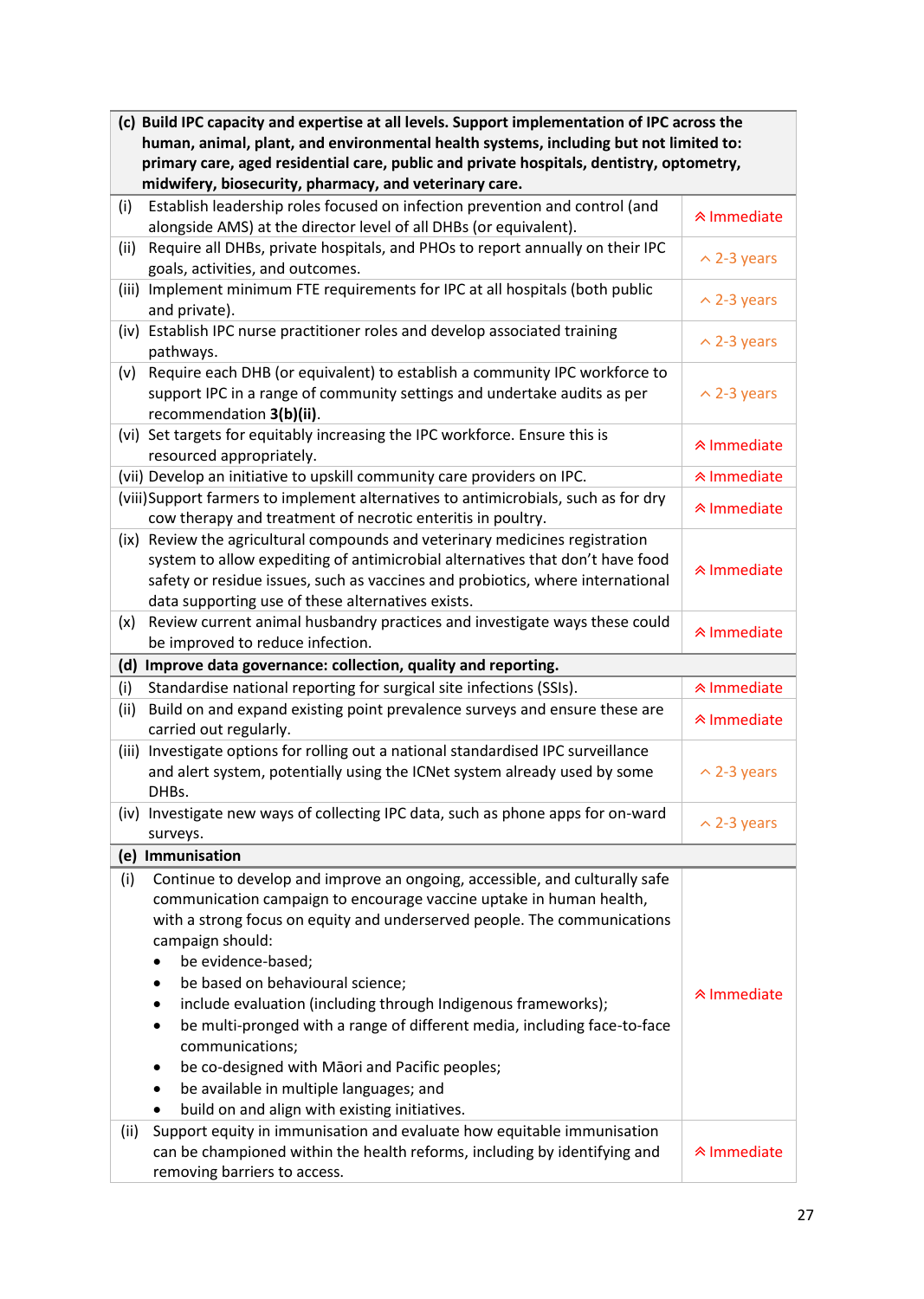| (iii) | Make vaccines available for seasonal workers entering Aotearoa New<br>Zealand in order to protect the incoming workers and people in Aotearoa<br>New Zealand against infectious disease outbreaks.                                                                                                                                                                                                                                      | ∧ Immediate            |
|-------|-----------------------------------------------------------------------------------------------------------------------------------------------------------------------------------------------------------------------------------------------------------------------------------------------------------------------------------------------------------------------------------------------------------------------------------------|------------------------|
| (iv)  | Review the immunisation schedule as part of a wider infectious diseases<br>strategy, in collaboration with existing initiatives.                                                                                                                                                                                                                                                                                                        | ∧ Immediate            |
| (v)   | Prioritise the development and acquisition of a vaccine for group A<br>Streptococcus (GAS).                                                                                                                                                                                                                                                                                                                                             | ∧ Immediate            |
| (vi)  | Develop an ongoing, accessible communications campaign to encourage<br>wider use of vaccination in animals and develop best immunisation practice<br>guidelines for vets. The communication campaign should:<br>be evidence-based;<br>be based on behavioural science;<br>$\bullet$<br>include evaluation; and<br>$\bullet$<br>be multi-pronged with a range of different media, including face-to-face<br>$\bullet$<br>communications. | ∧ Immediate            |
|       | (vii) Investigate barriers to vaccine use in animal husbandry and implement<br>strategies to increase vaccine coverage. This may involve subsidising animal<br>vaccines for zoonotic diseases.                                                                                                                                                                                                                                          | <b>&amp; Immediate</b> |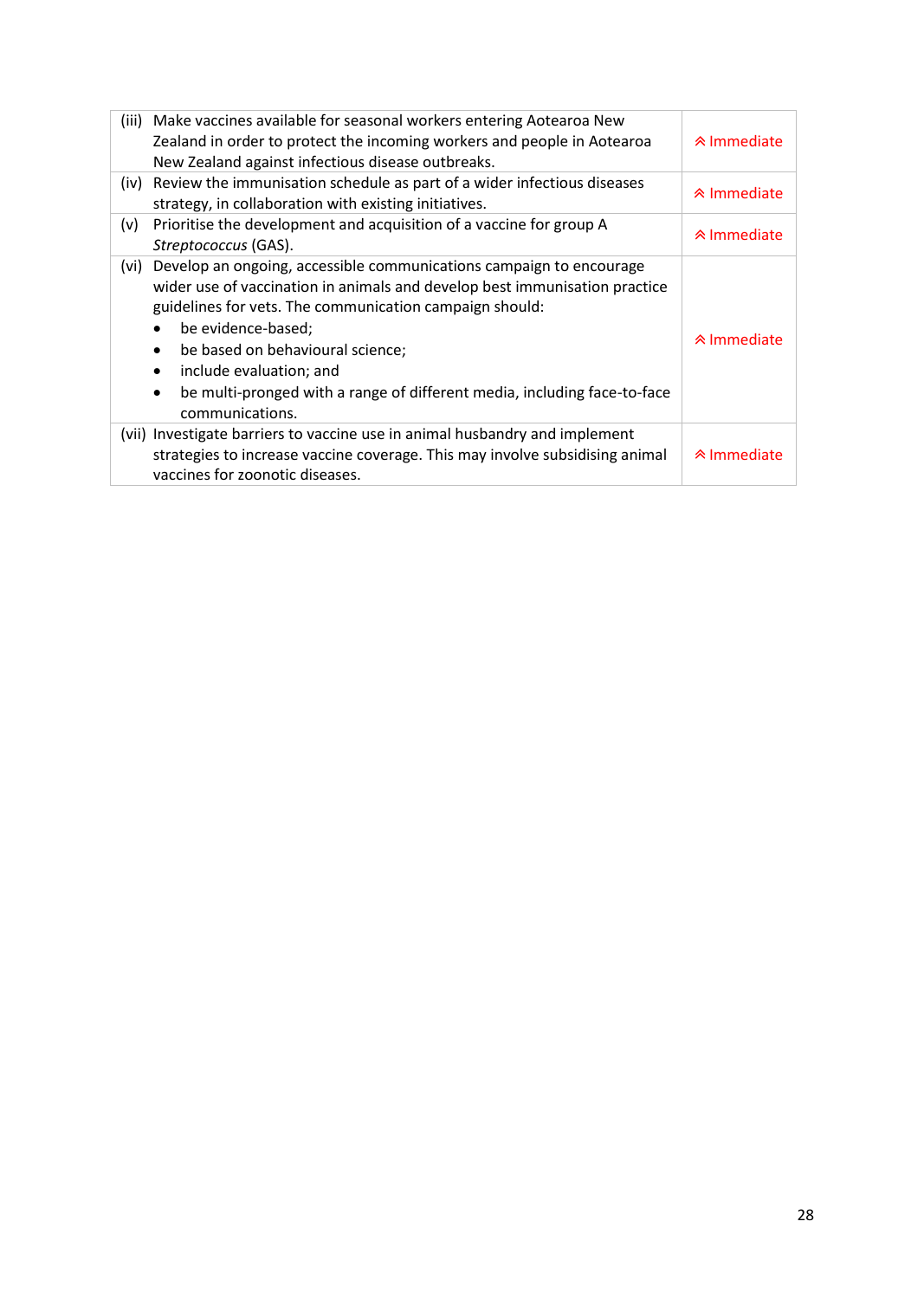# Theme 4: Grow Aotearoa New Zealand's infectious diseases capability and engage internationally



# Our COVID-19 response has shown the value of science

In the face of COVID-19, scientists, health practitioners, and policy makers have worked together to develop evidence-based policy responses. While human health experts have taken centre stage, animal health experts have been drawn on too, helping to evaluate the risk posed by COVID-19 infections in animals and transferring epidemiological insights from outbreaks in the animal world, such as *M. bovis*, to experts in human health. The scientific effort has been interdisciplinary, involving modellers, public health experts and practitioners, infectious disease experts, immunologists, geneticists, and more.

With Aotearoa New Zealand charting a unique COVID-19 course compared with most other countries, having our own scientific expertise to help develop policies has been key. We couldn't just take COVID-19 advice off the shelf from another country. Scientific evidence and COVID-19 experiences overseas have been important sources of information for our COVID-19 management strategy, but these insights have needed expert interpretation within our own context.

With the global research community heavily focused on COVID-19, it is crucial to make sure that funding, space, and focus on other infectious diseases as well as non-communicable diseases is maintained to avoid always being prepared for the last health crisis rather than the next one.

The Covid-19 pandemic has seen funding and attention diverted and researchers pivoting away from their usual areas of interest, sometimes at the expense of other pressing infectious and non-infectious diseases of concern. For more details on the impacts of COVID-19 on the infectious disease and AMR landscape, including the 'Covidisation' of research, see section 2.4.2 of the full report.



*Image: Scientifically accurate model of the SARS-CoV-2 virus. Credit: Alexey Solodovnikov and Valeria Arkhipova via [Wikimedia](https://commons.wikimedia.org/w/index.php?curid=104914011) [\(CC BY-SA 4.0\)](https://creativecommons.org/licenses/by-sa/4.0/deed.en).*

# Our community of researchers and practitioners must be strengthened

Our workforce of infectious disease researchers and practitioners can continue to be strengthened. Fostering the next generation of researchers and practitioners through a focus on education at the primary, secondary, and tertiary levels, as well as ongoing education among the professional workforce, will support this. Among practitioners, there is room to increase the number of people with expertise in infectious disease, AMR, AMS, and IPC, as discussed under themes 1 and 3. Ensuring this expertise is distributed throughout the country, including in rural healthcare settings where expertise in these fields is often limited, is important for supporting health equity. And ensuring that workforce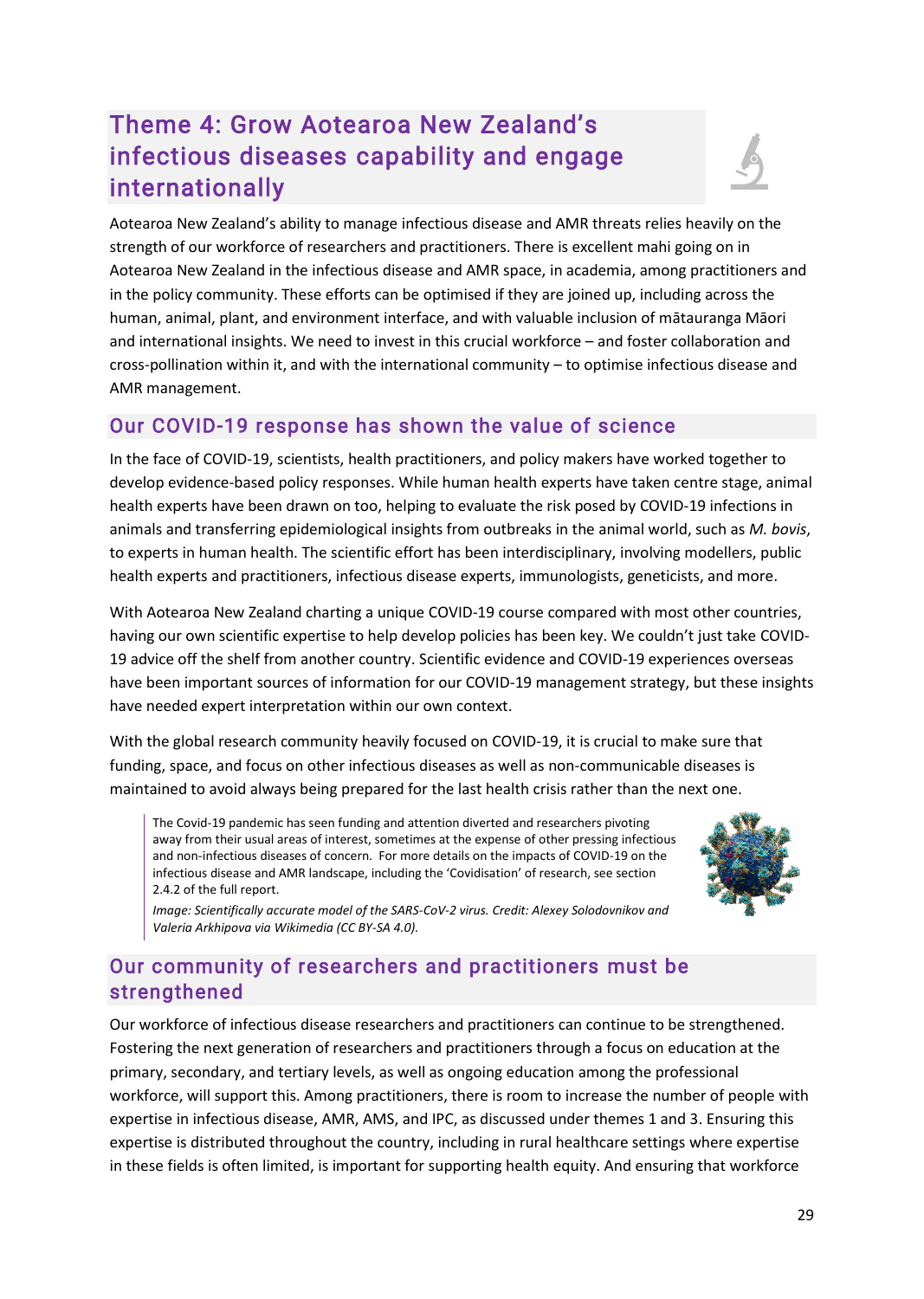diversity reflects the diversity of Aotearoa New Zealand will be important for ensuring that the workforce is able to serve all New Zealanders.

In addition to strengthening our research workforce, those researchers need resources and systems that enable their work. The recently announced Strategic Science Investment Fund (SSIF) platform, through which the government will be investing \$36 million over three years in a programme of research focused on COVID-19 and infectious diseases, is a promising step towards supporting the investment we need. And the Ministry of Business, Innovation and Employment's (MBIE) Future Pathways consultation on Aotearoa New Zealand's research system affords an opportunity to further raise the profile of infectious disease work.

Information flows between researchers and practitioners in human, animal, and plant health can help Aotearoa New Zealand grow our understanding of the infectious disease and AMR risk profile and identify solutions. As discussed under theme 2, barriers to data flows need to be identified and overcome to achieve this. This includes making data and samples held by private sector actors available to the government and making infectious disease and AMR data and samples more readily accessible to academic researchers too.

There is already lots of good research happening in Aotearoa New Zealand to help us unite against infectious disease and AMR. We are taking part in the global search for new antibiotics, exploring antimicrobial surface coatings, evaluating the effectiveness of IPC interventions, designing evidence-based approaches to curb pathogen spread, and much more. Drawing on domestic expertise, including mātauranga Māori, and engaging with experts overseas through collaborations is important to supporting this mahi. More on the role of research and evidence in the response to infectious disease and AMR can be found throughout the full report.



There is scope for Aotearoa New Zealand to explore whether our current capacity to make drugs and vaccines is suitable. For example, we don't have the capacity to make human vaccines at scale (although we do make some animal vaccines). With COVID-19 driving many countries to invest in sovereign vaccine manufacturing capacity, with a particular focus on mRNA vaccines, the emergence of a globally distributed vaccine manufacturing model is important to be aware of as we think about how we will secure access to the biomedical products in the future, including in the next pandemic.

# Our workforce is made stronger by international connec tions

Research and innovation can be strengthened if people, ideas, and resources are brought together and diversity is embraced. Recent data capturing the proportion of Aotearoa New Zealand's research publications with international co-authors shows that our offshore academic collaborations are strong and growing. Supporting researchers, practitioners, and policy makers to continue to connect and engage internationally is important to strengthening our infectious disease capability, knowledge, and practices.

As a small country, Aotearoa New Zealand relies heavily on our international connections. For example, we often engage in research collaborations, education, and capacity building activities with Australia. Connections with the Pacific are particularly important for us too, as described under theme 2. Working in partnership with Pacific Island countries and territories to bolster infectious disease capabilities is something we already do across human, animal, and plant health – for example, through the Polynesian Health Corridors programme – and should remain a focus.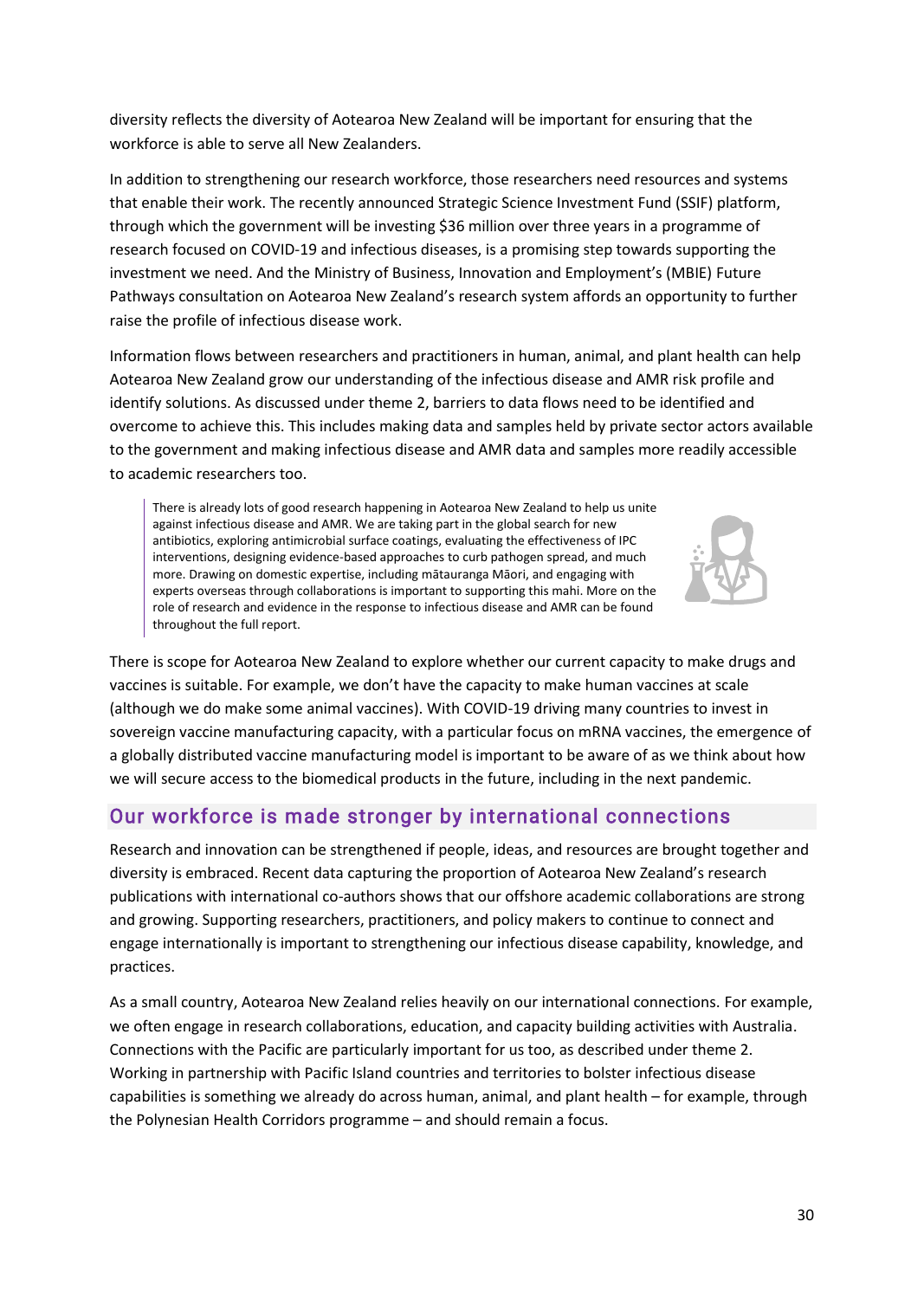#### **The following sections of the full report expand on these concepts:**

Part two: Background and global context

- Section 2.4: Global state of play
- Section 2.5: Future context

Part three: Infectious diseases in Aotearoa New Zealand

• Section 3.3: Our context

Part five: Prevention and solutions

- Section 5.3: Prevention is better than cure
- Section 5.6: empowering people and building capability

### Panel recommendations for theme 4

|      | (a) Build on the newly announced Strategic Science Investment Fund (SSIF) to establish an                                                 |                    |
|------|-------------------------------------------------------------------------------------------------------------------------------------------|--------------------|
|      | inclusive infectious diseases network with diverse representation from academia and                                                       |                    |
|      | frontline practitioners, focused on both capacity building and research.                                                                  |                    |
| (i)  | The SSIF should harness both research excellence and operational aspects                                                                  |                    |
|      | (e.g. outbreak response capacity). Clear links to policy and a focus on                                                                   | $\sim$ 2-3 years   |
|      | capability development should be embedded in its design.                                                                                  |                    |
| (ii) | The network should adopt a holistic approach to infectious diseases with                                                                  |                    |
|      | representation across human, animal, plant, and environmental health.                                                                     | $\sim$ 2-3 years   |
|      | (iii) Engage with iwi and Indigenous knowledge including mātauranga Māori.                                                                | $\sim$ 2-3 years   |
|      | (iv) Ensure the network has strong connections and integration with policy                                                                |                    |
|      | makers.                                                                                                                                   | $\sim$ 2-3 years   |
| (v)  | Create a searchable database of people and their expertise to encourage                                                                   |                    |
|      | collaboration.                                                                                                                            | $\sim$ 2-3 years   |
|      | (b) Develop a national strategy for infectious diseases. This strategy may be led by the                                                  |                    |
|      | infectious diseases network.                                                                                                              |                    |
| (i)  | Ensure this strategy has a focus on equity.                                                                                               | $\sim$ 2-3 years   |
| (ii) | Ensure this strategy integrates with the New Zealand AMR Action Plan, as                                                                  |                    |
|      | well as the associated workstreams in AMS and IPC.                                                                                        | $\sim$ 2-3 years   |
|      | (iii) As part of the strategy, develop national research priorities for infectious                                                        |                    |
|      | diseases and AMR, and identify gaps in Aotearoa New Zealand's expertise.                                                                  | $\sim$ 2-3 years   |
|      | (iv) Include communications as part of the strategy.                                                                                      | $\sim$ 2-3 years   |
| (v)  | Review the immunisation schedule as part of this strategy (see                                                                            |                    |
|      | recommendation 3(e)(iv)).                                                                                                                 | $\sim$ 2-3 years   |
| (c)  | Build Aotearoa New Zealand's infectious diseases workforce.                                                                               |                    |
| (i)  | Set targets and allocate resources for equitably increasing the infectious                                                                |                    |
|      | diseases workforce (including infectious disease, AMS and IPC expertise)                                                                  |                    |
|      | across frontline health practitioners, academia, and government agencies.                                                                 | $\sim$ 2-3 years   |
|      | See also recommendations 1(b)(vi) and 3(c)(vi).                                                                                           |                    |
|      | (ii) Investigate approaches to improving the availability of infectious diseases                                                          |                    |
|      | expertise to clinicians working in both hospitals and community settings in                                                               |                    |
|      | regional areas (outside main centres). This might include:                                                                                |                    |
|      | providing opportunities for physicians to undertake infectious diseases                                                                   | <b>☆ Immediate</b> |
|      | training in regions rather than only large centres;                                                                                       |                    |
|      | requiring minimum FTE in infectious diseases across hospitals<br>(considering roles for doctors, pharmacists, and nurses as appropriate); |                    |
|      | and/or                                                                                                                                    |                    |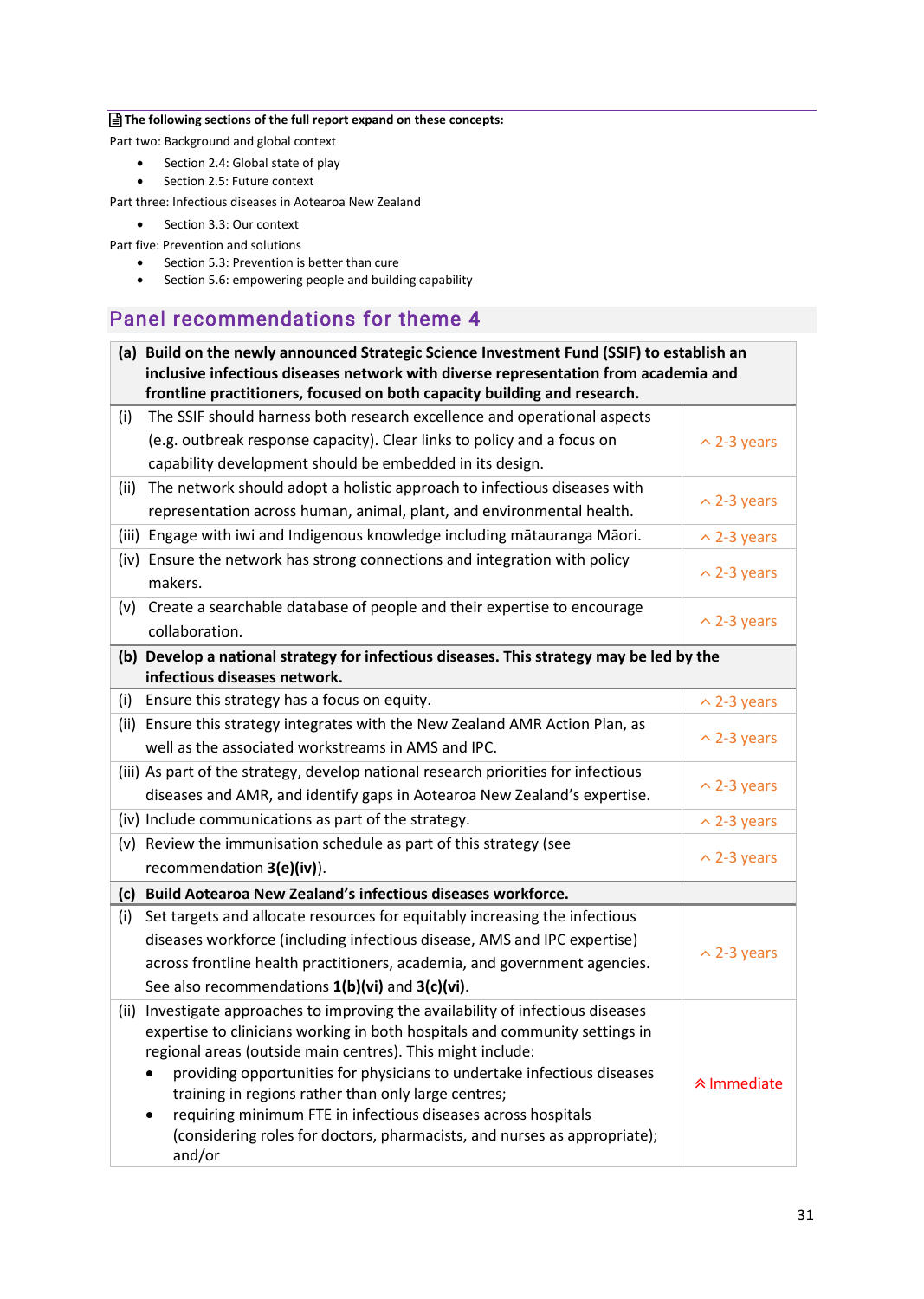|      | a formal advice system to ensure hospital and community clinicians in<br>$\bullet$ |                               |
|------|------------------------------------------------------------------------------------|-------------------------------|
|      | the regions can access infectious disease and microbiology expertise in a          |                               |
|      | timely manner. This may include increased use of telemedicine and                  |                               |
|      | virtual ward rounds.                                                               |                               |
|      | (iii) Enhance infectious diseases topics including AMS, AMR, and IPC into tertiary | <b><sup>∧</sup>Immediate</b>  |
|      | curricula for all health professions and ongoing professional development.         |                               |
|      | (iv) Establish scholarships and fellowship positions for tertiary education in the | <sup>★</sup> Immediate        |
|      | infectious diseases field, including both clinical and lab-based.                  |                               |
| (v)  | Investigate ways of engaging rangatahi and tamariki in AMR and infectious          |                               |
|      | disease conversations through hui and workshops, resources, and curricula          | $\sim$ 2-3 years              |
|      | at primary, intermediate, and secondary level.                                     |                               |
|      | (d) Understand and remove barriers to quality improvement work and data sharing.   |                               |
| (i)  | Streamline and standardise ethics requirements and processes for quality           |                               |
|      | improvement work and enhance access to routinely collected data as a tool          | <b><sup>∧</sup>Immediate</b>  |
|      | for quality improvement.                                                           |                               |
|      | (ii) Ensure microbial isolates and metadata can be shared in an ethical and        | <b><sup>★</sup> Immediate</b> |
|      | efficient way.                                                                     |                               |
|      | (iii) Enable the Food Safety Science and Research Centre to conduct research for   |                               |
|      | public health, including mātauranga Māori, that is not dependent on industry       | <b><sup>★</sup> Immediate</b> |
|      | funding.                                                                           |                               |
|      | (e) Strengthen international connections.                                          |                               |
| (i)  | Support two-way knowledge sharing between Aotearoa New Zealand and                 | <b>★ Immediate</b>            |
|      | the Pacific to lift capability across the region.                                  |                               |
| (ii) | Support researchers, practitioners and policy makers to connect and engage         | <b><sup>∧</sup>Immediate</b>  |
|      | internationally to inform best practice.                                           |                               |
| (f)  | Evaluate Aotearoa New Zealand's biomedical manufacturing infrastructure needs.     |                               |
| (i)  | Investigate the costs and benefits of developing onshore capability to             |                               |
|      | manufacture biomedical products under an emerging scenario of a globally           |                               |
|      | distributed model (e.g. to manufacture mRNA vaccines under license for local       | $\sim$ 2-3 years              |
|      | use).                                                                              |                               |
|      |                                                                                    |                               |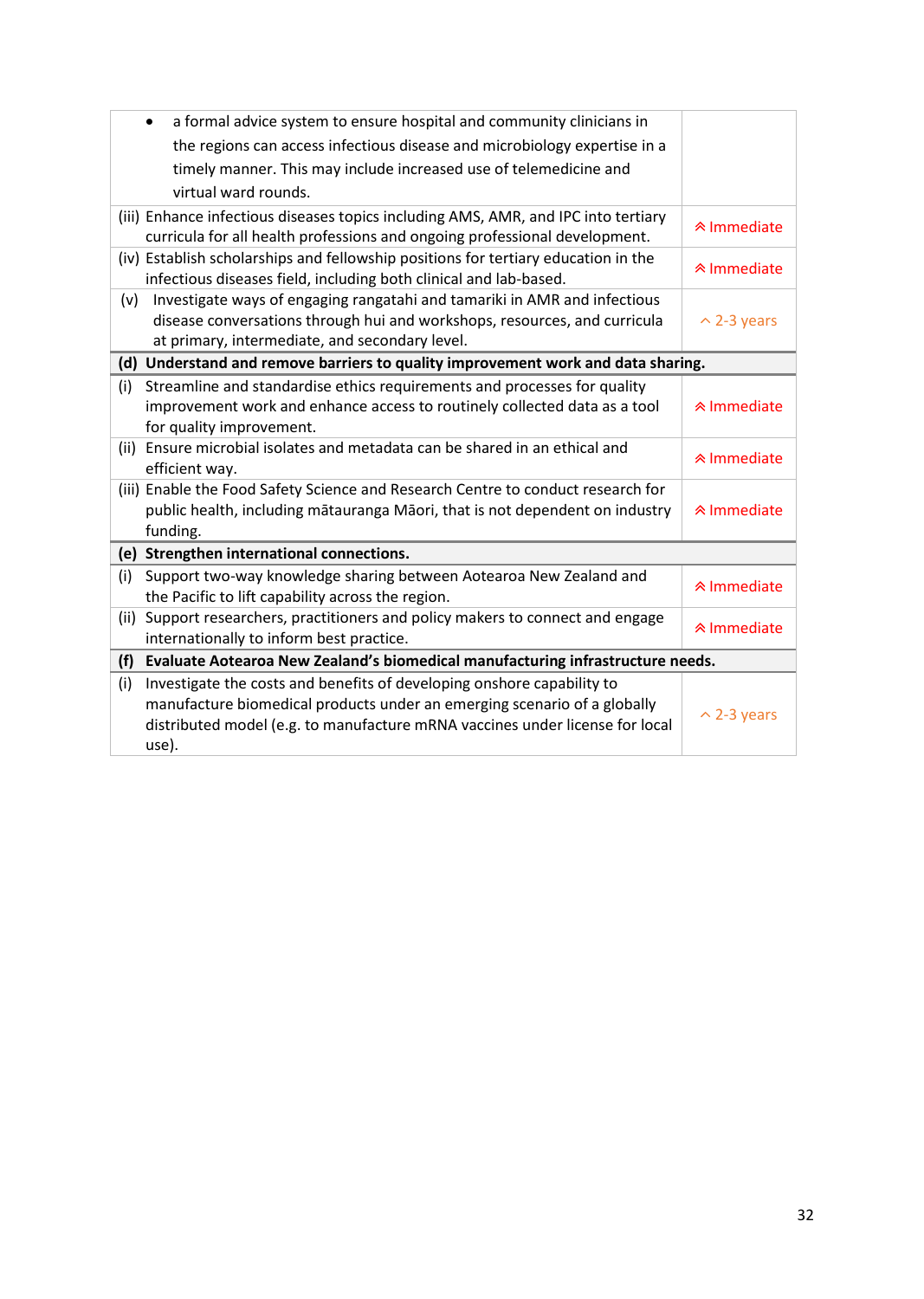# Theme 5: Enhance health literacy



AMR and infectious disease management in Aotearoa New Zealand is everyone's responsibility. We need to ensure all New Zealanders have the tools to be part of the mission, so bolstering health literacy and improving communication across all segments of society is key.

# COVID-19 has demonstrated that good communication can promote good health outcomes

Aotearoa New Zealand's approach to public communication in the early stages of the pandemic was praised. Our approach to communication helped us sustain our elimination strategy for over a year and a half. The use of experts and community leaders to deliver key public health information helped foster trust and compliance, as did timely and transparent sharing of information and the disclosure of the evidence underpinning key decisions. Our clear alert level system helped the public to understand what was required at different levels of community transmission and why. And the prominent use of sign language and te reo Māori made public health messages more widely accessible to different segments of society. Lessons from the COVID-19 experience about how to effectively approach public health and risk communication could be applied to communicating about AMR and infectious disease more broadly.

# Clear and consistent communication requires leadership

Our current lack of national leadership in infectious disease and AMR across human, animal, and plant health makes it impossible to devise clear and consistent communication strategies. Just as the clear COVID-19 alert level system flowed into clear downstream communications, a national direction on infectious disease and AMR could inform effective and consistent communication with the ability to promote health and wellbeing.

As a product of our current lack of leadership in infectious disease and AMR, communications are disjointed between and even within the human, animal, and plant sectors, limiting opportunities to get everyone on the same page about the national approach to combatting infectious disease and AMR threats. For example, in human health there is a range of conflicting antimicrobial use guidelines, which has scope to create confusion for prescribers, dispensers, and users of antimicrobial drugs, potentially leading to behaviours that deviate from best practice in AMS.

# It's key to involve many stakeholders in the conversation

Everyone in Aotearoa New Zealand has a role to play in combatting infectious disease and AMR. This means communication campaigns and efforts to boost health literacy need to consider a wide range of people, including healthcare workers, vets, farmers, aged residential care providers, patients, teachers, and the general public, including tamariki and rangatahi. Research into the level of awareness and understanding of AMR by different stakeholders in Aotearoa New Zealand is limited. But available evidence suggests that there are variable levels of understanding and prioritisation of infectious diseases and AMR, as touched on under theme 1, leaving plenty of space to lift health literacy so that everyone has the tools they need to make informed health decisions that consider the rising tide of AMR.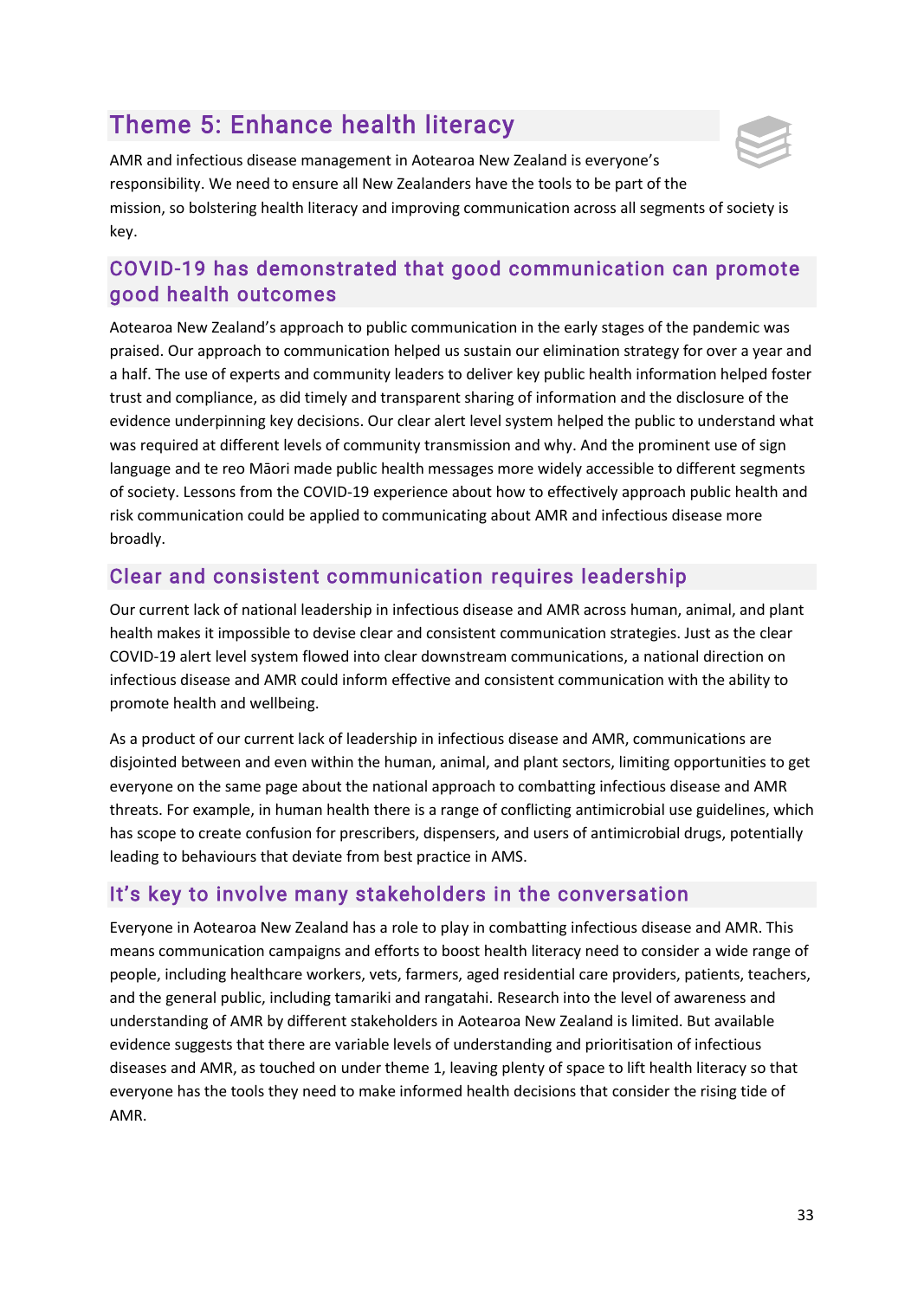# A range of topics could benefit from strong communication

Across the infectious disease landscape, there is a number of topics for which effective communication could benefit the wellbeing of people in Aotearoa New Zealand. For example:

- The relationship between the overuse and misuse of antimicrobials and the threat of AMR.
- Important infections like sepsis, STIs, and rheumatic fever, including the associated risk and how to prevent and treat infections effectively.
- The role of interventions like vaccinations and safe food handling in securing health.

Evidence from a UK study demonstrates that interventions to promote understanding of AMR amongst members of the public can reduce their demand for antibiotics that they don't need. Use of an online teaching tool was able to reduce people's incorrect beliefs about their personal need for antibiotics and increase their concern about the harms of antibiotics (e.g. side effects) and awareness of AMR. For more details on health literacy, see section 5.6.1 of the full report.



# Communications must be tailored appropriately to work effectively

While consistent messaging is important to avoid confusion and ensure that people are getting the right messages, communication methods and media need to flex depending on the context, topic, target audience, and desired outcome. For example, some messages may be better communicated through face-to-face conversations between a patient and healthcare worker while others may be effectively disseminated in nationwide advertising campaigns.

Accounting for Aotearoa New Zealand's linguistic, educational, and cultural diversity is crucial if we want to lift health literacy equitably across the whole population. In particular, considering how to communicate about health effectively with Māori and Pacific peoples is crucial given the disproportionate infectious disease burden carried by these groups. The best source of knowledge when designing communication strategies to reach specific stakeholders is to consult those stakeholders directly – co-design helps communication strategies hit the mark.

#### **The following sections of the full report expand on these concepts:**

Part four: Drug-resistant infections in Aotearoa New Zealand

Section 4.4: Use of antimicrobials in New Zealand

Part five: Prevention and solutions

Section 5.6: Empowering people and building capacity

### Panel recommendations for theme 5

| (a) Strengthen communications: Human health.                                                                                                                                                                                                                                                                                                                                                                                                                                                                                                                                                                                            |                    |
|-----------------------------------------------------------------------------------------------------------------------------------------------------------------------------------------------------------------------------------------------------------------------------------------------------------------------------------------------------------------------------------------------------------------------------------------------------------------------------------------------------------------------------------------------------------------------------------------------------------------------------------------|--------------------|
| Enhance and expand ongoing, accessible, and culturally safe<br>(i)<br>communications campaigns aimed at:<br>healthcare workers including prescribers, pharmacists, and nurses;<br>$\bullet$<br>patients and the public; and<br>$\bullet$<br>aged residential carers.<br>$\bullet$<br>Among other things, these campaigns should consider focussing on:<br>AMR;<br>antimicrobial use including topical antimicrobials and managing patient<br>$\bullet$<br>expectations around antimicrobial use;<br>important infections (or sequelae) such as sepsis, sexually transmitted<br>$\bullet$<br>infections (STIs), and rheumatic fever; and | <b>☆ Immediate</b> |
| IPC measures such as vaccines (see also $3(e)(ii)$ ) and safe food handling.<br>$\bullet$                                                                                                                                                                                                                                                                                                                                                                                                                                                                                                                                               |                    |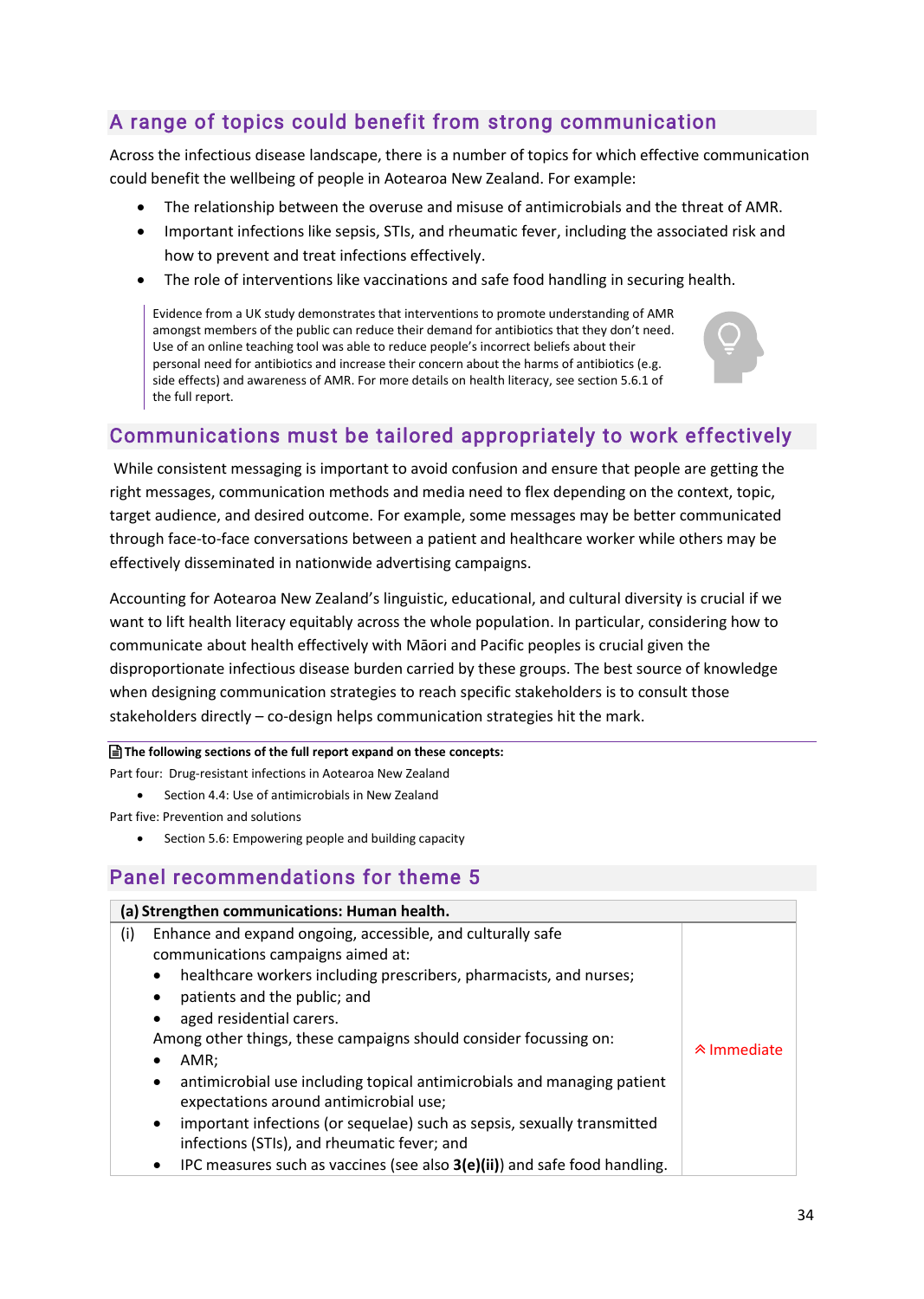|     | The communications plans should be:                                                |                               |  |
|-----|------------------------------------------------------------------------------------|-------------------------------|--|
|     | equity-focused;                                                                    |                               |  |
|     | evidence-based;                                                                    |                               |  |
|     | based on behavioural science;                                                      |                               |  |
|     | evaluated (including through Indigenous frameworks);                               |                               |  |
|     | multi-pronged with a range of different media, including face-to-face              |                               |  |
|     | communications;                                                                    |                               |  |
|     | co-designed with Māori and Pacific peoples;                                        |                               |  |
|     | available in multiple languages; and                                               |                               |  |
|     | coordinated and aligned to animal health and agriculture initiatives               |                               |  |
|     | (where relevant) to ensure consistent messaging.                                   |                               |  |
|     | (ii) Develop accessible and culturally safe tools to help health professionals     |                               |  |
|     | discuss prescribing decisions with patients in a shared decision-making            | $\sim$ 2-3 years              |  |
|     | model. These tools could be developed and embedded as part of national             |                               |  |
|     | antimicrobial prescribing guidelines so that messaging aligns.                     |                               |  |
|     | (iii) Increase support for primary, intermediate, and secondary school teachers to |                               |  |
|     | access resources on AMR and infectious diseases for teaching science, and to       |                               |  |
|     | utilise them in integrated, student-centred pedagogies. This may involve           | $\sim$ 2-3 years              |  |
|     | developing curriculum components for primary, intermediate, and secondary          |                               |  |
|     | school. See also recommendation 3(c)(iv).                                          |                               |  |
|     | (iv) Trial a public-facing, timely risk communication tool for infection risk      |                               |  |
|     | associated with food and water. This may build on the industry                     | <b><sup>★</sup> Immediate</b> |  |
|     | Environmental Risk Information Services (ERIS) platform.                           |                               |  |
|     | (b) Strengthen communications: Animal health and agriculture.                      |                               |  |
| (i) | Strengthen existing communications campaigns aimed at vets on AMR,                 |                               |  |
|     | antimicrobial use, vaccines, and IPC, and expand to new audiences including        | <sup>★</sup> Immediate        |  |
|     | farmers and pet owners. Ensure there is coordination and alignment with            |                               |  |
|     | human health initiatives for consistent messaging.                                 |                               |  |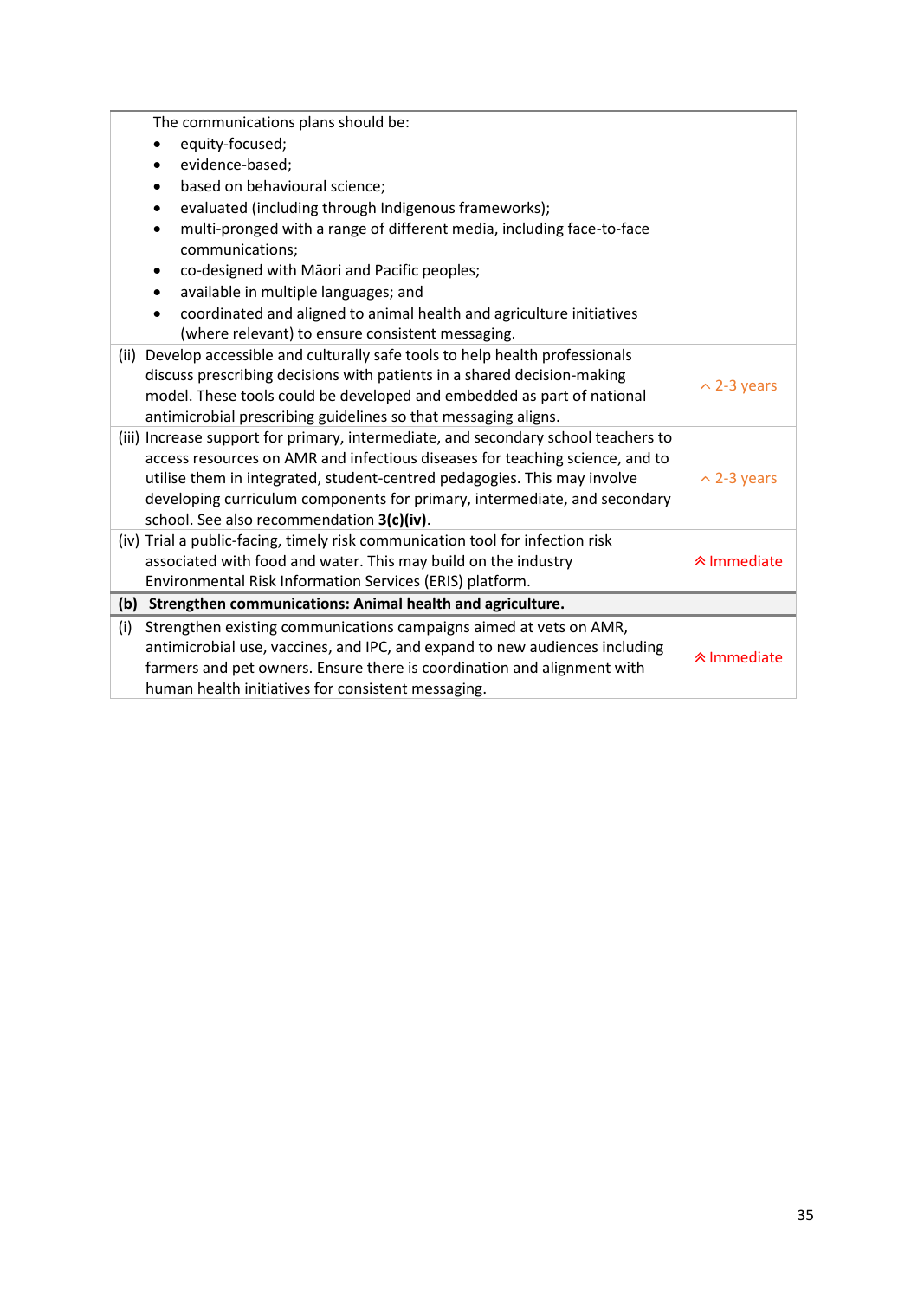36

# Theme 6: Reimagine primary care

Primary care – healthcare provided in the community for people making an initial approach to the health system for advice or treatment – is where the majority of health interactions occur in Aotearoa New Zealand, including 95% of antimicrobial drug prescription and use. Ensuring primary care services are optimally set up to equitably detect and treat infectious diseases and foster AMS is key to improving health outcomes.

In addition, achieving widespread primary healthcare coverage can save money by preventing diseases or treating them early, reducing the need for more expensive health interventions down the line. The upcoming restructure of the health system affords opportunities for improvement.

# We must tackle barriers to primary care and medicine access

Not everyone in Aotearoa New Zealand can readily access primary health services. Māori and Pacific peoples, materially deprived individuals and families, and rural communities are disproportionately likely to come up against barriers to access, contributing to inequitable health outcomes.

There are many barriers to access. Some are practical or logistical, such as the location of services, limited time available for appointments, and the time required for the appointment and travel in the face of competing demands like work, school, and childcare. For rural communities, accessing health services is more difficult than for urban dwellers in major centres, who are more likely to live close to healthcare facilities that meet their needs. Where appropriate, using virtual consultations for patients for whom travel is a barrier is just one that healthcare access could be expanded.

Telemedicine, while improving access to healthcare services, may have unintended impacts on antimicrobial use. In the UK, a massive increase in the use of telemedicine consultations occurred as a result of COVID-19 between April and August 2020. When adjusted for the number of consultations, a 6.7% increase in antibiotic prescriptions was observed compared with the same period in 2019. This suggests that antibiotics are more likely to be prescribed in remote consultations than in person, possibly resulting from reduced diagnostic certainty due to an inability to examine patients and perform investigations, causing clinicians to take a precautionary approach to prescribing.

Economic barriers also play a prominent role, particularly for people in low-income households. Māori are more likely to cite cost as a barrier to accessing primary care, and Pacific children are more likely than non-Pacific children to experience unmet need for a GP visit due to cost. With GP check-ups now being fees free for children under 14 years, this is likely at least partially due to the cost of travel or time off work for caregivers. And Māori and Pacific peoples are less likely to fill a prescription because of cost compared with the rest of the population. In an example of good practice, Australia has implemented a programme called Closing the Gap under its Pharmaceutical Benefits Scheme (PBS), which provides medications to Indigenous patients at a lower out-of-pocket cost.

Communication that isn't appropriately tailored for different subsets of the population can serve as a barrier to primary healthcare access too, particularly where communication doesn't consider linguistic, educational, and cultural diversity, as discussed under theme 5. In addition, concerns that they may encounter racism or culturally inappropriate care can deter people from seeking health services, and experiences of racism in the health system – institutionalised and otherwise – can reduce the utility of the healthcare experience and deter future health seeking behaviour.



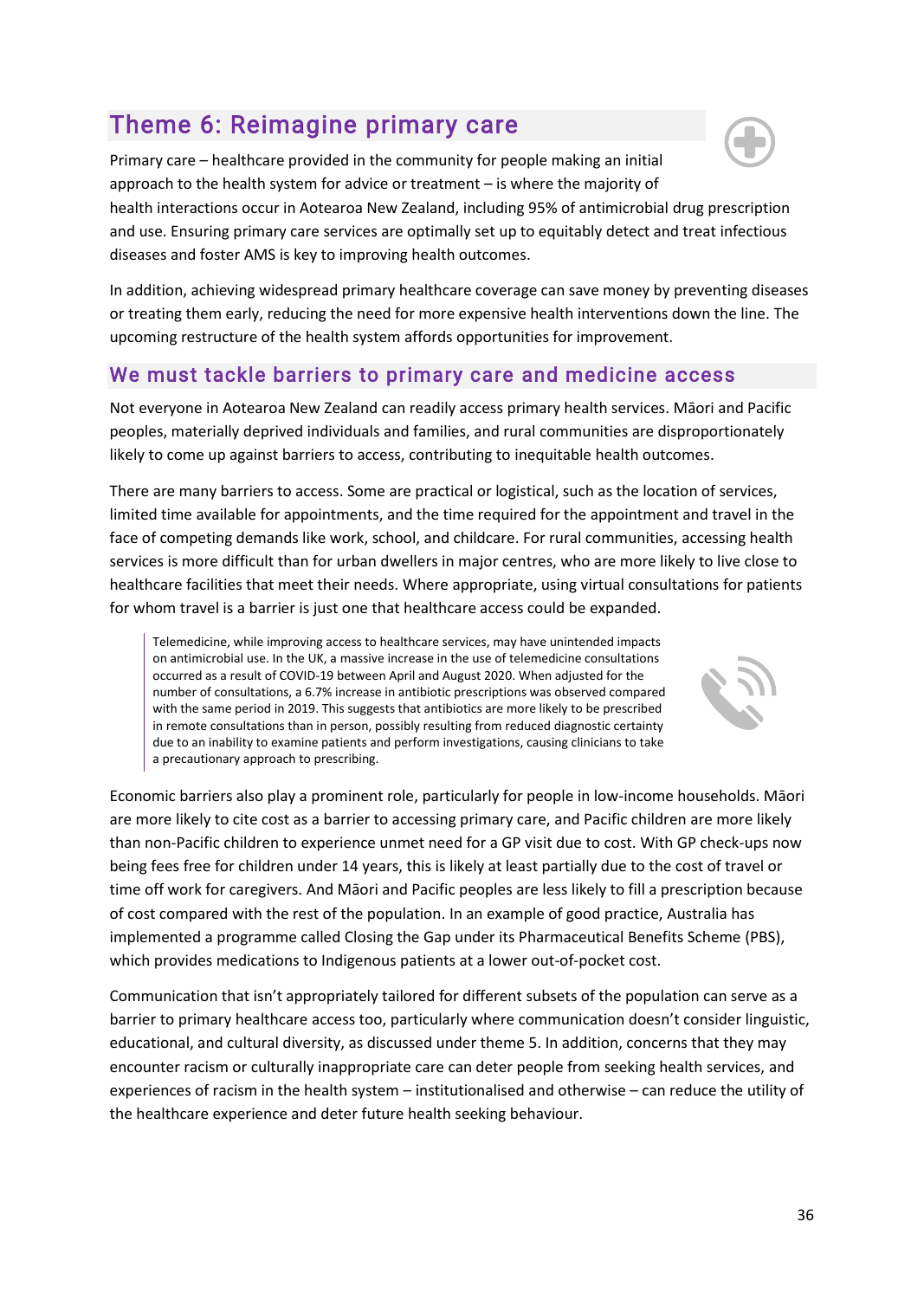# Antimicrobial stewardship practices in the community could be improved

Given that most antimicrobial drugs are prescribed by primary healthcare providers, improving AMS in these settings is key to addressing overuse and misuse of antimicrobial drugs, and overcoming underprescription disparities that affect certain subsets of the population as well. AMS is covered extensively under theme 1.

#### **The following sections of the full report expand on these concepts:**

Part three: Infectious diseases in Aotearoa New Zealand

• 3.4: Infectious diseases impact people significantly

Part four: Drug-resistant infections in Aotearoa New Zealand

• Section 4.4: Use of antimicrobials in New Zealand

Part five: Prevention and solutions

- Section 5.5: Treatments
- Section 5.6: Empowering people and building capability

### Panel recommendations for theme 6

| (a) Enhance equity and remove barriers to accessing healthcare and appropriate antimicrobial                                                                                                                                                                                                                                                                                                                                                                                                                                           |                    |  |  |
|----------------------------------------------------------------------------------------------------------------------------------------------------------------------------------------------------------------------------------------------------------------------------------------------------------------------------------------------------------------------------------------------------------------------------------------------------------------------------------------------------------------------------------------|--------------------|--|--|
| therapies.                                                                                                                                                                                                                                                                                                                                                                                                                                                                                                                             |                    |  |  |
| Investigate and implement mechanisms to make transport to healthcare<br>(i)<br>more accessible.                                                                                                                                                                                                                                                                                                                                                                                                                                        | <b>★ Immediate</b> |  |  |
| (ii) Encourage and facilitate more virtual consultations to make healthcare more<br>accessible, building on experience gained through the COVID-19 pandemic.                                                                                                                                                                                                                                                                                                                                                                           | <b>☆ Immediate</b> |  |  |
| (iii) Increase mobile clinics and school-based clinics, with a focus on equity and<br>reaching underserved communities.                                                                                                                                                                                                                                                                                                                                                                                                                | <b>★ Immediate</b> |  |  |
| (iv) Investigate mechanisms for removing financial barriers to prescription<br>antimicrobials. These may include:<br>removing the \$5 co-payment for people with a community services card;<br>lowering the threshold for the prescription subsidy scheme;<br>$\bullet$<br>implementing a programme for Māori and Pacific peoples similar to the<br>$\bullet$<br>Closing the Gap programme under Australia's Pharmaceutical Benefits<br>Scheme (PBS); and/or<br>extending the age limit for free prescriptions to people 25 and under. | $\sim$ 2-3 years   |  |  |
| (b) Rethink prescriptions.                                                                                                                                                                                                                                                                                                                                                                                                                                                                                                             |                    |  |  |
| Investigate making delayed antimicrobial prescriptions with clear criteria<br>(i)<br>standard practice and integrate advice on this into antimicrobial prescribing<br>guidance (see recommendation 1(a)(vi)). Evaluate the best approach for<br>doing this including providing specific dates within the prescription between<br>which the antimicrobial can be collected.                                                                                                                                                             | $\sim$ 2-3 years   |  |  |
| (ii) Require the prescriber to include a meaningful indication for antimicrobial<br>use within the prescription. Evaluate approaches to standardising this using a<br>set of indication codes.                                                                                                                                                                                                                                                                                                                                         | $\sim$ 2-3 years   |  |  |
| (iii) Support embedding AMS pharmacists within hospitals and the community<br>(e.g. PHOs, GP clinics) to improve prescribing practices.                                                                                                                                                                                                                                                                                                                                                                                                | $\sim$ 2-3 years   |  |  |
| (iv) Make prescriber benchmarking or feedback standard practice in hospitals<br>and in the community and investigate how this can be displayed on<br>dashboards or through the patient management software. See also<br>recommendation 1(c).                                                                                                                                                                                                                                                                                           | $\sim$ 2-3 years   |  |  |